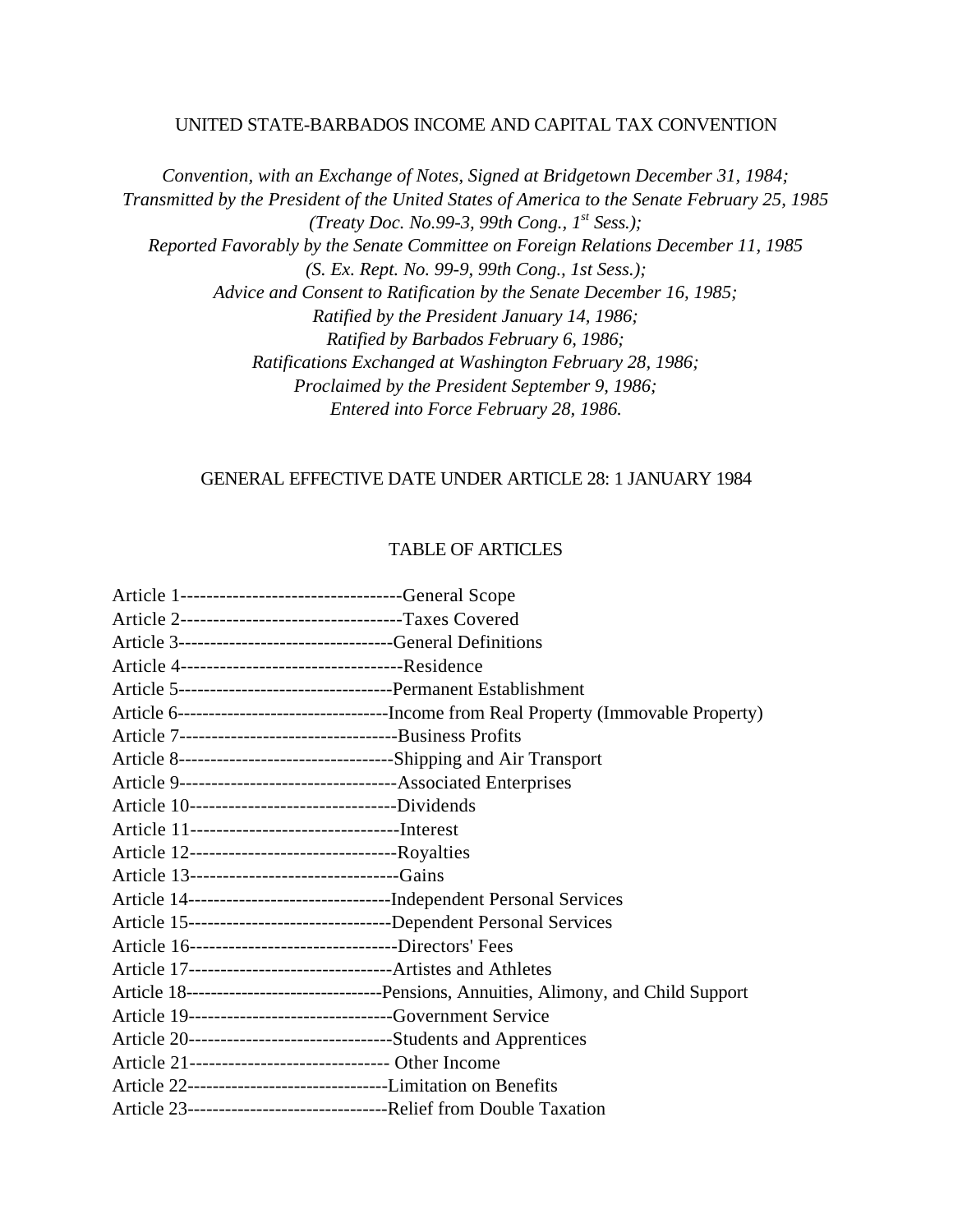<span id="page-1-0"></span>

| Article 24---------------------------------Non-discrimination     |
|-------------------------------------------------------------------|
|                                                                   |
|                                                                   |
|                                                                   |
| Article 28---------------------------------Entry into Force       |
| Article 29---------------------------------Termination            |
| Letter of Submittal----------------------of 11 February, 1985     |
| Letter of Transmittal--------------------of 25 February, 1985     |
|                                                                   |
|                                                                   |
| Letter of Submittal (Protocol)---------of 22 September, 1992      |
| Letter of Transmittal (Protocol)------of 30 September, 1992       |
| Notes of Exchange (Protocol)--------of 18 December, 1991          |
| Memorandum of Understanding-----of 18 December, 1991              |
| The "Saving Clause"----------------------Paragraph 3 of Article 1 |

### MESSAGE

#### FROM

### THE PRESIDENT OF THE UNITED STATES

### TRANSMITTING

# THE CONVENTION BETWEEN THE UNITED STATES OF AMERICA AND BARBADOS FOR THE AVOIDANCE OF DOUBLE TAXATION AND THE PREVENTION OF FISCAL EVASION WITH RESPECT TO TAXES ON INCOME, TOGETHER WITH AN EXCHANGE OF NOTES, SIGNED AT BRIDGETOWN ON DECEMBER 31, 1984

#### LETTER OF SUBMITTAL

DEPARTMENT OF STATE, *Washington, February 11, 1985*.

The PRESIDENT, *The White House.*

 THE PRESIDENT: I have the honor to submit to you, with a view to its transmission to the Senate for advice and consent to ratification, the Convention between the United States of America and Barbados for the Avoidance of Double Taxation and the Prevention of Fiscal Evasion with respect to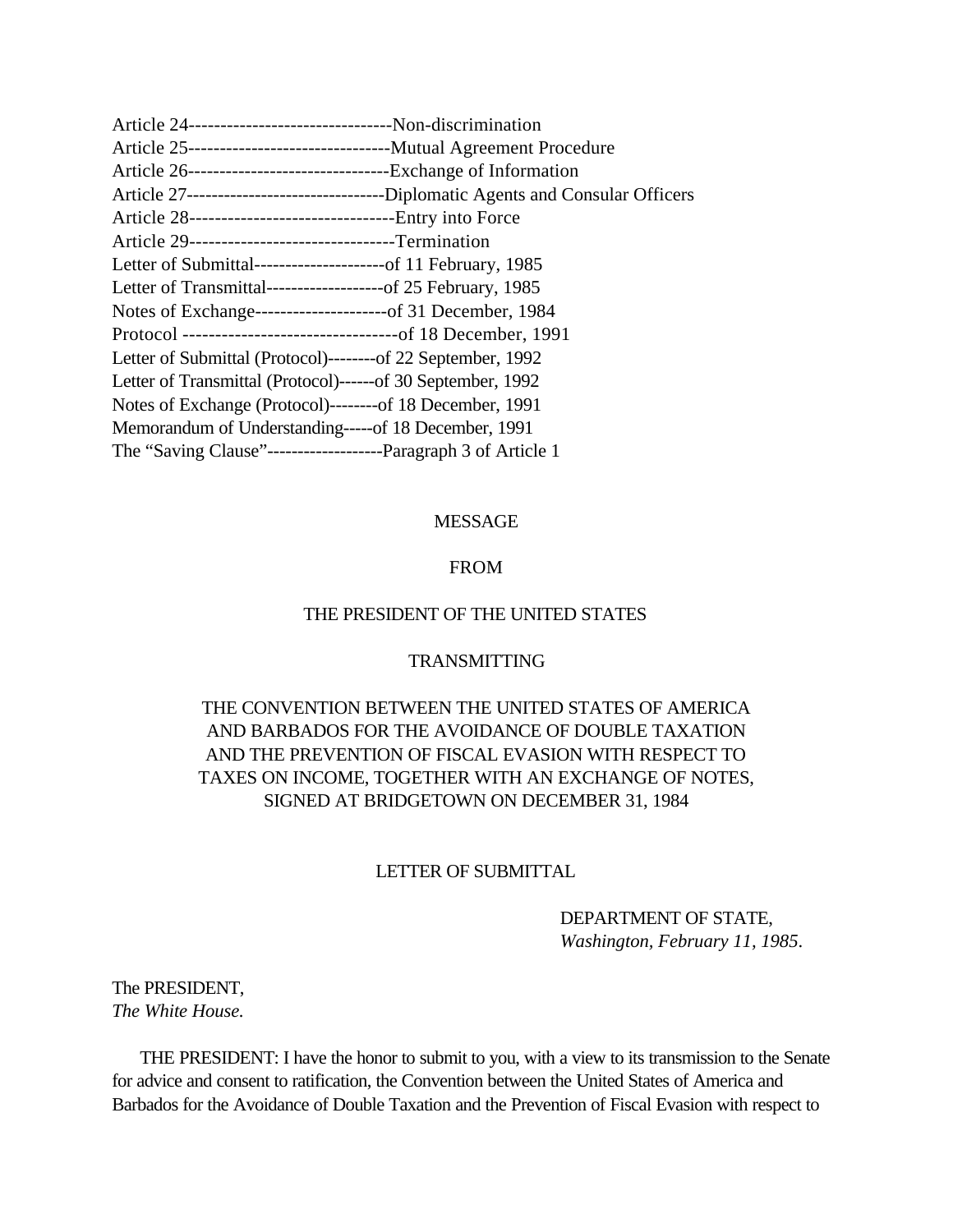Taxes on Income (referred to hereafter as "the Convention"), together with an exchange of notes, signed at Bridgetown on December 31, 1984.

 The Convention is the first income tax treaty to be negotiated between the United States and Barbados. In general, it follows the pattern of other recent United States income tax treaties and the current draft United States Model Income Tax Convention. The Convention deviates from these models, however, in several significant respects to reflect Barbados' status as a developing country.

 The Convention establishes maximum rates of tax at source on payments of dividends, interest and royalties. It provides that the tax in the source country on dividends paid to a resident of the other country may not exceed 15 percent in the case of portfolio dividends, and 5 percent in the case of direct investment dividends. The Convention also provides for a maximum 12.5 percent rate of tax on interest at source. However, interest received, guaranteed or insured by the Government of a Contracting State is exempt from tax in the country of source. Royalties are also subject to a maximum tax rate of 12.5 percent.

 The Convention contains rules found in most United States tax treaties regarding the taxation of business profits, personal service income, transportation income, real property income and capital gains, and the granting of relief from double taxation. In recognition of the fact that Barbados is a developing country, the Convention provides somewhat broader rights for the source country to tax business profits and certain types of personal service income than is generally true for United States tax treaties with developed countries.

 Also provided are the normal rules necessary for administering the Convention, including rules for the resolution of disputes under the treaty and the exchange of information. The exchange of information article provides, among other things, that bank information as well as other information with respect to Barbadian and third-country residents will be made available to the United States competent authority (Treasury). This is consistent with the more specific provisions of the agreement with Barbados on the exchange of tax information under the Caribbean Basin Economic Recovery Act of 1983, which entered into force on December 3, 1984.

 The Convention reflects the views of the Senate expressed in its consideration of other recent United States tax treaties. For example, the rules for the taxation of gains on real property conform to the provisions of the General Accounting Office to obtain access to certain tax information exchanged under the treaty which is relevant to its function of overseeing the administration of United States tax laws.

 The Convention contains provisions designed to prevent third-country residents from taking unwarranted advantage of the treaty by routing income through an entity established for that purpose in one of the Contracting States. Because Barbados has very favorable tax law provisions which apply in its "offshore sector" to certain foreign owned entities established in Barbados and doing business outside of that country, it is very important that abuse of the Convention be prevented. The Convention provides that benefits granted under the Convention to an item of income by one of the Contracting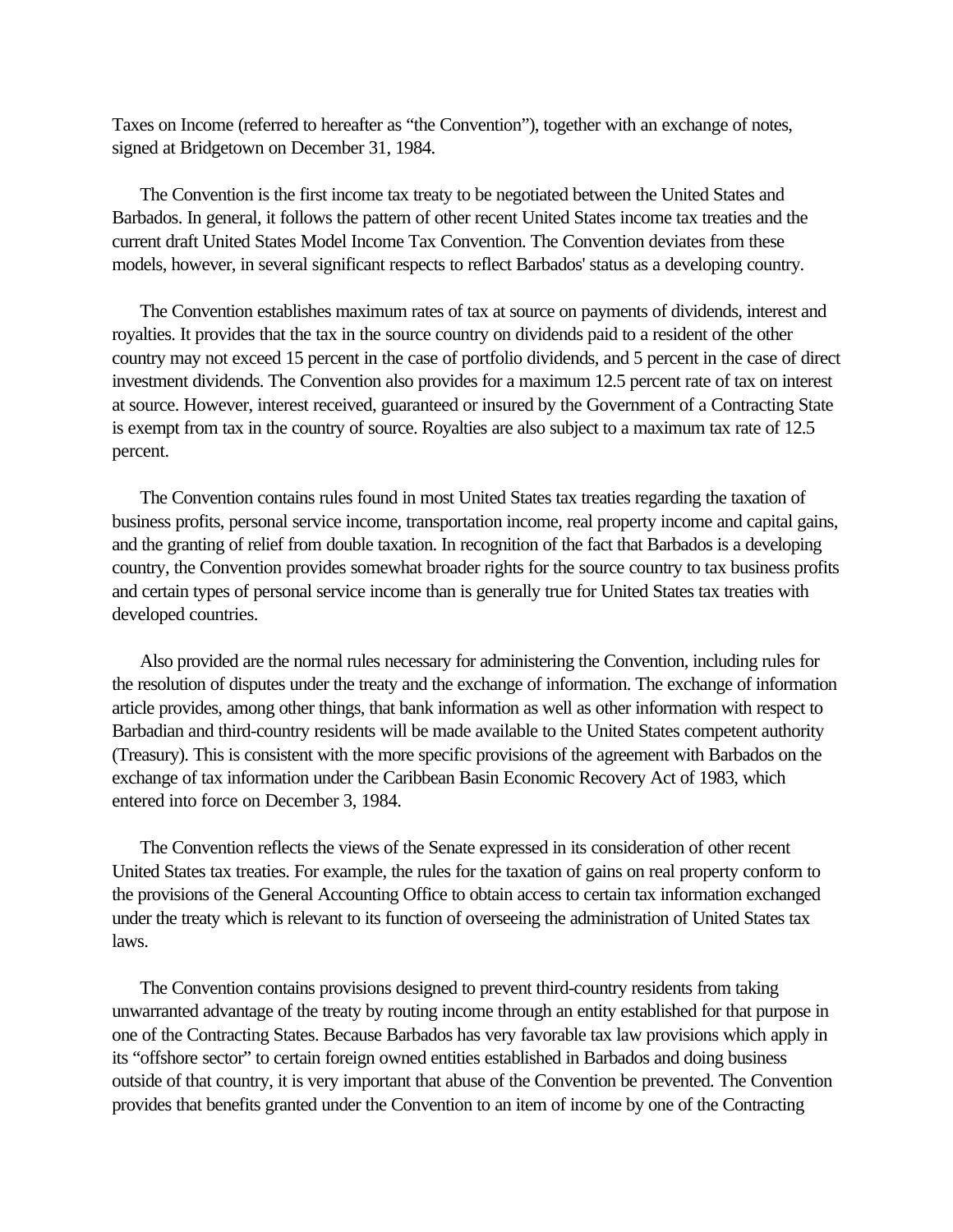States will not be granted if (1) less than 50 percent of the beneficial interest in the person receiving the income is owned by residents of Barbados or the United States, or by United States citizens, or (2) a substantial part of the income of the person receiving the income is used to meet liabilities to persons other than residents of a Contracting State or United States citizens. Even if a person comes within either of the conditions specified above, however, treaty benefits will be granted if the income is derived in connection with, or is incidental to, an active business conducted in a Contracting State, other than the business of managing investments. The effect of these rules with respect to the Barbadian offshore sector is to deny treaty benefits with respect to income from traditional banking and insurance business to Barbadian offshore companies which are investment companies, banks or insurance companies, other offshore companies, as well as other Barbadian residents owned by third country residents, will have to meet the active business test described above in order to receive treaty benefits.

<span id="page-3-0"></span> During the course of the negotiations, the Barbados delegation expressed strong interest in including provisions which would give an incentive for United States investment in Barbados and which would treat gifts by United States persons to Barbadian charities as charitable contributions. The exchange of notes accompanying the Convention provides assurances that if United States treaty policies with respect to these two matters should change so as to permit the United States to agree to the provisions sought by Barbados, the United States would reopen negotiations with a view to amending the treaty appropriately.

 The Convention will enter into force upon the exchange of instruments of ratification. The provisions of the Convention will have effect for the United States as follows:

(i) in respect of tax withheld at the source for amounts paid or credited on or after the first day of the second month following the date on which this Convention enters into force; (ii) in respect of other taxes, for taxable years beginning on or after January 1, 1984.

 The Convention will remain in effect indefinitely unless terminated by one of the Contracting States. Either Contracting State may, on or before June 30 in any calendar year after the year 1988, give notice of termination to the other Contracting State.

 A technical memorandum explaining in detail the provisions of the Convention is being prepared by the Department of the Treasury and will be submitted separately to the Senate Committee on Foreign Relations.

 The Department of the Treasury, with the cooperation of the Department of State, was primarily responsible for the negotiation of this Convention. It has the approval of both Departments.

Respectfully submitted,

#### GEORGE P. SHULTZ.

### LETTER OF TRANSMITTAL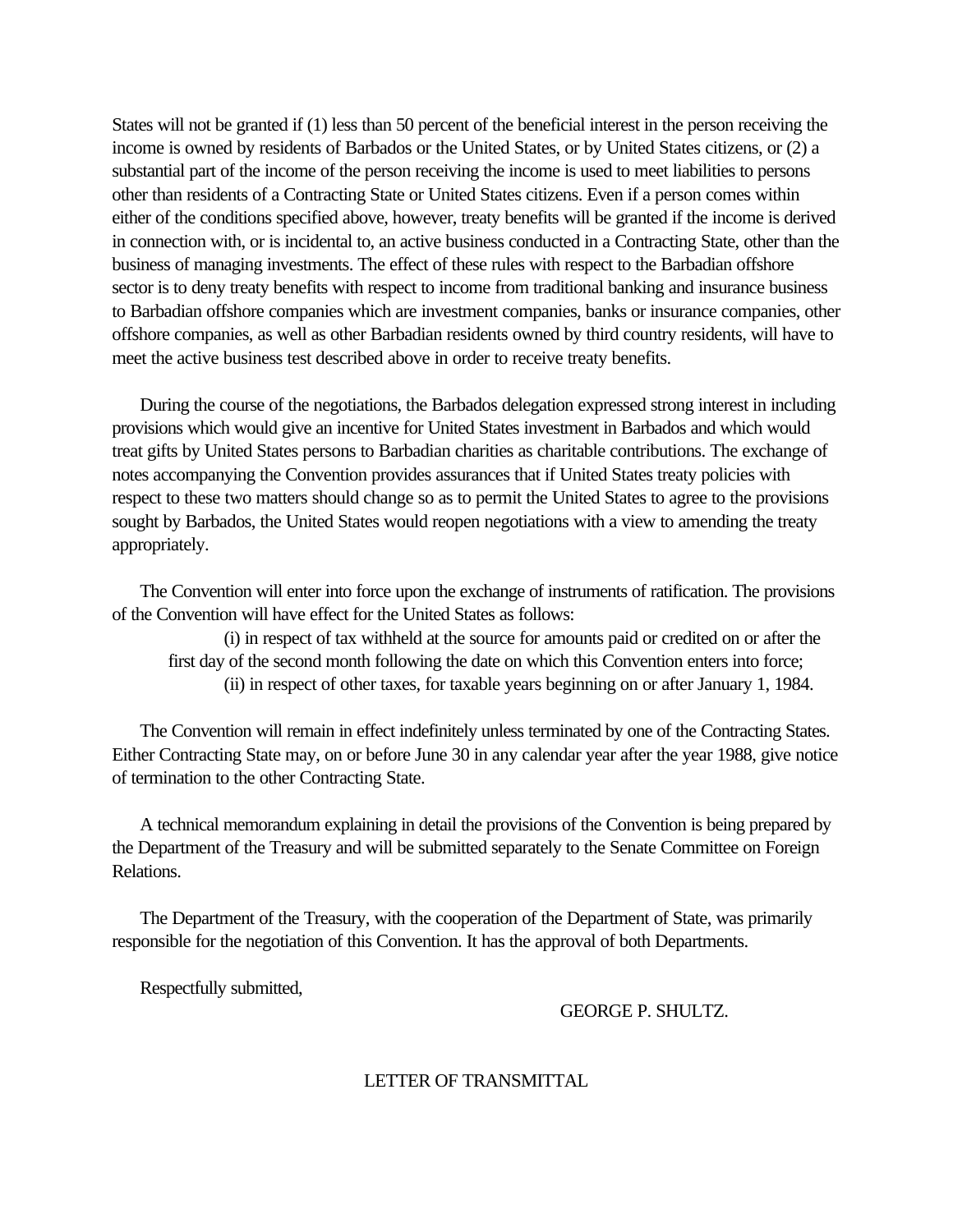#### THE WHITE HOUSE, *February 25, 1985*.

#### *To the Senate of the United States:*

 I transmit herewith, for Senate advice and consent to ratification, the Convention between the United States of America and Barbados for the Avoidance of Double Taxation and the Prevention of Fiscal Evasion with Respect to Taxes on Income ("the Convention"), together with an exchange of notes, signed at Bridgetown on December 31, 1984. I also transmit the report of the Department of State on the Convention.

 The Convention, in general, follows the pattern of other United States income tax treaties and the current draft United States Model Income Tax Convention, but deviates from the model in certain respects to reflect Barbados' status as a developing country.

 Among the principal features of the Convention are provisions to prevent third-country residents from taking unwarranted advantage of the treaty. The Convention also establishes maximum rates of tax at source on payments of dividends, interest, and royalties.

 The exchange of notes indicates the willingness of the United States Government to reopen discussions, should circumstances change, which would permit the inclusion of additional provisions to create incentives to promote the flow of United States investment to Barbados.

 I recommend that the Senate give early and favorable consideration to this matter, and give advice and consent to ratification of the Convention, together with the related exchange of notes.

#### RONALD REAGAN.

#### BY THE PRESIDENT OF THE UNITED STATES OF AMERICA

### A PROCLAMATION

#### CONSIDERING THAT:

 The Convention between the United States of America and Barbados for the Avoidance of Double Taxation and the Prevention of Fiscal Evasion with Respect to Taxes on Income, together with an exchange of notes, was signed at Bridgetown on December 31, 1984, the texts of which are hereto annexed;

 The Senate of the United States of America by its resolution of December 16, 1985, two-thirds of the Senators present concurring therein, gave its advice and consent to ratification of the Convention, together with a related exchange of notes, subject to the following reservation: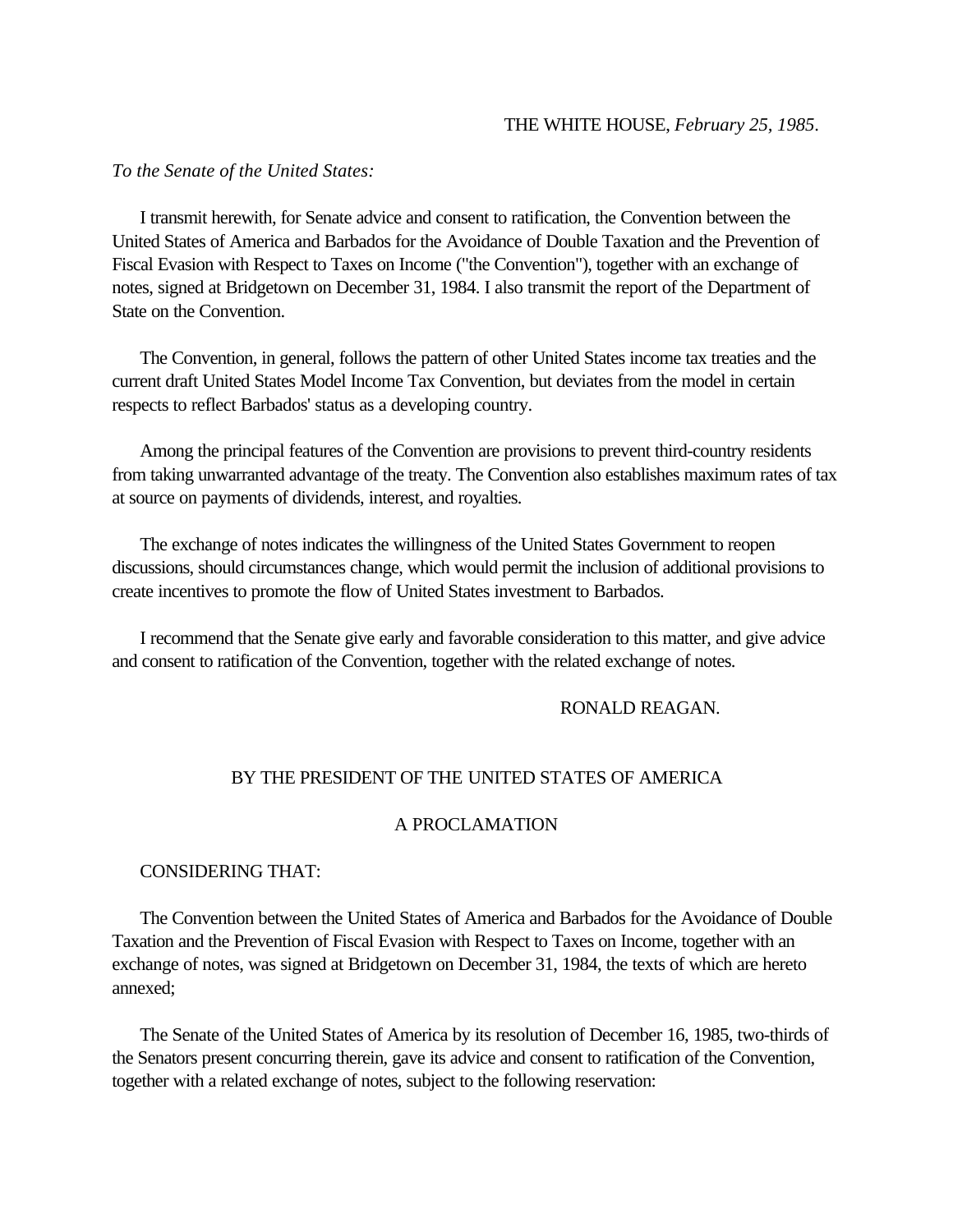"That the words 'voting power' in Article 10, paragraph 5 shall be construed to mean 'voting power or value' for purposes of imposing the tax under section 531 of the Internal Revenue Code of 1954";

 The Convention, together with the exchange of notes, was ratified, subject to the above reservation, by the President of the United States of America on January 14, 1986, in pursuance of the advice and consent of the Senate, and was ratified on the part of Barbados on February 6, 1986;

 The instruments of ratification of the Convention were exchanged at Washington on February 28, 1986, and accordingly the Convention entered into force on that date, its provisions to have effect as specified in Article 28;

<span id="page-5-1"></span><span id="page-5-0"></span> NOW, THEREFORE, I, Ronald Reagan, President of the United States of America, proclaim and make public the Convention and related exchange of notes to the end that they be observed and fulfilled with good faith on and after February 28, 1986, by the United States of America and by the citizens of the United States of America and all other persons subject to the jurisdiction thereof.

 IN TESTIMONY WHEREOF, I have signed this proclamation and caused the Seal of the United States of America to be affixed.

 DONE at the city of Washington this ninth day of September in the year of our Lord one thousand nine hundred eighty-six and of the Independence of the United States of America the two hundred eleventh.

By the President:

RONALD REAGAN

 George P. Schultz *Secretary of State*

# CONVENTION BETWEEN BARBADOS AND THE UNITED STATES OF AMERICA FOR THE AVOIDANCE OF DOUBLE TAXATION AND THE PREVENTION OF FISCAL EVASION WITH RESPECT TO TAXES ON INCOME

 Barbados and the United States of America, desiring to conclude a convention for the avoidance of double taxation and the prevention of fiscal evasion with respect to taxes on income, have agreed as follows:

### ARTICLE 1 General Scope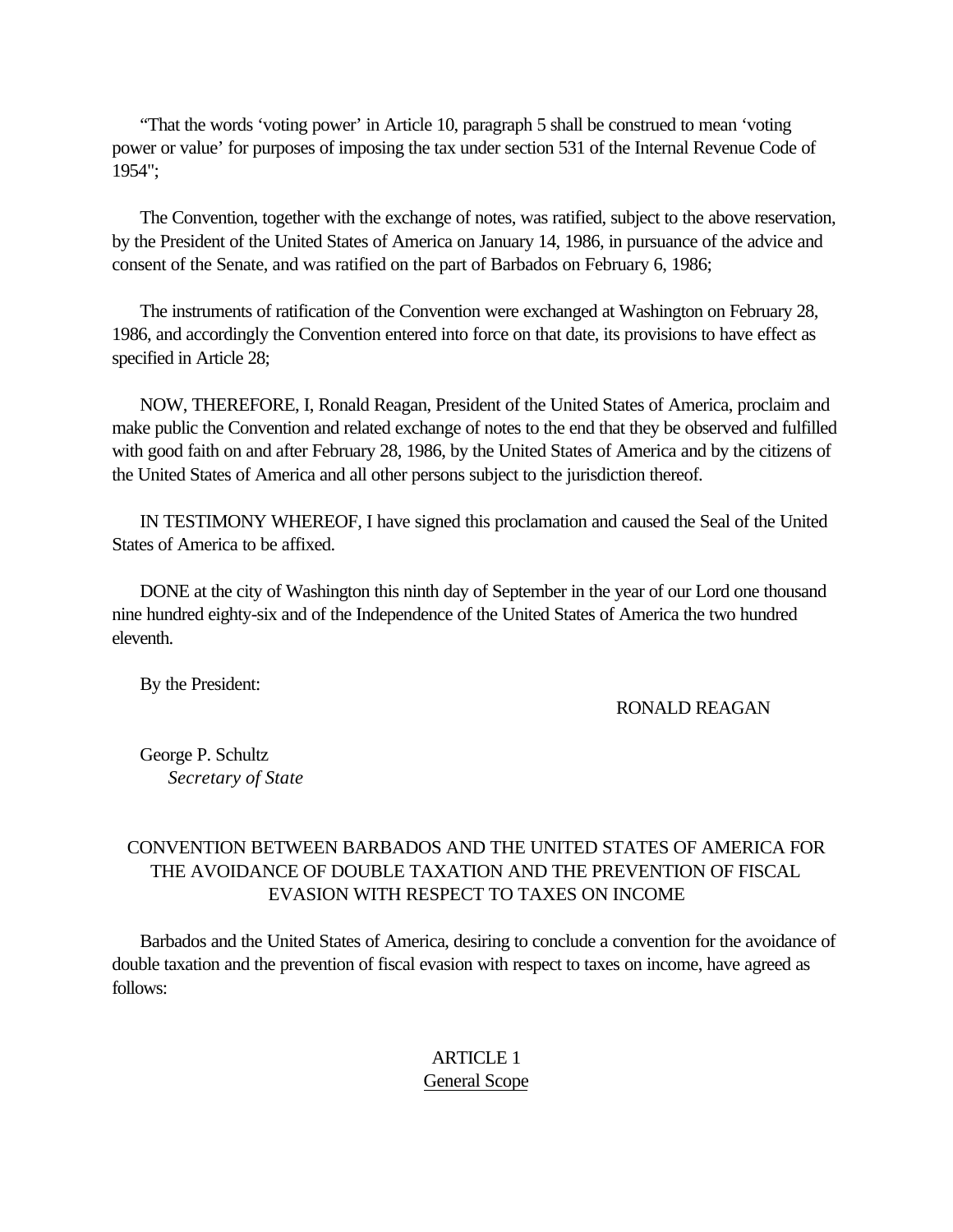<span id="page-6-0"></span> 1. This Convention shall apply to persons who are residents of one or both of the Contracting States, except as otherwise provided in the Convention.

 2. The Convention shall not restrict in any manner any exclusion, exemption, deduction, credit, or other allowance now or hereafter accorded

a) by the laws of either Contracting State; or

b) by any other agreement between the Contracting States.

 3. Notwithstanding any provision of the Convention except paragraph 4, a Contracting State may tax its resident (as determined under Article 4 (Residence)), and by reason of citizenship may tax its citizens, as if the Convention has not come into effect. For this purpose, the term "citizen" shall include a former citizen whose loss of citizenship had as one of its principal purposes the avoidance of tax, but only for a period of 10 years following such loss.

4. The provisions of paragraph 3 shall not affect

a) the benefits conferred by a Contracting State under paragraph 2 Article 9 (Associated Enterprises), and paragraphs 1 b) and 4 of Article 18 (Pensions, Annuities, Alimony, and Child Support), and under Articles 23 (Relief From Double Taxation), 24 (Non-Discrimination), and 25 (Mutual Agreement Procedure); and

b) the benefits conferred by a Contracting State under Articles 19 (Government Service), 20 (Students and Apprentices), and 27 (Diplomatic Agents and Consular Officers), upon individuals who are neither citizens of, nor have immigrant status in, that State.

### ARTICLE 2

#### Taxes Covered

1. The existing taxes to which this Convention shall apply are

a) in the United States: the Federal income taxes imposed by the Internal Revenue Code (but excluding the accumulated earnings tax, except provided in paragraph 5 of Article 10, the personal holding company tax, and social security taxes), and the excise taxes imposed on insurance premiums paid to foreign insurers and with respect to private foundations. The Convention shall, however, apply to the excise taxes imposed on insurance premiums paid to foreign insurers only to the extent that the risks covered by such premiums are not reinsured with a person not entitled to the benefits of this or any other convention which applies to these taxes;

b) in Barbados: Income Tax (including premium income tax), Corporation Tax (including the tax on branch profits), and Petroleum Winning Operations Tax.

 2 The Convention shall apply also to any identical or substantially similar taxes which are imposed after the date of signature of the Convention in addition to, or in place of, the existing taxes. The competent authorities of the Contracting State shall notify each other of any significant changes which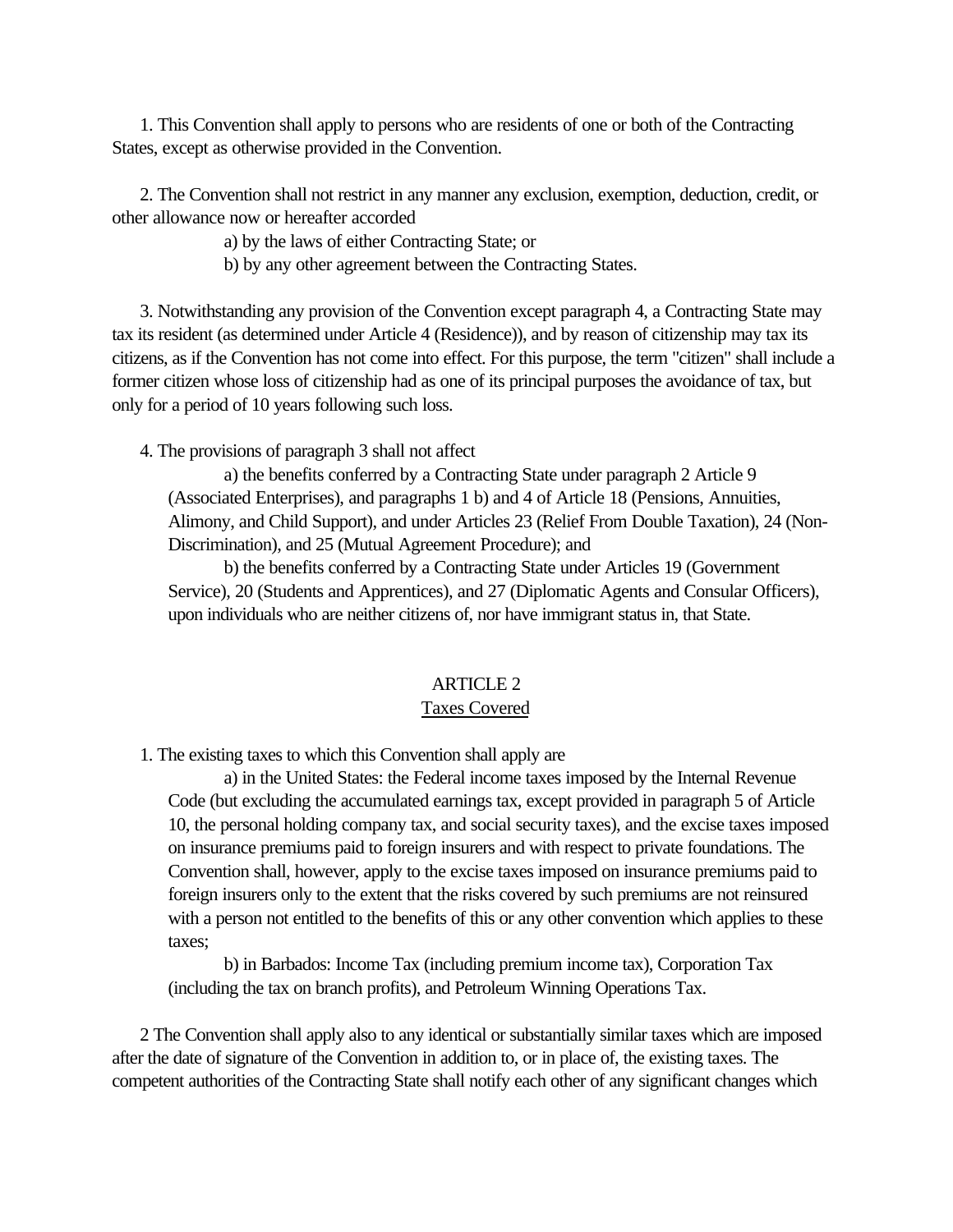<span id="page-7-0"></span>have been made in their respective taxation laws and of any official published material concerning the application of the Convention, including explanations, regulations, rulings, or judicial decisions.

### ARTICLE<sub>3</sub>

### General Definitions

1. In this Convention, unless the context otherwise requires:

a) (i) the term ''United States'' means the United States of America. When used in a geographic sense it means the states thereof, the District of Columbia, the territorial waters of the United States, and any area beyond the territorial waters which, in accordance with international law and the laws of the United States is, or may hereafter be, an area within which the rights of the United States with respect to natural resources may be exercised. The term does not include Puerto Rico, the Virgin Islands, Guam or any other United States Possession or territory;

(ii) the term ''Barbados'' means the island of Barbados and the territorial waters thereof, including any area outside such territorial waters which in accordance with international law and the laws of Barbados is an area within which the rights of Barbados with respect to the seabed and subsoil and their natural resources may be exercised;

b) the term ''person'' includes an individual, an estate, a trust, a company, partnership and any other body of persons;

c) the term "company" means any body corporate or any entity which is treated as a body corporate for tax purposes;

d) the terms "enterprise of a Contracting State'' and ''enterprise of the other Contracting State" mean respectively an enterprise carried on by a resident of a Contracting State and an enterprise carried on by a resident of the other Contracting State;

e) the term "competent authority" means:

(i) in the case of the United States of America, the Secretary of the Treasury or his delegate;

(ii) in the case of Barbados, the Minister of Finance and Planning or his authorized representative;

f) the term "national" means:

(i) in relation to the United States

a) any individual who is a citizen of the United States;

b) any company, association or other entity deriving its status as such

from the laws of the United States or any political subdivision thereof;

(ii) in relation to Barbados

a) any individual who is a citizen of Barbados;

b) any company, association or other entity deriving its status as such from the laws of Barbados;

g) the term ''international traffic'' means any transport by a ship or aircraft, except when such transport is solely between places in the other Contracting State.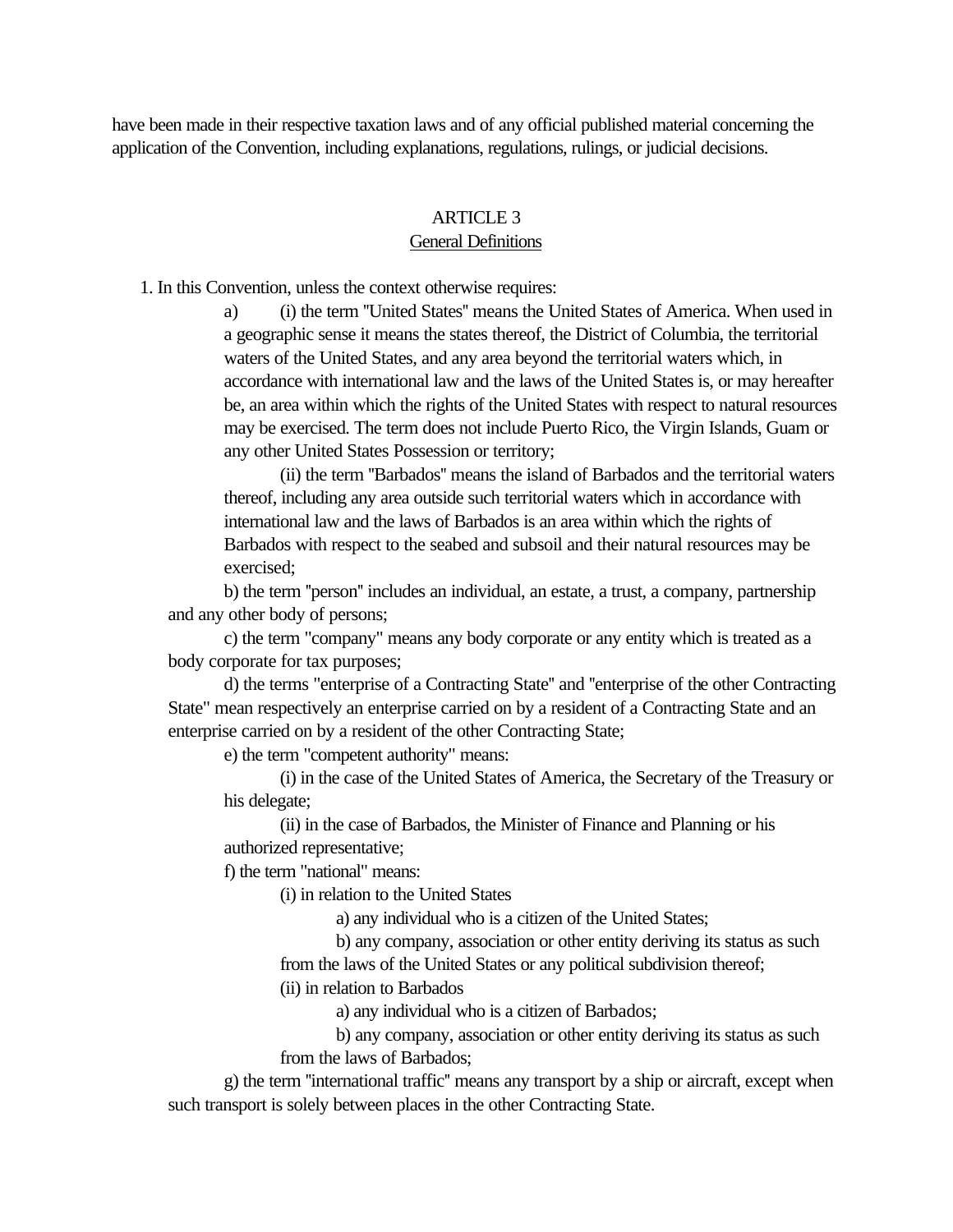<span id="page-8-0"></span> 2. As regards the application of the Convention by a Contracting State any term not defined therein shall, unless the context otherwise requires or the competent authorities agree to a common meaning pursuant to the provisions of Article 25 (Mutual Agreement Procedure), have the meaning which it has under the laws of that State concerning the taxes to which the Convention applies.

#### ARTICLE 4

#### Residence

1. For the purposes of this Convention:

a) the term "resident of Barbados'' means:

(i) any person, other than a company, resident in Barbados for the purposes of Barbados tax, but in the case of a partnership, estate or trust, only to the extent the income derived by such partnership, estate or trust is subject to Barbados tax as the income of a resident either in its hands or in the hands of its partners or beneficiaries; and

(ii) a company whose business is managed and controlled in Barbados. b) the term ''resident of the United States" means:

(i) any person, other than a company, resident in the United States for the purpose of United States tax; but in the case of a partnership, estate or trust, only to the extent that the income derived by such partnership, estate or trust is subject to United States tax as the income of a resident, either in its hands or in the hands of its partners or beneficiaries; and

(ii) a company created under the laws of the United States or a political subdivision thereof.

 2. Where by reason of the provisions of paragraph 1, an individual is a resident of both Contracting States, then his status shall be determined as follows:

a) he shall be deemed to be a resident of the State in which he has a permanent home available to him; if he has a permanent home available to him in both States, he shall be deemed to be a resident of the State with which his personal and economic relations are closer (center of vital interests);

b) if the State in which he has his center of vital interests cannot be determined, or if he does not have a permanent home available to him in either State, he shall be deemed to be a resident of the State in which he has an habitual abode;

c) if he has an habitual abode in both States or in neither of them, he shall be deemed to be a resident of the State of which he is a national;

d) if he is a national of both States or of neither of them, the competent authorities of the Contracting States shall settle the question by mutual agreement.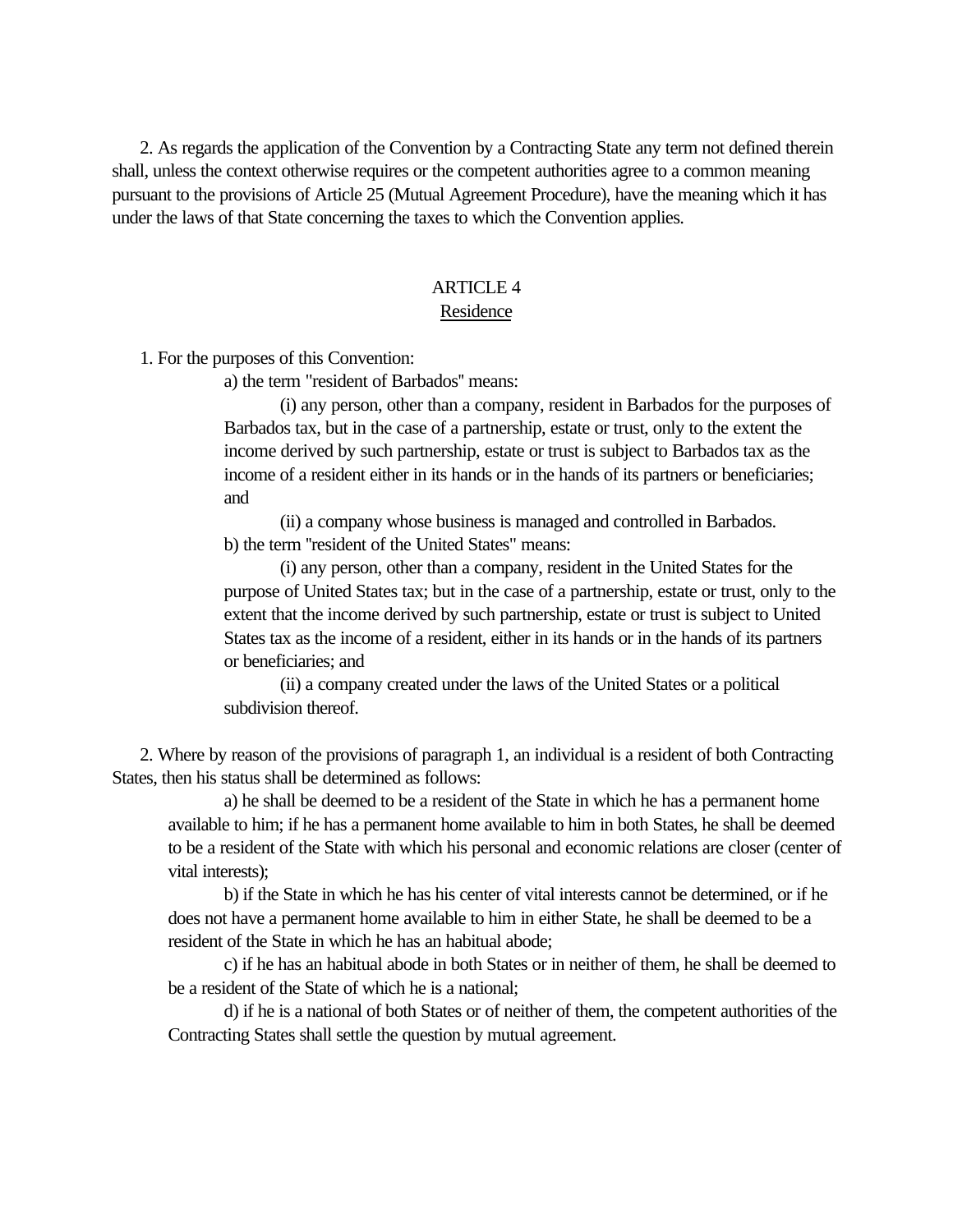3. Where by reason of the provisions of paragraph 1 a company is a resident of both Contracting States, then if it is created under the laws of a Contracting State or a political subdivision thereof, it shall be deemed to be a resident of that State.

<span id="page-9-0"></span> 4. Where by reason of the provisions of paragraph 1 a person other than an individual or a company is a resident of both Contracting States, the competent authorities of the Contracting States shall settle the question by mutual agreement and determine the mode of application of the Convention to such person.

### ARTICLE 5 Permanent Establishment

 1. For the purposes of this Convention, except as otherwise specified in this Article, the term "permanent establishment" means a regular place of business through which the business of an enterprise is wholly or partly carried on.

2. The term ''permanent establishment" shall include especially:

a) a place of management;

b) a branch;

c) an office;

d) a factory;

e) a workshop;

f) a store or premises used as a sales outlet;

g) a warehouse, in relation to a person providing storage facilities for others;

h) a mine, an oil or gas well, a quarry, or any other place of extraction of natural resources;

i) a building site or construction, assembly or installation, or drilling rig or ship used for the exploration or development of natural resources within a Contracting State, but only if such site, or activity continues within the State for a period or periods aggregating more than 183 days in any twelve-month period (including the period of any supervisory activity connected therewith), provided that a permanent establishment shall not exist in any taxable year in which such site or activity continues within that State for a period or periods aggregating less than 30 days in that taxable year;

j) a dredging project within a Contracting State, but only where such project continues within the State for a period or periods aggregating more than 120 days in any twelve-month period (including the period of any supervisory activity connected therewith), provided that a permanent establishment shall not exist in any taxable year in which such site, project or activity continues within that State for a period or periods aggregating less than 30 days in that taxable year;

k) the furnishing of services, including consultancy, management, technical and supervisory services, within a Contracting State by an enterprise through employees or other persons, but only if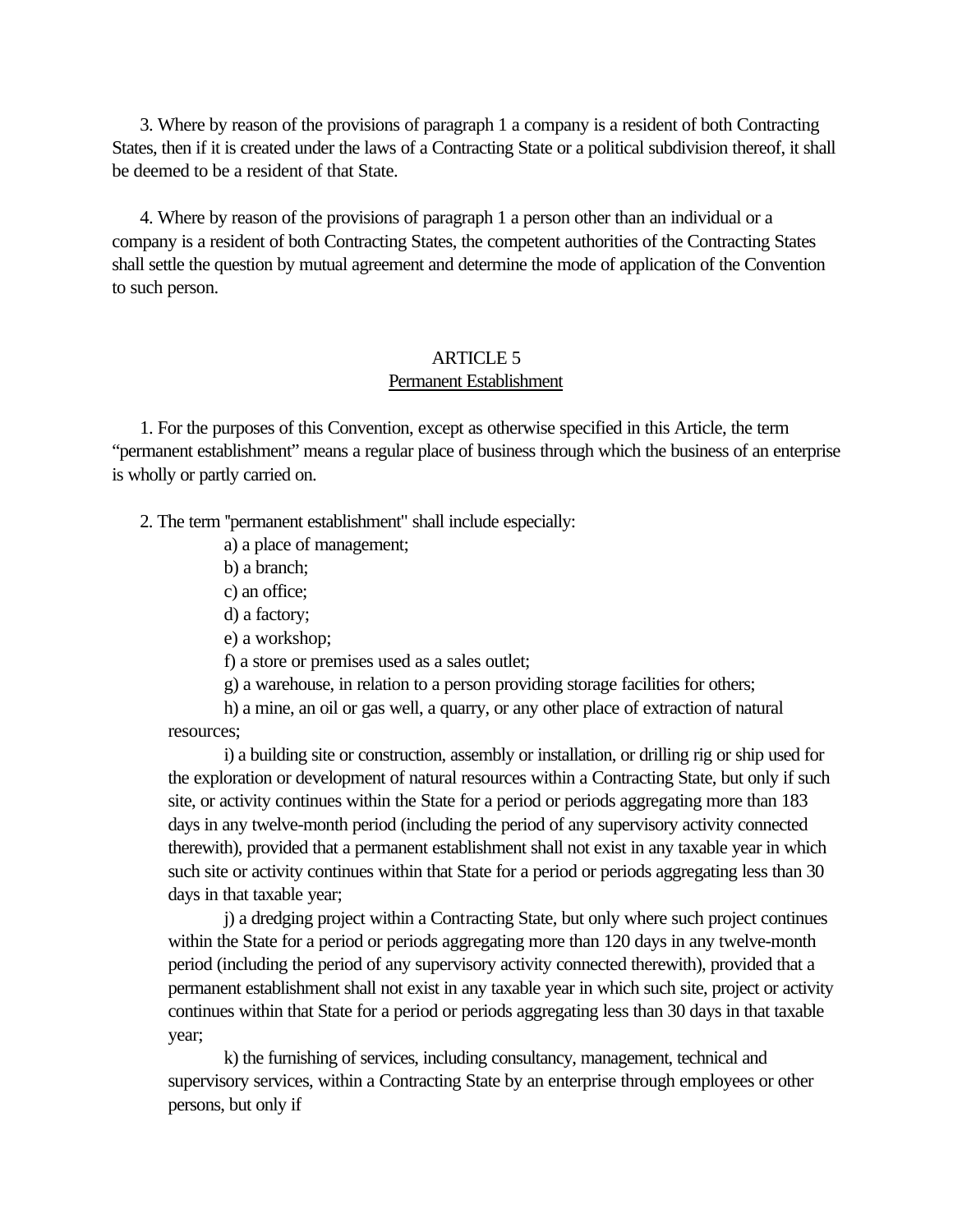(i) activities of that nature continue within the State for a period or periods aggregating more than 90 days in a twelve-month period, provided that a permanent establishment shall not exist in any taxable year in which such services are rendered in that State for a period or periods aggregating less than 30 days in the taxable year; or

(ii) the services are performed within the State for an associated enterprise (within the meaning of Article 9 (Associated Enterprises));

l) the maintenance of substantial equipment or machinery within a Contracting State but only if such equipment or machinery is maintained within that State for a period of more than 120 consecutive days, provided that a permanent establishment shall not exist in any taxable year in which such equipment or machinery is maintained within that State for a period or periods aggregating less than 30 days in that taxable year.

 3. Notwithstanding the preceding provisions of this Article, the term "permanent establishment" shall be deemed not to include any one or more of the following:

a) the use of facilities solely for the purpose of storage, display, or delivery of goods or merchandise belonging to the enterprise, other than goods or merchandise held for sale by such enterprise in a store or premises used as a sales outlet;

b) the maintenance of a stock of goods or merchandise belonging to the enterprise solely for the purpose of storage, display or delivery, other than goods or merchandise held for sale by such enterprise in a store or premises used as a sales outlet;

c) the maintenance of a stock of goods or merchandise belonging to the enterprise solely for the purpose of processing by another enterprise;

d) the maintenance of a regular place of business solely for the purpose of purchasing goods or merchandise, or of collecting information, for the enterprise;

e) the maintenance of a regular place of business solely for the purpose of advertising, for the supply of information, for scientific research or for similar activities which have a preparatory or auxiliary character, for the enterprise.

 4. If an enterprise of a Contracting State does not have a permanent establishment in the other Contracting State under paragraphs 1, 2, and 3, but goods and merchandise are either:

a) subjected to processing in that other Contracting State by another person (whether or not purchased in that other Contracting State); or

b) purchased in that other Contracting State (and such goods or merchandise are not subjected to processing outside that other Contracting State.)

then such enterprise shall be considered to have a permanent establishment in that other Contracting State to the extent that all or part of such goods or merchandise is sold by or on behalf of such enterprise for use, consumption, or disposition in that other Contracting State.

 5. Notwithstanding the provisions of paragraphs 1 and 2, a person (other than an agent of an independent status to whom paragraph 6 applies) acting in a Contracting State on behalf of an enterprise of the other Contracting State shall be deemed to be a permanent establishment of that enterprise in the first-mentioned State if: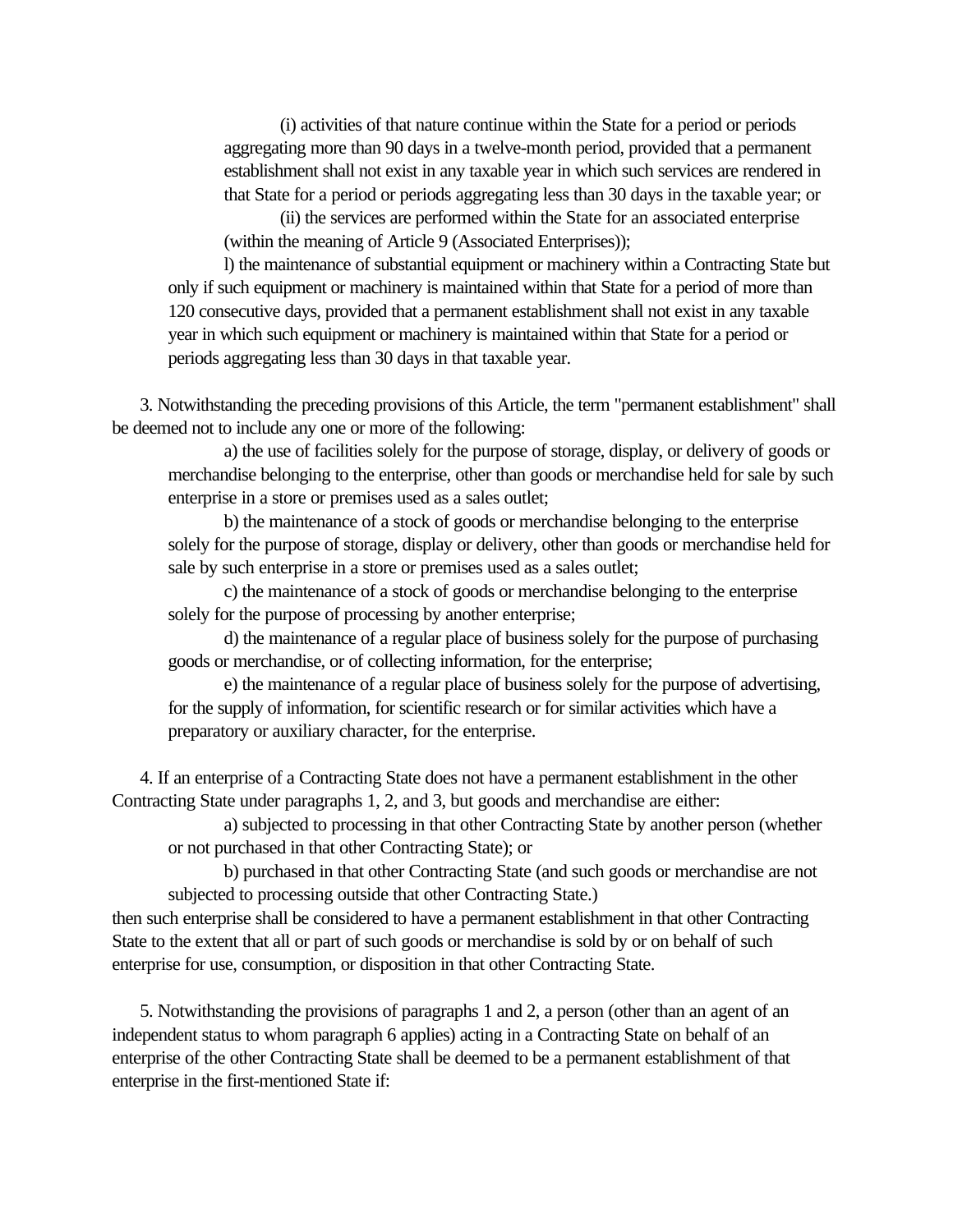<span id="page-11-0"></span>a) he has and habitually exercises in the first-mentioned State an authority to conclude contracts on behalf of the enterprise, unless his activities are limited to those mentioned in paragraph 3 which, if exercised through a regular place of business, would not make that regular place of business a permanent establishment under the provisions of that paragraph (subject to the provisions of paragraph 4); or

b) he habitually maintains in the first-mentioned State a stock of goods or merchandise from which he regularly delivers goods or merchandise on behalf of the enterprise, and additional activities conducted in that State on behalf of the enterprise have contributed to the sale of the goods or merchandise.

<span id="page-11-1"></span> 6. An enterprise shall not be deemed to have a permanent establishment in a Contracting State merely because it carries on business in that State through a broker, general commission agent, or any other agent of an independent status, provided that such persons are acting in the ordinary course of their business. However, when the activities of such persons are devoted substantially on behalf of that enterprise, he shall not be considered an agent of independent status within the meaning of this paragraph if the transactions between the agent and the enterprise were not made under arm's length conditions.

 7. The fact that a company which is a resident of a Contracting State controls or is controlled by a company which is a resident of the other Contracting State, or which carries on business in that other State (whether through a permanent establishment or otherwise), shall not of itself constitute either company a permanent establishment of the other.

## Article 6 Income from Real Property (Immovable Property)

 1. Income derived by a resident of a Contracting State from real property (including income from agriculture or forestry) situated in the other Contracting State may be taxed in that other State.

 2. The term "real property" shall have the meaning which it has under the law of the Contracting State in which the property in question is situated.

 3. The provisions of paragraph 1 shall apply to income derived from the direct use, letting, or use in any other form of real property.

 4. The provisions of paragraphs 1 and 3 shall also apply to the income from real property of an enterprise and to income from real property used for the performance of independent personal services.

# ARTICLE 7

#### Business Profits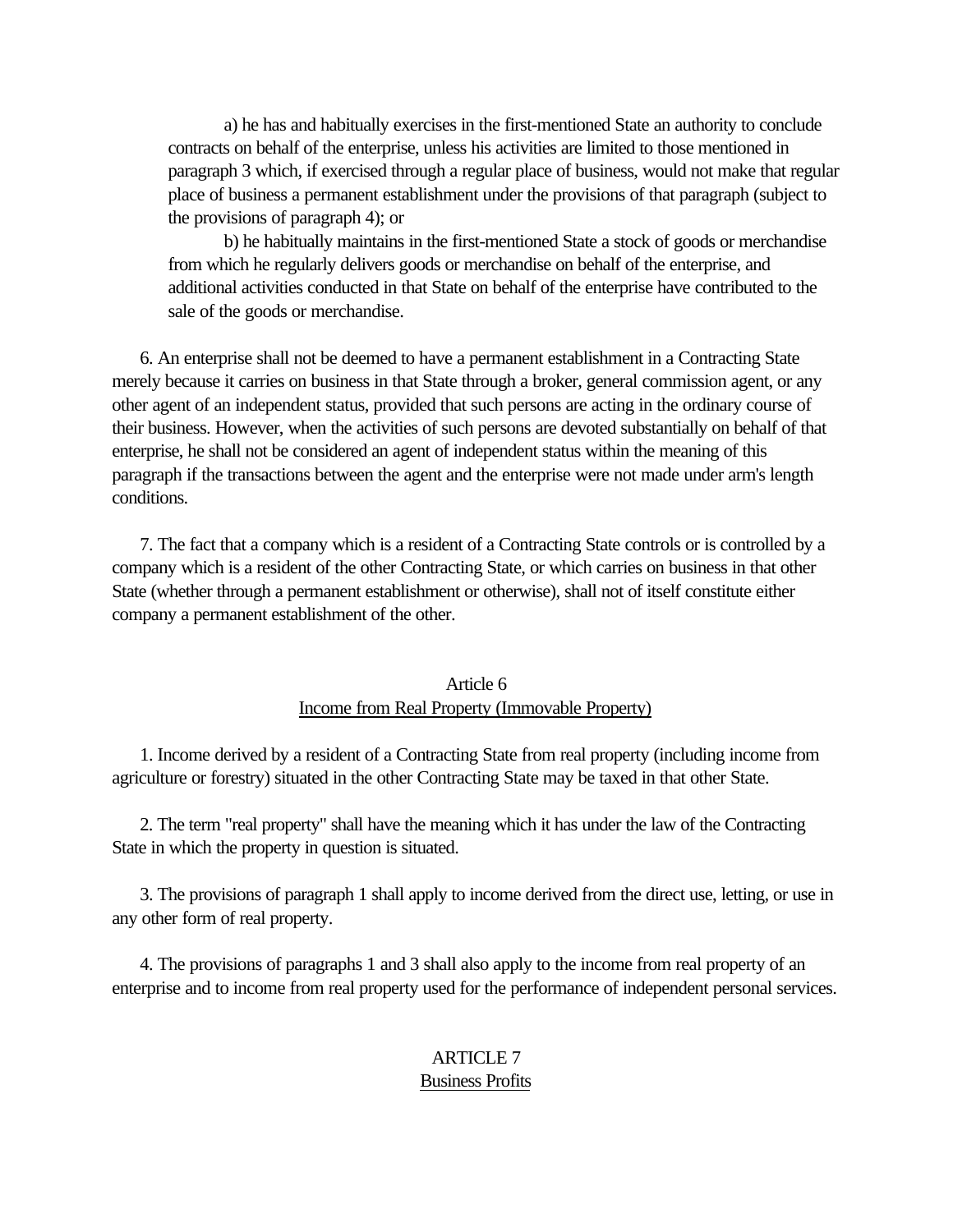1. The business profits of an enterprise of a Contracting State shall be taxable only in that State unless the enterprise carries on or has carried on business in the other Contracting State through a permanent establishment situated therein. If the enterprise carries on or has carried on business as aforesaid, the business profits of the enterprise may be taxed in the other State but only so much of them as is attributable to:

a) that permanent establishment;

b) sales in the other State of goods or merchandise of the same or similar kind as those sold through that permanent establishment; or

c) other business activities carried on the other State of the same or similar kind as those effected through that permanent establishment.

 2. Where a resident of one of the Contracting States has a permanent establishment in the other Contracting State, there shall in each Contracting State be attributed to the permanent establishment business profits which would reasonably be expected to have been derived by it, if it were an independent enterprise engaged in the same or similar activities under the same or similar conditions.

 3. In determining the business profits of a permanent establishment, there shall be allowed as deductions expenses which are incurred for the purposes of the permanent establishment, including a reasonable allocation of executive and general administrative expenses, research and development expenses, interest, and other expenses incurred for the purposes of the enterprise as a whole (or the part thereof which includes the permanent establishment), whether incurred in the State in which the permanent establishment is situated or elsewhere.

 4. No business profits shall be attributed to a permanent establishment by reason of the mere purchase by that permanent establishment of goods or merchandise for the enterprise.

 5. Insofar as it has been customary in a Contracting State to determine the business profits to be attributed to a permanent establishment on the basis of an apportionment of the total profits of the enterprise to its various parts, nothing in paragraph 2 shall preclude that Contracting State from determining the business profits to be taxed by such an apportionment as may be customary; the method of apportionment adopted shall, however, be such that the result shall be in accordance with the principles contained in this Article.

 6. For the purposes of the preceding paragraphs, the business profits to be attributed to a permanent establishment shall be determined by the same method year by year unless there is good and sufficient reason to the contrary.

 7. Where business profits include items of income which are dealt with separately in other Articles of this Agreement, then, the provisions of those Articles shall not be affected by the provisions of this Article, unless otherwise expressly provided by those Articles.

 8. For the purposes of this Convention, the term "business profits" means income derived from any trade or business, including the rental of tangible personal property.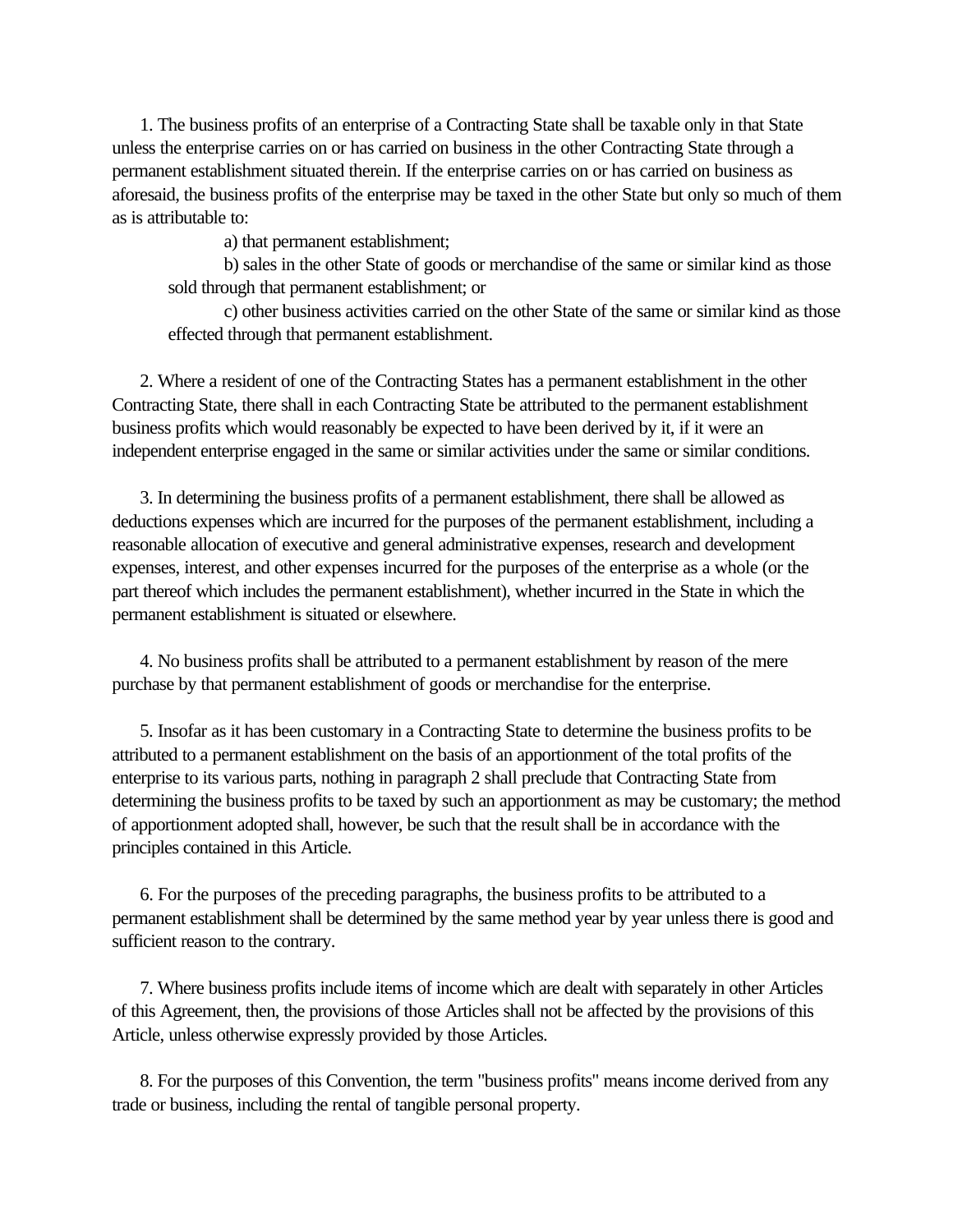# Article 8 Shipping and Air Transport

<span id="page-13-1"></span><span id="page-13-0"></span> 1. Profits of an enterprise of a Contracting State from the operation of ships or aircraft in international traffic shall be taxable only in that State.

 2. For the purposes of this Article, profits from the operation of ships or aircraft in international traffic include profits derived from the rental of ships or aircraft if such ships or aircraft are operated in international traffic by the lessee or if such rental profits are incidental to other profits described in paragraph 1.

 3. Profits of an enterprise of a Contracting State from the use, maintenance, or rental of containers (including trailers, barges, and related equipment for the transport of containers) used in international traffic shall be taxable only in that State.

 4. The provisions of paragraphs 1 and 3 shall also apply to profits from participation in a pool, a joint business, or an international operating agency.

### ARTICLE 9 Associated Enterprises

#### 1. Where

a) an enterprise of a Contracting State participates directly or indirectly in the management, control or capital of an enterprise of the other Contracting State; or

b) the same persons participate directly or indirectly in the management, control, or capital of an enterprise of a Contracting State and an enterprise of the other Contracting State, and in either case conditions are made or imposed between the two enterprises in their commercial or financial relations which differ from those which would be made between independent enterprises, then any profits which, but for those conditions would have accrued to one of the enterprises, but by reason of those conditions have not so accrued, may be included in the profits of that enterprise and taxed accordingly.

 2. Where a Contracting State includes in the profits of an enterprise of that State, and taxes accordingly, profits on which an enterprise of the other Contracting State has been charged to tax in that other State, and the profits so included are profits which would have accrued to the enterprise of the first-mentioned State if the conditions made between the two enterprises had been those which would have been made between independent enterprises, then that other State shall make an appropriate adjustment to the amount of the tax charged therein on those profits. In determining such adjustment, due regard shall be paid to the other provisions of this Convention and the competent authorities of the Contracting States shall if necessary consult each other.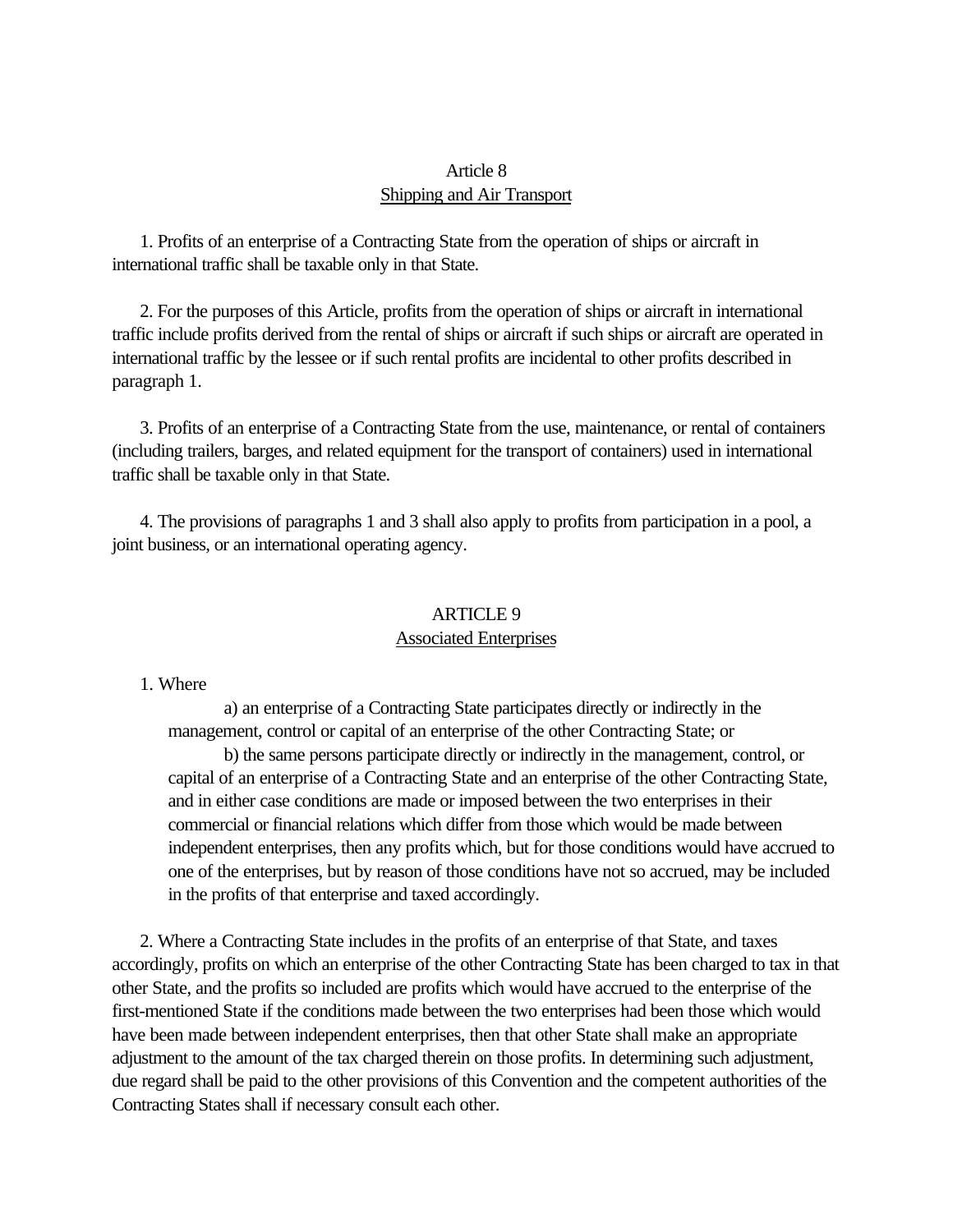<span id="page-14-0"></span> 3. The provisions of paragraph 1 shall not limit any provisions of the law of either Contracting State which permit the distribution, apportionment, or allocation of income, deductions, credits, or allowances between persons, whether or not residents of a Contracting State, owned or controlled directly or indirectly by the same interests when necessary in order to prevent evasion of taxes or clearly to reflect the income of any of such persons.

# ARTICLE 10 Dividends

 1. Dividends paid by a company which is a resident of a Contracting State to a resident of the other Contracting State may be taxed in that other State.

 2. However, such dividends may also be taxed in the Contracting State of which the company paying the dividends is a resident, and according to the laws of that State, but if the beneficial owner of the dividends is a resident of the other Contracting State, the tax so charged shall not exceed

a) 5 percent of the gross amount of the dividends if the beneficial owner is a company which owns at least 10 percent of the voting stock of the company paying the dividends; b) 15 percent of the gross amount of the dividends in all other cases.

This paragraph shall not affect the taxation of the company in respect of the profits out of which the dividends are paid.

 3. The term "dividends" as used in this Article means income from shares or other rights, not being debt-claims, participating in profits, as well as income from other corporate rights which is subjected to the same taxation treatment as income from shares by the laws of the State of which the company making the distribution is a resident.

 4. The provisions of paragraph 2 shall not apply if the beneficial owner of the dividends, being a resident of a Contracting State, carries on business in the other Contracting State, or which the company paying the dividends is a resident, through a permanent establishment situated therein, or performs in that other State independent personal services from a regular base situated therein, and the dividends are attributable to such permanent establishment or regular base. In such case the provisions of Article 7 (Business Profits) or Article 14 (Independent Personal Services), as the case may be, shall apply.

 5. The income of a Barbados company derived from the manufacture in Barbados of approved products under the fiscal incentives legislation of Barbados (as in effect on the date of signature of the Convention or as the Competent Authorities may agree pursuant to Article 25 (Mutual Agreement Procedure)) shall not be subject to the United States accumulated earnings tax. In addition, a company which is a resident of Barbados shall be exempt from United States accumulated earnings tax if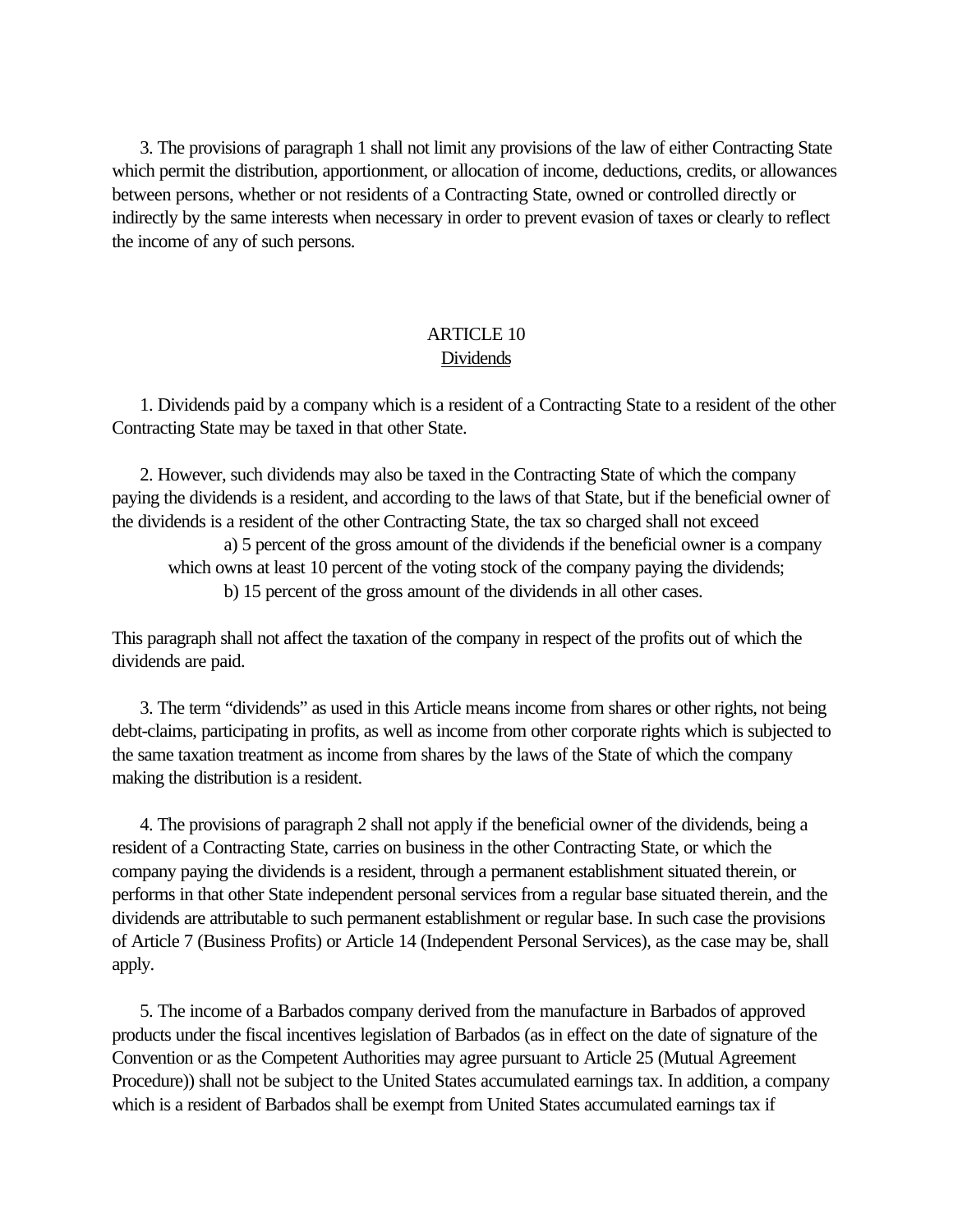<span id="page-15-0"></span>individuals (other than United States citizens) who are residents of Barbados control directly or indirectly throughout the last half of the taxable year more than 50 percent of the entire voting power of the company.

 6. A Contracting State may not impose any tax on dividends paid by a company which is not a resident of that State, except insofar as:

a) the dividends are paid to a resident of that State,

b) the dividends are attributable to a permanent establishment or a regular base situated in that State; or

c) the dividends are paid out of profits attributable to one or more permanent establishments of such company in that State, provided that the gross income of the company attributable to such permanent establishment constituted at least 50 percent of the company's gross income from all sources.

Where subparagraph c) applies and subparagraphs a) and b) do not apply, the tax shall be subject to the limitations of paragraph 2.

### ARTICLE 11 Interest

 1. Where interest is derived from sources within a Contracting State and beneficially owned by a resident of the other Contracting State, the rate of tax imposed thereon in the first-mentioned State shall not exceed 12.5 percent of the gross amount of the interest. Notwithstanding the preceding sentence, interest derived from sources within a Contracting State, beneficially owned by a resident of the other Contracting State, and paid in respect of a bond, debenture or other similar obligation issued, guaranteed or insured by the government of that Contracting State or by a political subdivision, local authority or instrumentality thereof shall be taxable only in that other State.

 2. The term "interest" as used in the Convention means income from loans of every kind whether or not secured by mortgage, and whether or not carrying a right to participate in the debtor's profits, and in particular, income from government securities, and income from bonds or debentures, including premiums or prizes attaching to such securities, bonds or debentures. Penalty charges for late payment shall not be regarded as interest for the purposes of this Convention.

 3. The provisions of paragraph 1 shall not apply if the recipient of the interest, being a resident of a Contracting State, carries on in the other Contracting State in which the interest arises a business through a permanent establishment situated therein, or performs in that other State independent personal services from a regular base situated therein, and the indebtedness in respect of which the interest is paid is effectively connected with that permanent establishment or regular base. In such a case, the provisions of Article 7 (Business Profits) or Article 14 (Independent Personal Services) as the case may be, shall apply.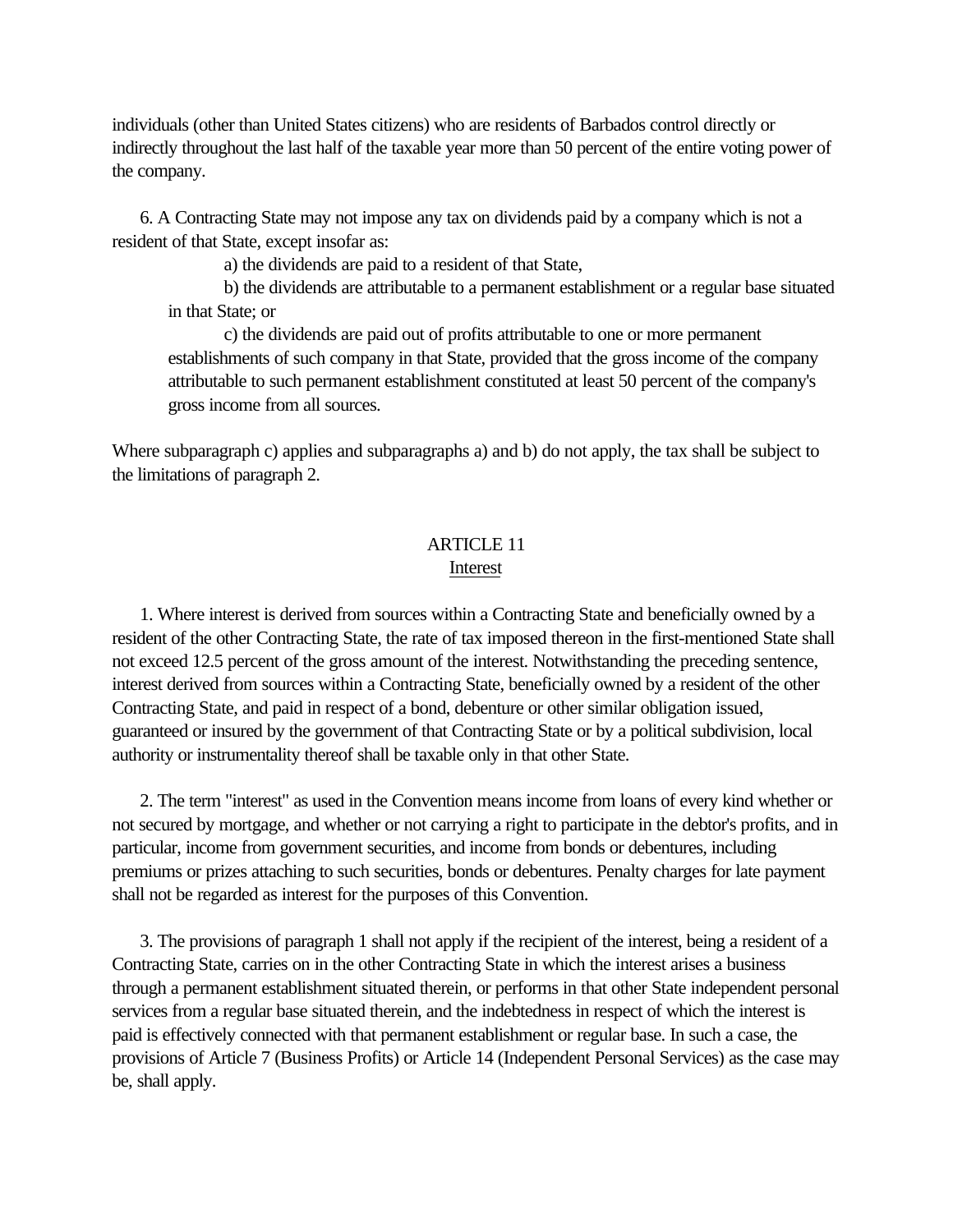<span id="page-16-0"></span> 4. Where, owing to a special relationship between the payer and the recipient or between both of them and some other person, the amount of the interest, having regard to the indebtedness on which it is paid, exceeds the amount which would have been agreed upon by the payer and the recipient in the absence of such relationship, the provisions of this Article shall apply only to the last-mentioned amount. In that case, the excess part of the payments shall remain taxable according to the law of each Contracting State, due regard being had to the other provisions of this Agreement.

# ARTICLE 12 **Royalties**

 1. Royalties arising in a Contracting State and paid to a resident of the other Contracting State may be taxed in that other State.

 2. However, such royalties may also be taxed by the Contracting State in which they arise and according to the laws of that State, but if the recipient is the beneficial owner of the royalties, the tax so charged shall not exceed 12.5 percent of the gross amount of such royalties. The competent authorities of the Contracting States shall by mutual agreement settle the mode of application of this limitation.

 3. The term ''royalties'' as used in this Article means payment of any kind received as a consideration for the use of, or the right to use, any copyright of literary, artistic, or scientific work including royalties in respect of motion pictures and works on film, tape or other means of reproduction for use in connection with radio or television, any patent, trademark, design or model, plan, secret formula or process, or for information concerning industrial, commercial, or scientific experience. The term royalties also includes gains derived from the alienation of any such right or property which are contingent on the productivity, use or disposition thereof.

 4. The provisions of paragraphs 1 and 2 shall not apply if the beneficial owner of the royalties, being a resident of a Contracting State, carries on business in the other Contracting State, in which the royalties arise, through a permanent establishment situated therein, or performs in that other State independent personal services from a regular base situated therein, and the right of property in respect of which the royalties are paid is effectively connected with such permanent establishment or regular base. In such case the provisions of Article 7 (Business Profits) or Article 14 (Independent Personal Services), as the case may be, shall apply.

 5. Where, by reason of a special relationship between the payer and the beneficial owner or between both of them and some other person, the amount of the royalties, having regard to the use, right, or information for which they are paid, exceeds the amount which would have been agreed upon by the payer and the beneficial owner in the absence of such relationship, the provisions of this Article shall apply only to the last-mentioned amount. In such case the excess part of the payments shall remain taxable according to the laws of each Contracting State, due regard being had to the other provisions of the Convention.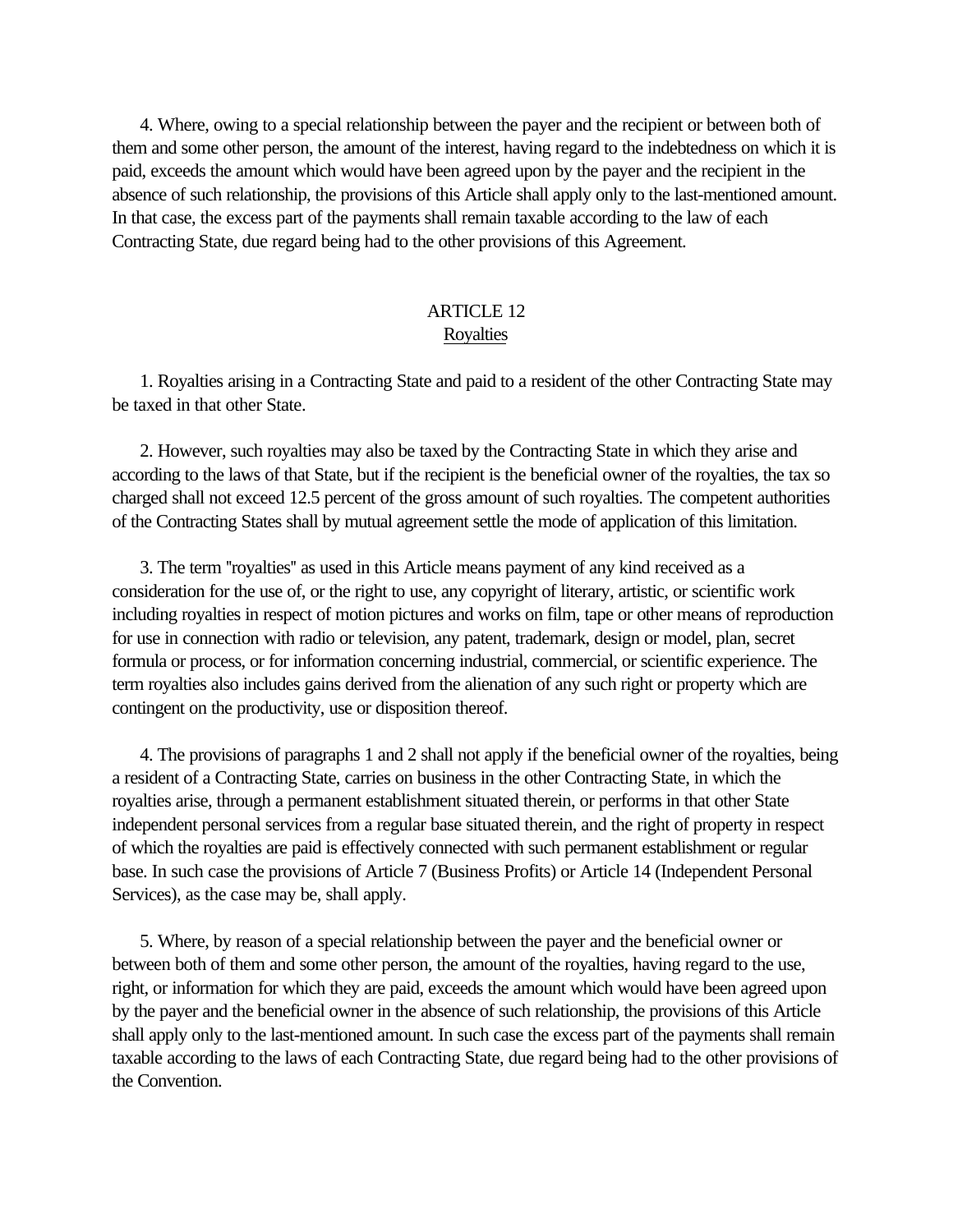<span id="page-17-0"></span> 6. Royalties shall be deemed to be derived from sources within a Contracting State when the payer is that State itself, a political subdivision, a local authority or a resident of that State. Where, however, the person paying the royalties, whether he is a resident of a Contracting State or not, has in a Contracting State a permanent establishment or regular base in connection with which the obligation to pay the royalties was incurred, and those royalties are borne by the permanent establishment or regular base, then such royalties shall be deemed to be derived from sources within the Contracting State in which the permanent establishment or regular base is situated. Notwithstanding the preceding provisions of this paragraph, where the royalties are paid for the use of or the right to use a right or property within a Contracting State, the royalties shall be deemed to arise in that State.

### ARTICLE 13 **Gains**

 1. Gains derived by a resident of a Contracting State from the alienation of real property situated in the other Contracting State may be taxed in that other State.

2. For the purposes of this Article:

a) the term "real property situated in the other Contracting State", where the United States is that other Contracting State, includes a United States real property interest, and real property referred to in Article 6 which is situated in the United States; and

b) the term "real property situated in the other Contracting State", where Barbados is that other Contracting State, shall have the meaning which it has under the Laws in force from time to time in Barbados and, without limiting the foregoing, includes:

(i) real property referred to in Article 6;

(ii) shares or comparable interests in a company, the assets of which consist wholly or principally of real property situated in Barbados; and

(iii) an interest in a partnership, trust or estate, the assets of which consist wholly or principally of real property situated in Barbados.

 3. Gains from the alienation of personal property which are attributable to a permanent establishment which an enterprise of a Contracting State has in the other Contracting State, or which are attributable to a regular base available to a resident of a Contracting State in the other Contracting State for the purpose of performing independent personal services, and gains from the alienation of such a permanent establishment (alone or with the whole enterprise) or such a regular base, may be taxed in that other State.

 4. Gains derived by an enterprise of a Contracting State from the alienation of ships, aircraft, or containers operated in international traffic shall be taxable only in that State.

 5. Gains described in Article 12 (Royalties) shall be taxable only in accordance with the provisions of Article 12.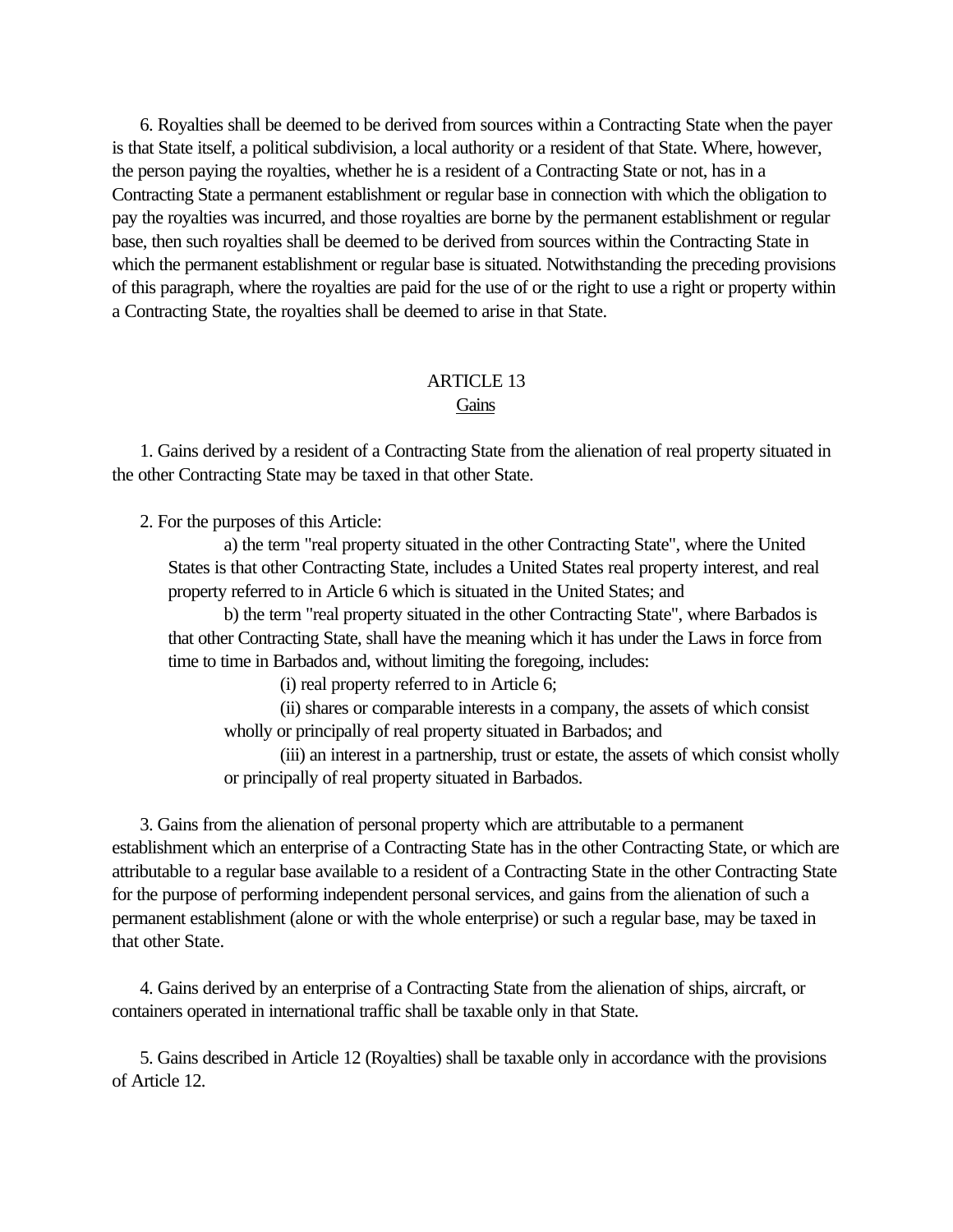<span id="page-18-0"></span> 6. Gains from the alienation of any property other than property referred to in paragraphs 1 through 5 shall be taxable only in the Contracting State of which the alienator is a resident.

### ARTICLE 14 Independent Personal Services

 1. Income derived by an individual who is a resident of one of the Contracting States from the performance of personal services in an independent capacity may be taxed by that Contracting State. Except as provided in paragraph 2, such income shall be exempt from tax by the other Contracting State.

 2. Income derived by an individual who is a resident of one of the Contracting States from the performance of personal services in an independent capacity in the other Contracting State may be taxed by that other Contracting State, if:

a) he has a regular base regularly available to him in the other Contracting State for the purpose of performing his activities; in that case, only so much of the income as is attributable to that regular base may be taxed in that other Contracting State;

b) he is present in that other Contracting State for a period or periods aggregating 90 days or more in the taxable year; or

c) the net income derived in the taxable year from residents of that other Contracting State for the performance of such services in the other Contracting State exceeds 5,000 United States dollars or its equivalent in Barbados currency.

### ARTICLE 15 Dependent Personal Services

 1. Subject to the provisions of Article 16 (Directors' Fees), 18 (Pensions, Annuities, Alimony and Child Support), and 19 (Government Service), salaries, wages and other similar remuneration derived by a resident of a Contracting State in respect of an employment shall be taxable only in that State unless the employment is exercised in the other Contracting State. If the employment is so exercised, such remuneration as is derived therefrom may be taxed in that other State.

 2. Notwithstanding the provisions of paragraph 1, remuneration derived by a resident of a Contracting State in respect of an employment exercised in the other Contracting State shall be taxable only in the first-mentioned State if:

a) the remuneration earned in the other Contracting State in the calendar year concerned does not exceed 5,000 United States dollars or its equivalent in Barbados currency;

b) the recipient is present in the other Contracting State for a period or periods not exceeding in the aggregate 183 days in the calendar year concerned;

c) the remuneration is paid by, or on behalf of, an employer who is not a resident of the other State; and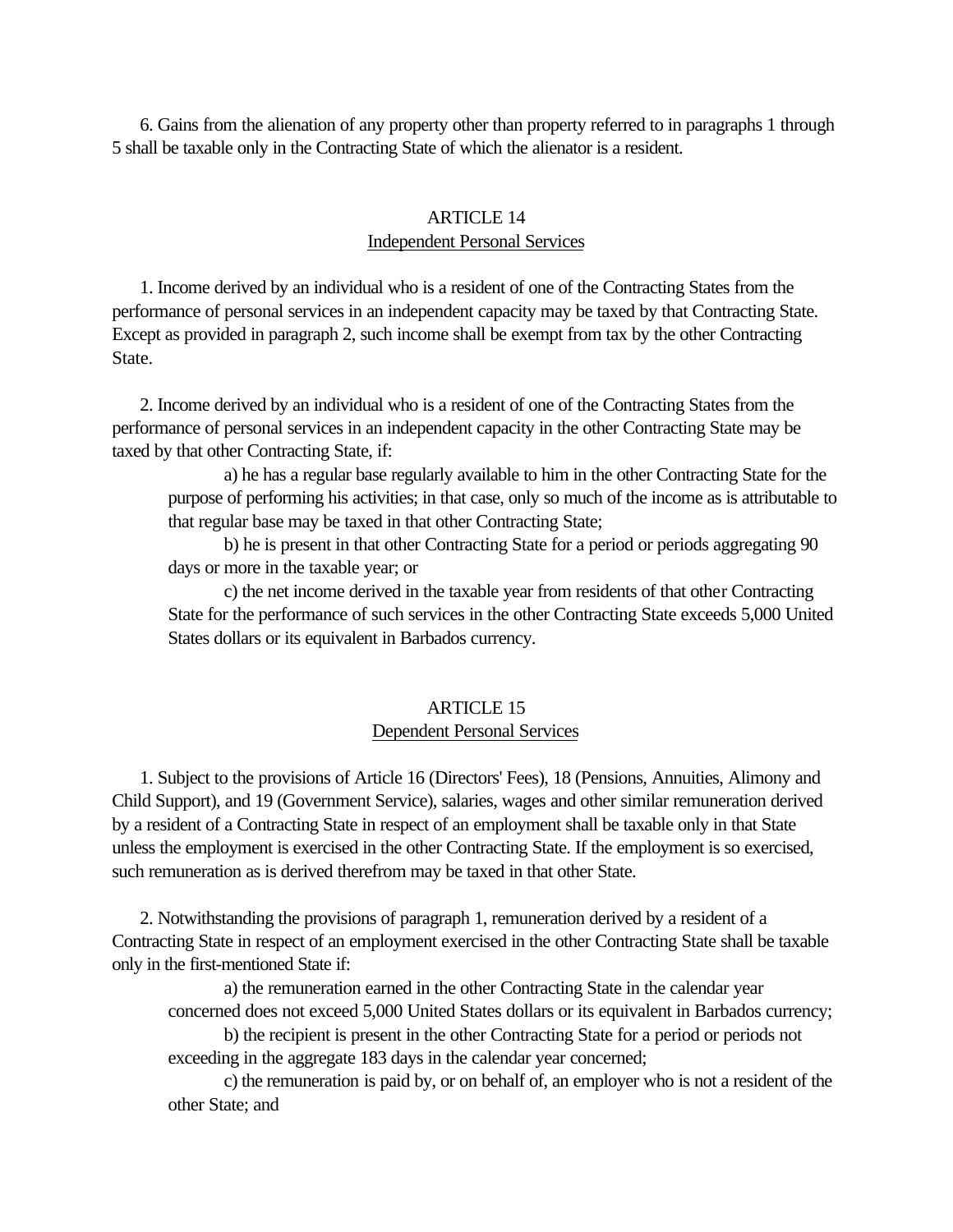d) such remuneration is not borne by a permanent establishment or regular base which the employer has in the other State.

<span id="page-19-1"></span><span id="page-19-0"></span> 3. Notwithstanding the preceding provisions of this Article, remuneration derived by a resident of a Contracting State in respect of an employment as a member of the regular complement of a ship or aircraft operated in international traffic may be taxed only in that State.

# ARTICLE 16 Directors' Fees

 Directors' fees and other similar payments derived by a resident of a Contracting State for services rendered in the other Contracting State in his capacity as a member of the board of directors of a company which is a resident of the other Contracting State may be taxed in that other Contracting State.

# ARTICLE 17

# Artistes and Athletes

 1. Notwithstanding the provisions of Articles 14 (Independent Personal Services) and 15 (Dependent Personal Services), income derived by a resident of a Contracting State as a public entertainer, such as a theatre, motion picture, radio, or television artiste, or a musician, or as an athlete, from his personal activities as such exercised in the other Contracting State, may be taxed in that other Contracting State, except where the amount of the gross receipts derived by such entertainer or athlete, not including expenses reimbursed to him or borne on his behalf, from such activities does not exceed 250 United States dollars or its equivalent in Barbadian currency per day, or 4,000 United States dollars or its equivalent in Barbadian currency in the taxable year.

 2. Where income in respect of personal activities of an entertainer or athlete accrues not to that entertainer or athlete himself but to another person, that income may, notwithstanding the provisions of Articles 7 (Business Profits), 14 (Independent Personal Services), and 15 (Dependent Personal Services) be taxed in the Contracting State in which the activities of the entertainer or athlete are exercised, unless it is established that neither the entertainer or athlete nor persons related thereto participate directly or indirectly in the profits of that other person in any manner, including the receipt of deferred remuneration, bonuses, fees, dividends, partnership distributions, or other distributions.

3. The provisions of paragraphs 1 and 2 shall not apply

a) to income derived from activities performed in a Contracting State by entertainers or athletes if the visit to that Contracting State is substantially supported by public funds of the other Contracting State, including any political subdivision, local authority or statutory body thereof;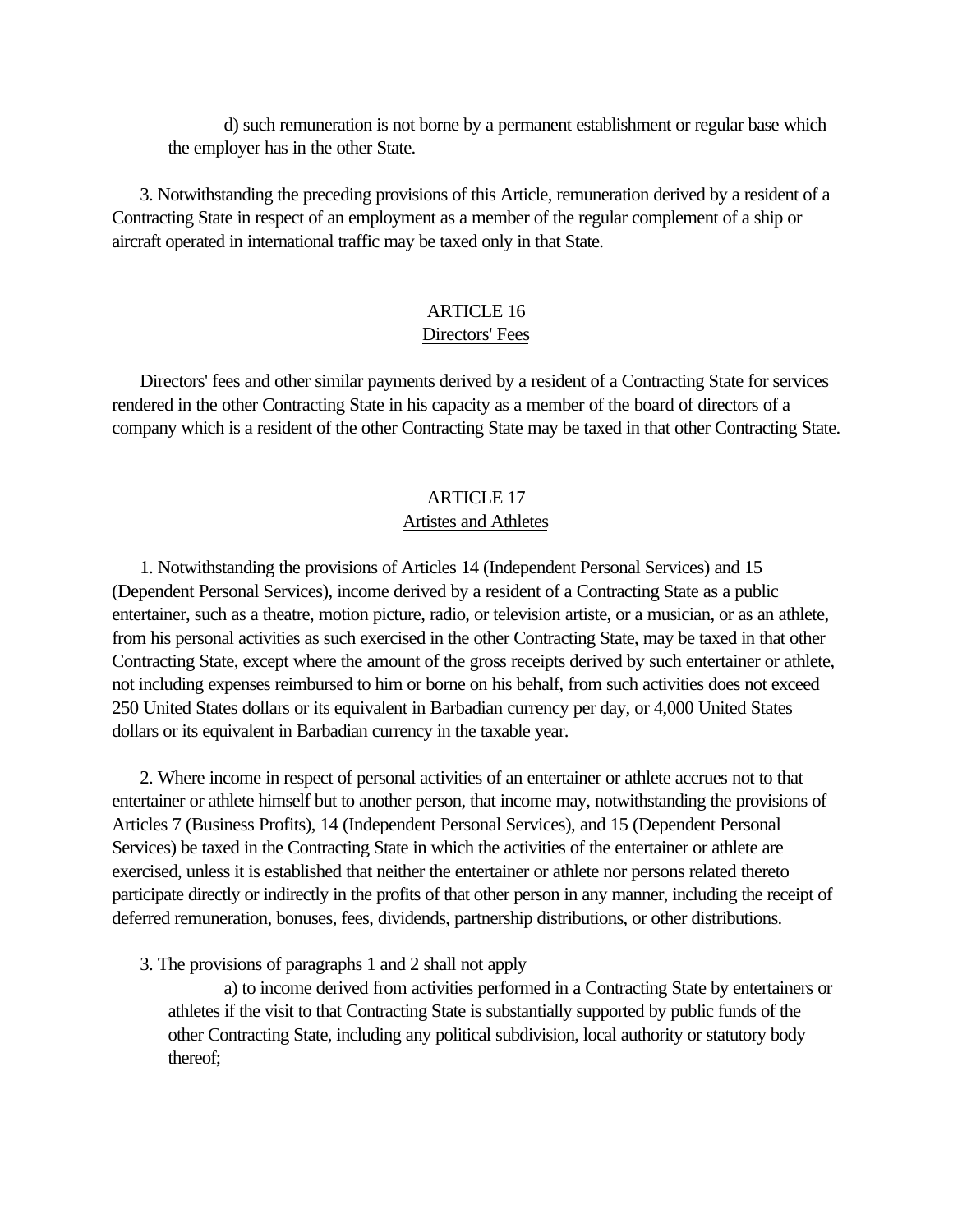<span id="page-20-0"></span>b) to a nonprofit organization no part of the income of which was payable to, or otherwise inures to the benefit of, any private proprietor, member or shareholder thereof, or other individual; or

c) to an entertainer or athlete in respect of services provided to an organization referred to in subparagraph b).

#### ARTICLE 18

### Pensions, Annuities, Alimony, and Child Support

1. Subject to the provisions of Article 19 (Government Service)

a) pensions and other similar remuneration derived and beneficially owned by a resident of a Contracting State in consideration of past employment shall be taxable only in that State; and

b) social security benefits and other public pensions paid by a Contracting State to a resident of the other Contracting State or a citizen of the United States shall be taxable only in the first-mentioned State.

<span id="page-20-1"></span> 2. Annuities derived and beneficially owned by a resident of a Contracting State shall be taxable only in that State. The term "annuities" as used in this paragraph means a stated sum paid periodically at stated times during a specified number of years, under an obligation to make the payments in return for adequate and full consideration (other than services rendered).

 3. Alimony paid to a resident of a Contracting State shall be taxable only in that State. The term "alimony" as used in this paragraph means periodic payments made pursuant to a written separation agreement or a decree of divorce, separate maintenance, or compulsory support, which payments are taxable to the recipient under the laws of the State of which he is a resident.

 4. Periodic payments for the support of a minor child made pursuant to a written separation agreement or a decree of divorce, separate maintenance, or compulsory support, paid by a resident of a Contracting State to a resident of the other Contracting State, shall be taxable only in the first-mentioned State.

### ARTICLE 19

### Government Service

 Remuneration, including a pension paid from the public funds of a Contracting State or a political subdivision or local authority thereof to a citizen of that State in respect of services rendered in the discharge of functions of a governmental nature shall be taxable only in that State. However, the provisions of Article 14 (Independent Personal Services), Article 15 (Dependent Per Services) or Article 17 (Artistes and Athletes), as the case may be, shall apply, and the preceding sentence shall not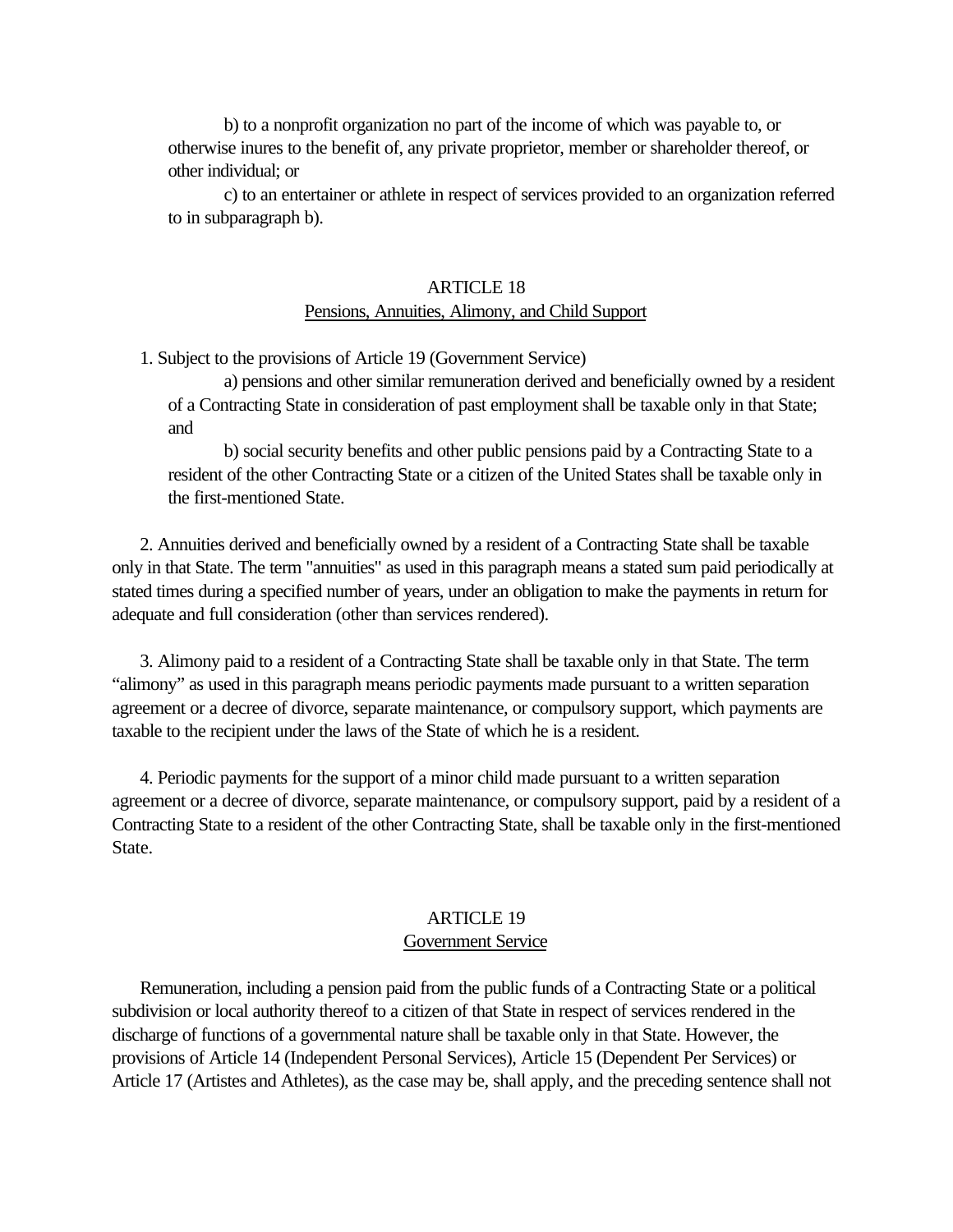<span id="page-21-1"></span><span id="page-21-0"></span>apply, to remuneration paid in respect of services rendered in connection with a business carried on by a Contracting State or a political subdivision or local authority thereof.

### ARTICLE 20 Students and Apprentices

 1. Payments which a student or business apprentice who is or was immediately before visiting a Contracting State a resident of the other Contracting State who is present in the first-mentioned State for the purpose of his full-time education or training receives for the purpose of his maintenance, education, or training shall not be taxed in that State, provided that such payments arise outside that State.

 2. Notwithstanding Article 4 (Residence), an individual to whom paragraph 1 applies and who immediately before visiting or becoming temporarily present in a Contracting State was a resident of the other Contracting State may elect as an alternative to the provisions of that paragraph to be treated for all tax purposes of the first-mentioned State including this Convention, as resident of that State. The election shall apply to all periods during the taxable year of the election and subsequent taxable years during which the individual qualifies under paragraph 1 and may not be revoked except with the consent of the competent authority of that first-mentioned State.

### ARTICLE 21

#### Other Income

 1. Items of income of a resident of a Contracting State, wherever arising, not dealt within the foregoing Articles of this Convention shall be taxable only in that State.

 2. The provisions of paragraph 1 shall not apply to income, other than income from immovable property as defined in paragraph 2 of Article 6 (Income from Real Property (Immovable Property)), if the beneficial owner of such income, being a resident of a Contracting State, carries on business in the other Contracting State through a permanent establishment situated therein, or performs in that other State independent personal services from a regular base situated therein, and the right or property in respect of which the income is paid is effectively connected with such permanent establishment or regular base. In such case the provisions of Article 7 (Business Profits) or Article 14 (Independent Personal Services), as the case may be, shall apply.

 3. Notwithstanding the provisions of paragraphs 1 and 2, items of income of a resident of a Contracting State not dealt with in the foregoing Articles of this Convention and arising in that other Contracting State may be taxed in that other State.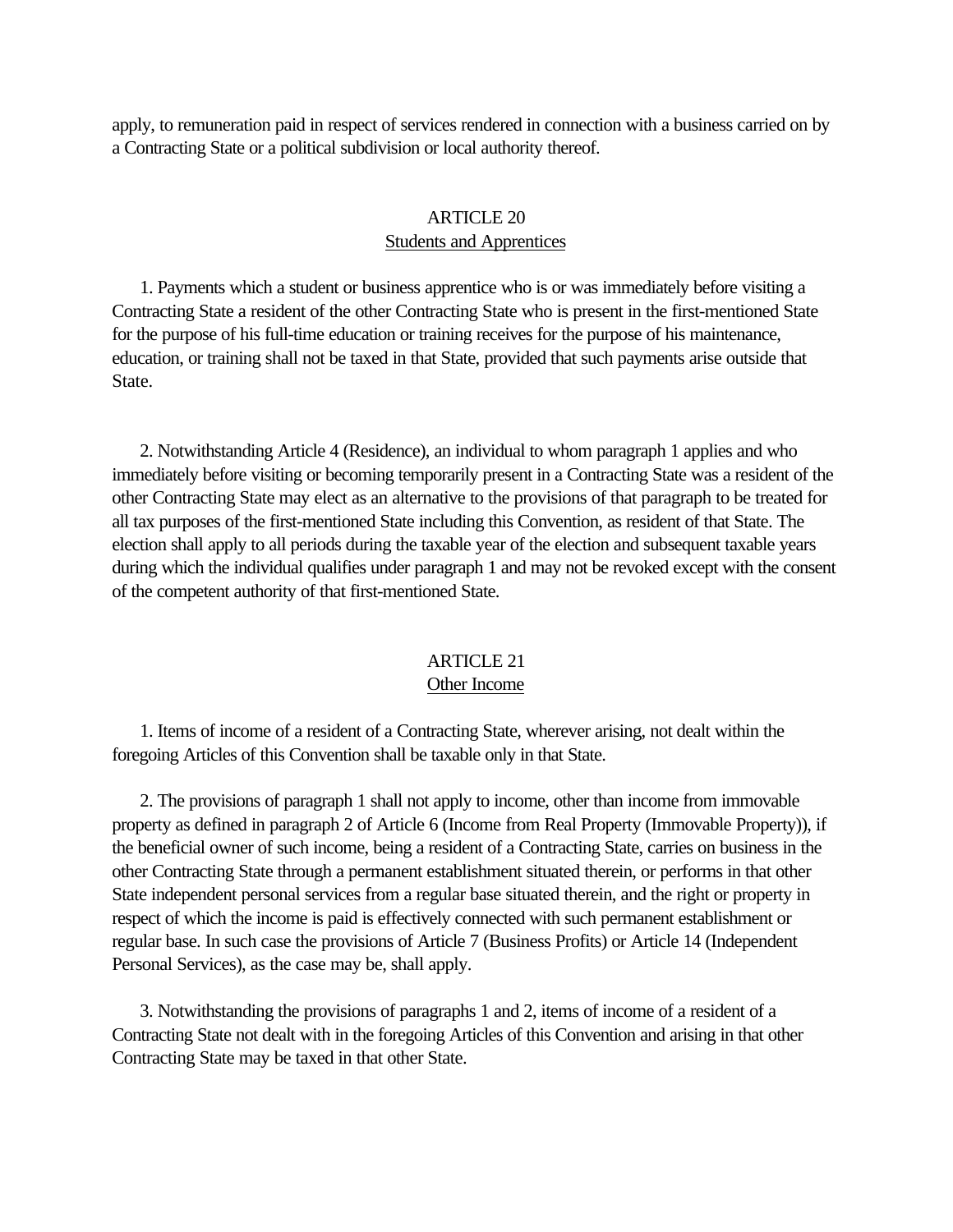# ARTICLE 22 Limitation on Benefits

<span id="page-22-0"></span> 1. A person which is a resident of a Contracting State and which derives income from sources within the other Contracting State shall not be entitled, in that other Contracting State, to the benefits of Article 6 (Income from Real Property (Immovable Property)) through Article 23 (Relief from Double Taxation) if:

a) 50 percent or less of the beneficial interest in such person (or in the case of a company, 50 percent or less of the number of shares of each class of the company's shares) is owned, directly or indirectly, by any combination of one or more individual residents of a Contracting State or citizens of the United States; or

b) the income of such person is used in substantial part, directly or indirectly, to meet liabilities (including liabilities for interest or royalties) to persons who are residents of a State other than a Contracting State, or who are not citizens of the United States.

<span id="page-22-1"></span> 2. The provisions of paragraph 1 shall not apply if the income derived from the other Contracting State is derived in connection with, or is incidental to, the active conduct by such person of a trade or business in the first-mentioned Contracting State (other than the business of making or managing investments). The preceding sentence shall not apply with respect to a person engaged in the business of banking or insurance in a Contracting State, if the income of such person is subject to tax in the Contracting State in which it is resident at a rate of tax which is substantially below the rate of tax generally applicable to business income in that State. Notwithstanding the preceding sentence, the income of such a bank which is not derived from the conduct of a banking business (including but not limited to income attributable to the taking of deposits and making of loans, managing of investments and performance of trust or other services as fiduciary), shall be subject to the provisions of the first sentence of this paragraph.

 3. The provisions of paragraph 1 shall not apply if the person deriving the income is a company which is a resident of a Contracting State in whose principal class of shares there is a substantial and regular trading on a recognized stock exchange. For purposes of the preceding sentence, the term "recognized stock exchange" means:

a) The NASDAQ System owned by the National Association of Securities Dealers, Inc. and any stock exchange registered with the Securities and Exchange Commission as a national securities exchange for purposes of the Securities Exchange Act of 1934; and

b) any other stock exchange agreed upon by the competent authorities of the Contracting States.

 4. If one of the Contracting States proposes to deny benefits to a resident of the other Contracting State by reason of this Article, the competent authorities of the Contracting States shall, upon request of the competent authority of the other Contracting State, consult each other.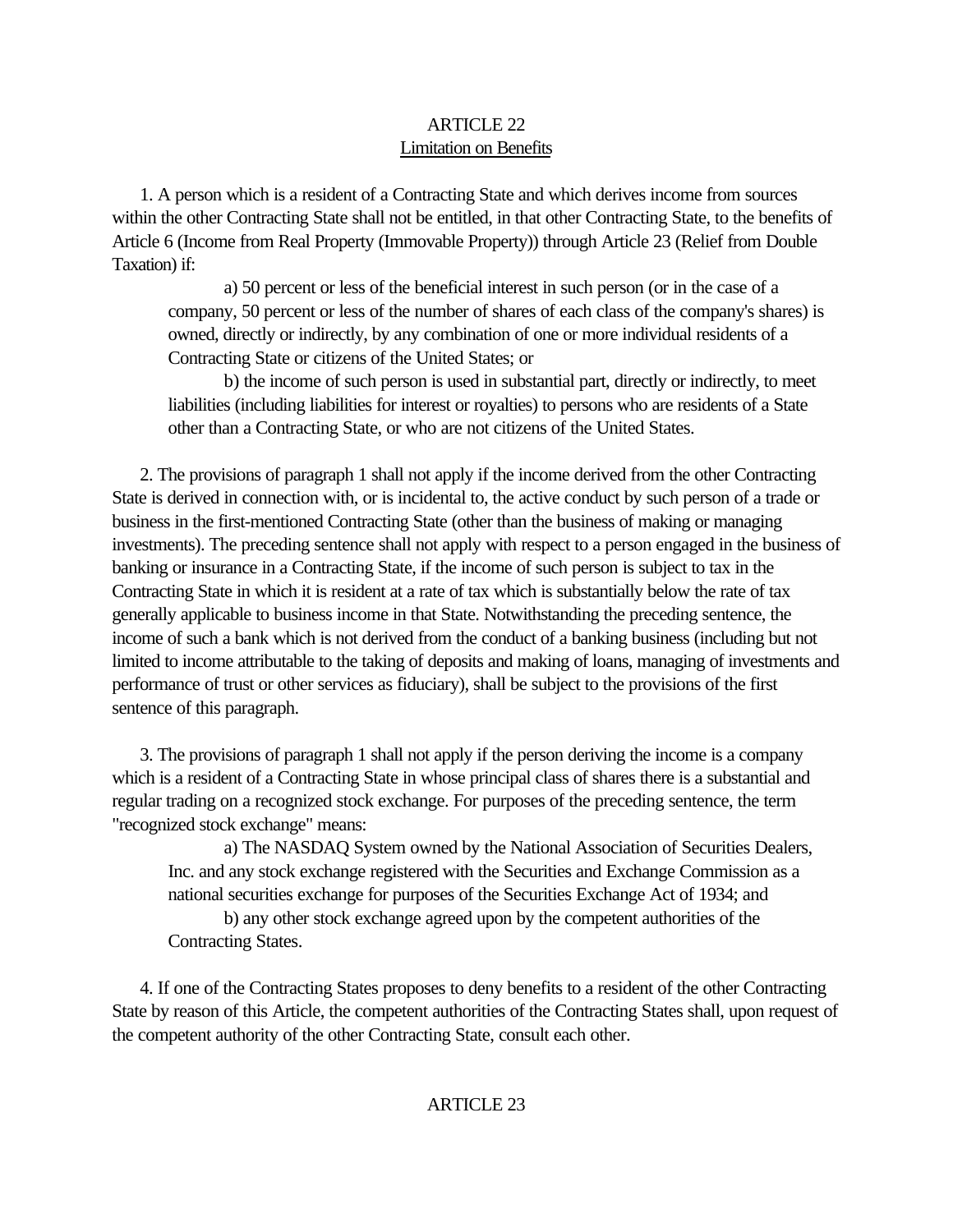## Relief from Double Taxation

 1. In accordance with the provisions and subject to the limitations of the law of the United States (as it may be amended from time to time without changing the general principle hereof), the United States shall allow to a resident or citizen of the United States as a credit against the United States tax on income:

a) the income tax paid to Barbados by or on behalf of such citizen or resident; and b) in the case of a United States company owning at least 10 percent of the voting stock of a company which is a resident of Barbados and from which the United States company receives dividends, the income tax paid to Barbados by or on behalf of the distributing company with respect to the profits out of which the dividends are paid.

For the purposes of this paragraph, the taxes referred to in paragraphs l b) and 2 of Article 2 (Taxes Covered) shall be considered income taxes.

<span id="page-23-0"></span> 2. In accordance with the provisions and subject to the limitations of the law of Barbados (as it may be amended from time to time without changing the general principle hereof) Barbados shall allow to a resident of Barbados as a credit against the Barbados tax on income:

a) the income tax paid to the United States by or on behalf of such resident; and b) in the case of a Barbados company owning at least 10 percent of the voting stock of a company which is a resident of the United States from which it receives dividends the income tax paid to the United States by or on behalf of the distributing company with respect to the profits out of which the dividends are paid.

For the purposes of this paragraph, the taxes referred to in paragraphs 1 a) and 2 of Article 2 (Taxes Covered) shall be considered income taxes. Credit allowed solely by reasons of the preceding sentence, when added to otherwise allowable credits for taxes referred to in paragraphs 1 a) and 2 of Article 2, shall not in any taxable year exceed that proportion of the Barbados tax on income which taxable income arising in the United States bears to total taxable income.

 3. For the purposes of allowing relief from double taxation pursuant to this Article, income shall be deemed to arise exclusively as follows:

a) income derived by a resident of a Contracting State which may be taxed in the other Contracting State in accordance with this Convention (other than solely by reason of citizenship in accordance with paragraph 3 of Article 1 (General Scope)) shall be deemed to arise in that other State:

b) income derived by a resident of a Contracting State which may not be taxed in the other Contracting State in accordance with the Convention shall be deemed to arise in the firstmentioned State.

# ARTICLE 24 Non-discrimination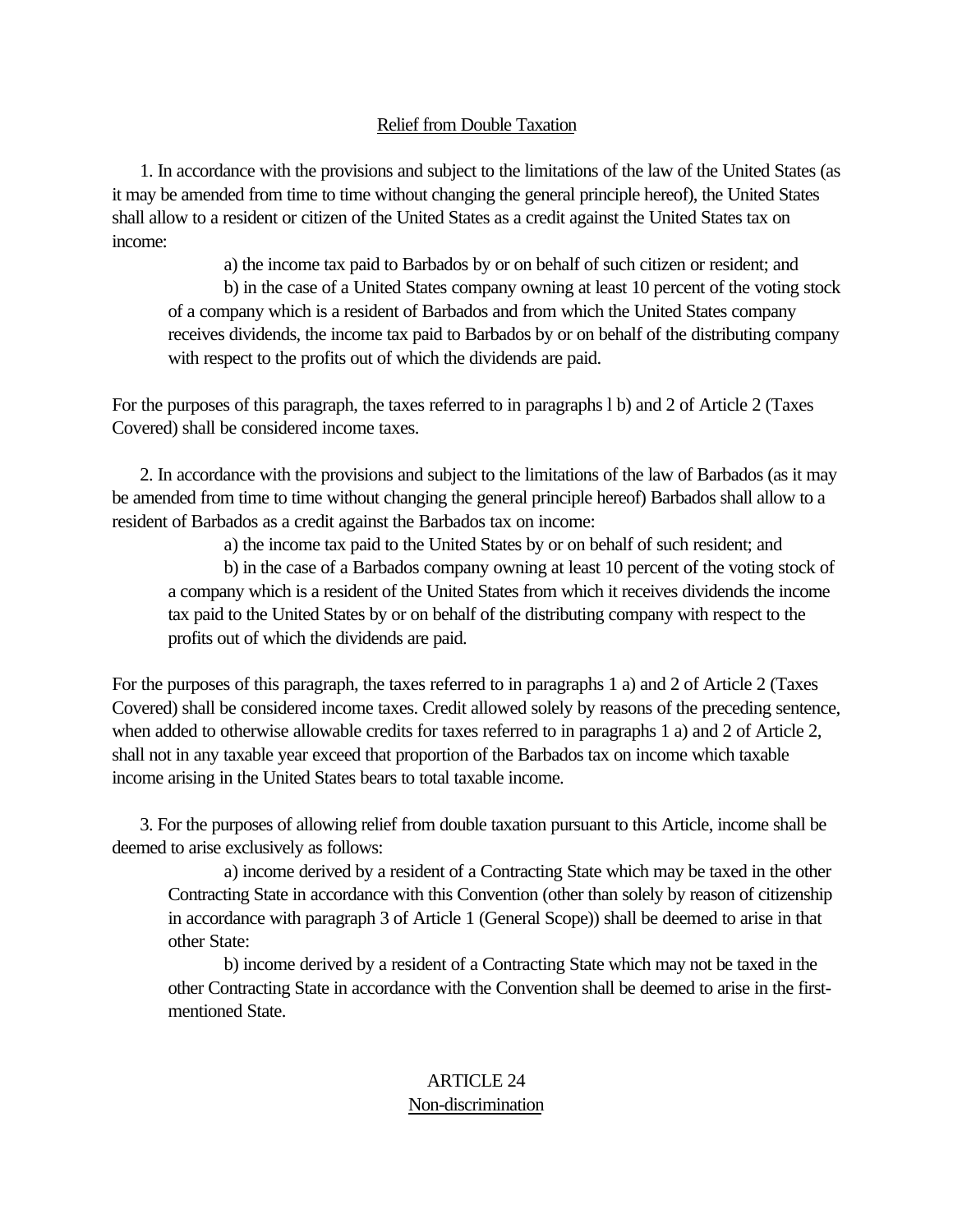1. Nationals of a Contracting State shall not be subjected in the other Contracting State to any taxation or any requirement connected therewith which is other or more burdensome than the taxation and connected requirements to which nationals of that other State in the same circumstances are or may be subjected. This provision shall apply to persons who are not residents of one or both of the Contracting States. However, for the purposes of United States tax, a United States national who is not a resident of the United States and a Barbados national who is not a resident of the United States are not in the same circumstances.

 2. The taxation on a permanent establishment which an enterprise of a Contracting State has in the other Contracting State shall not be less favorably levied in that other State than the taxation levied on enterprises of that other State carrying on the same activities. This provision shall not be construed as obliging a Contracting State to grant to residents of the other Contracting State any personal allowances, reliefs, and reductions for taxation purposes on account of civil status or family responsibilities which it grants to its own residents. The provisions of this paragraph shall not be construed to prevent Barbados from applying its tax on branch profits, and its tax on the premium income of nonresident insurers or foreign insurance companies at the rates prescribed under the Income Tax Act, nor to prevent the United States from imposing an additional tax on the income of a permanent establishment maintained by a resident of Barbados in the United States.

<span id="page-24-0"></span> 3. Except where the provisions of paragraph 1 of Article 9 (Associated Enterprises), paragraph 6 of Article II (Interest). or paragraph 5 of Article 12 (Royalties) apply, interest, royalties, and other disbursements paid by a resident of a Contracting State to a resident of the other Contracting State shall, for the purposes of determining the taxable profits of the first-mentioned resident, be deductible under the same conditions as if they had been paid to a resident of the first-mentioned State.

 4. Enterprises of a Contracting State, the capital of which is wholly or partly owned or controlled, directly or indirectly, by one or more residents of the other Contracting State, shall not be subjected in the first-mentioned State to any taxation or any requirement connected therewith which is other or more burdensome than the taxation and connected requirements to which other similar enterprises of the firstmentioned State are or may be subjected.

5. In this Article the term "taxation" means taxes which are the subject of this Agreement.

# ARTICLE 25 Mutual Agreement Procedure

 1. Where a person considers that the actions of one or both of the Contracting States result or will result for him in taxation not in accordance with the provisions of this Convention, he may, irrespective of the remedies provided by the domestic law of those States, present his case to the competent authority of the Contracting State of which he is a resident or, if his case comes under paragraph 1 of Article 24, to that of the Contracting State of which he is a national.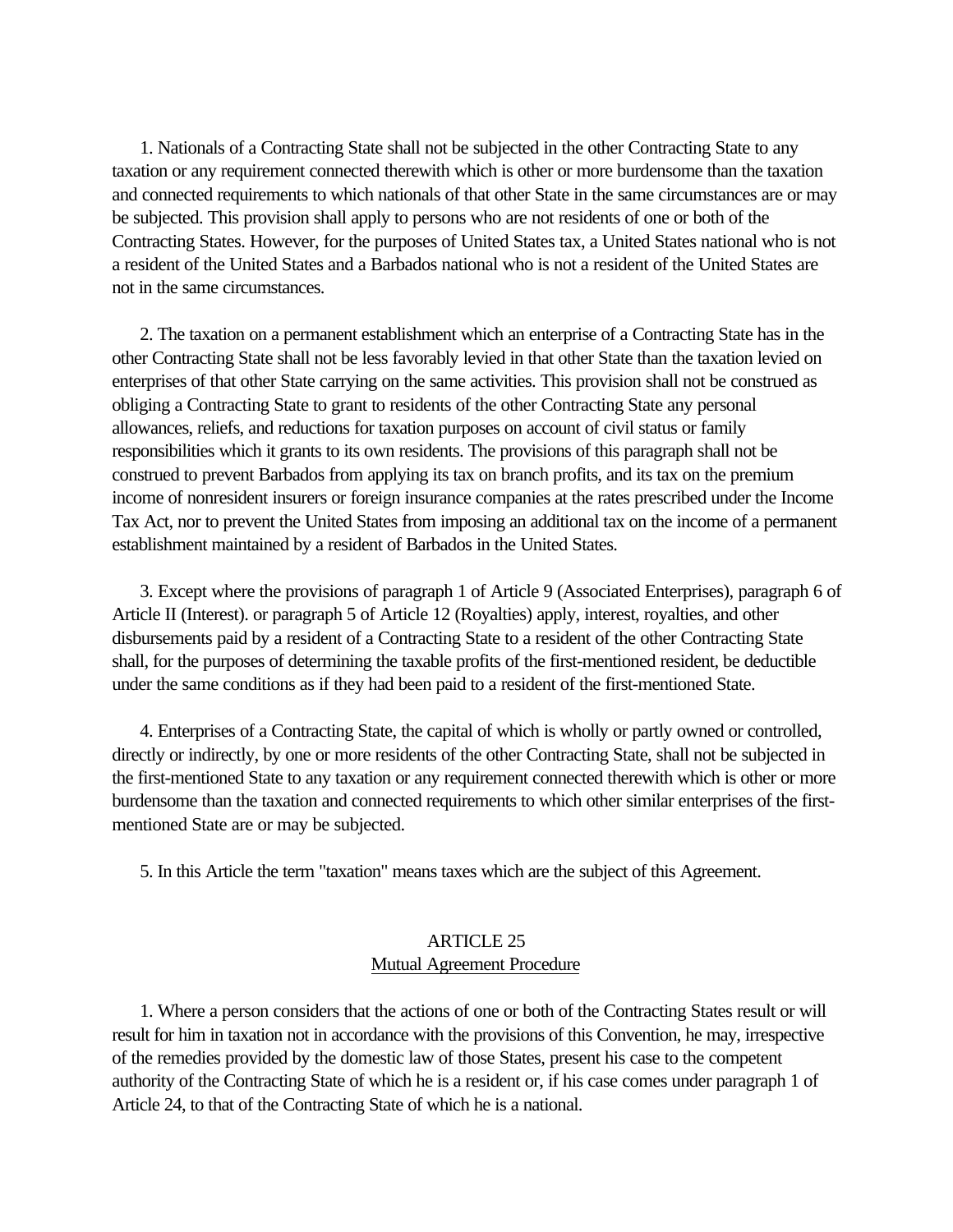2. The competent authority shall endeavour, if the objection appears to it to be justified and if it is not itself able to arrive at a satisfactory solution, to resolve the case by mutual agreement with the competent authority of the other Contracting State, with a view to the avoidance of taxation which is not in accordance with the Convention. Any agreement reached shall be implemented notwithstanding any time limits or other procedural limitations in the domestic law of the Contracting States.

<span id="page-25-0"></span> 3. The competent authorities of the Contracting States shall endeavour to resolve by mutual agreement any difficulties or doubts arising as to the interpretation or application of the Convention. In particular the competent authorities of the Contracting States may agree

a) to the same attribution of income, deductions, credits, or allowances of an enterprise of a Contracting State to its permanent establishment situated in the other Contracting State;

b) to the same allocation of income, deductions, credits, or allowances between persons;

c) to the same characterization of particular items of income;

d) to the same application of source rules with respect to particular items of income;

e) to a common meaning of a term;

f) to increases in any specific dollar amounts referred to in the Convention to reflect economic or monetary developments; and

g) to the application of the provisions of domestic law regarding penalties, fines, and interest in a manner consistent with the purposes of the Convention.

They may also consult together for the elimination of double taxation in cases not provided for in the Convention.

 4. The competent authorities of the Contracting States may communicate with each other directly for the purpose of reaching an agreement in the sense of the preceding paragraphs.

# ARTICLE 26

### Exchange of Information

 1. The competent authorities of the Contracting States shall exchange such information as is necessary for carrying out the provisions of this Convention or of the domestic laws of the Contracting States concerning taxes covered by the Convention insofar as the taxation thereunder is in accordance with this Convention, in particular for the prevention of fraud and evasion of such taxes. The exchange of information is not limited by Article 1 (General Scope). Any information received by a Contracting State shall be treated as secret in the same manner as information obtained under the domestic laws of that State and shall be disclosed only to persons or authorities (including courts and administrative bodies) involved in the assessment, collection, or administration of, the enforcement or prosecution in respect of, or the determination of appeals in relation to, the taxes covered by the Convention. Such persons or authorities shall use the information only for such purposes. They may disclose the information in public court proceedings or in judicial decisions. The competent authorities shall, through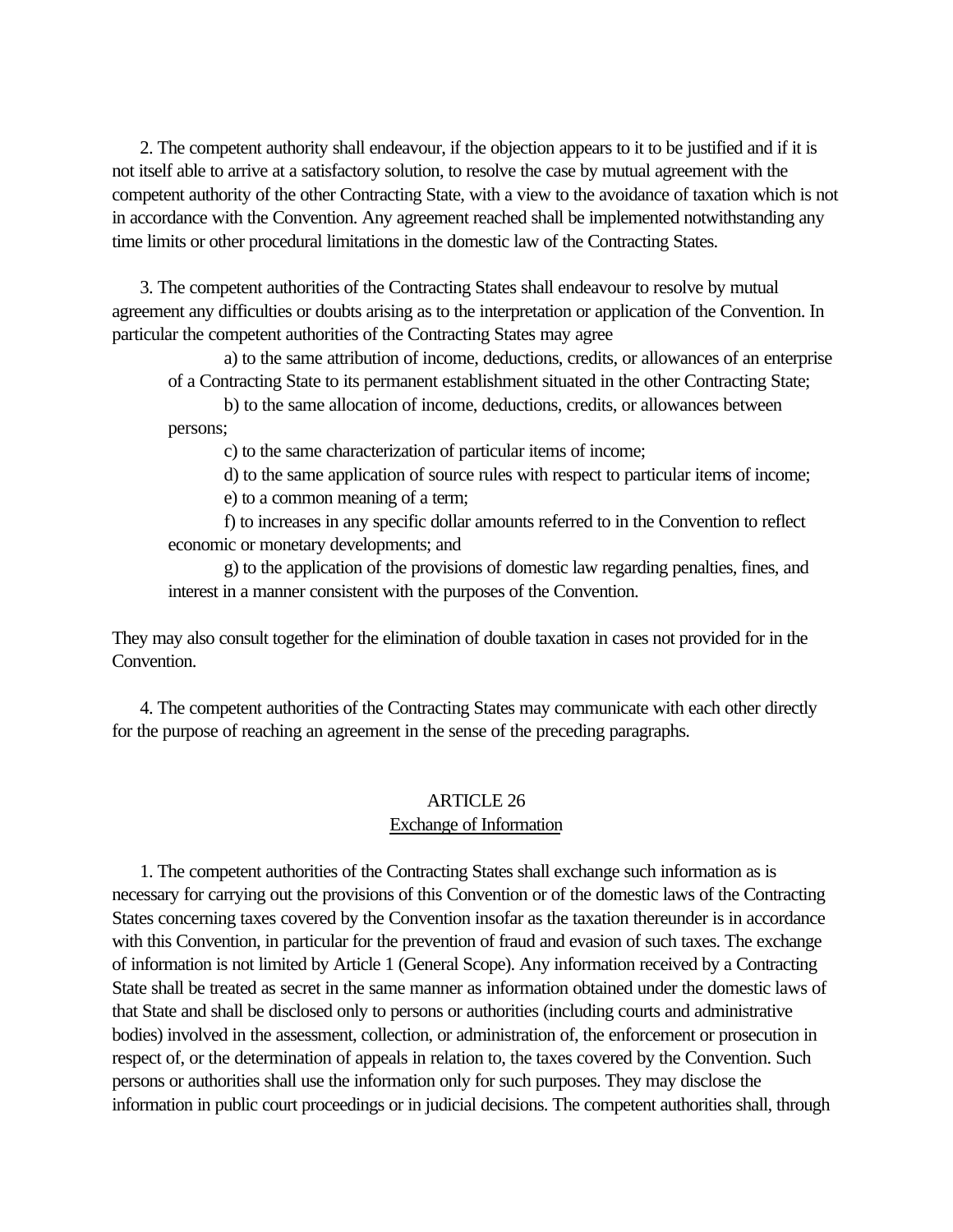consultations, develop appropriate conditions, methods, and techniques concerning the matters respecting which such exchange shall be made, as well as exchanges of information regarding avoidance of tax where appropriate. Information shall not be disclosed to any third jurisdiction for any purpose without the consent of the Contracting State originally furnishing the information.

 2. If information is requested by a Contracting State in accordance with this Article, the other Contracting State shall endeavour to obtain the information to which the request relates in the same manner and to the same extent as if the tax of the first-mentioned State were the tax of that other State and were being imposed by that other State. If specifically requested by the competent authority of the other Contracting State, the competent authority of the other Contracting State shall endeavour to provide information under this Article in the form of depositions of witnesses and authenticated copies of unedited original documents (including books, papers, statements, records, accounts and writings) to the same extent such depositions and documents can be obtained under the laws and administrative practices of that other State with respect to its own taxes.

<span id="page-26-1"></span><span id="page-26-0"></span> 3. In no case shall the provisions of paragraphs 1 and 2 be construed so as to impose on a Contracting State the obligation-

a) to carry out administrative measures at variance with the laws and administrative practice of that or of the other Contracting State;

b) to supply information which is not obtainable under the laws or in the normal course of the administration of that or of the other Contracting State;

c) to supply information which would disclose any trade, business, industrial, commercial, or professional secret or trade process, or information the disclosure of which would be contrary to public policy (ordre public).

4. For the purposes of this Article, the Convention shall apply:

a) in the case of Barbados to the taxes covered by the Convention; and

- b) in the case of the United States to the
	- (i) Federal income taxes;
	- (ii) Federal taxes on self-employment income;
	- (iii) Federal taxes on transfers to avoid income tax,
	- (iv) Federal estate and gift taxes; and
	- (v) Federal excise taxes.

### ARTICLE 27 Diplomatic Agents and Consular Officers

 Nothing in this Convention shall affect the fiscal privileges of diplomatic agents or consular officers under the general rules of international law or under the provisions of special agreements.

# ARTICLE 28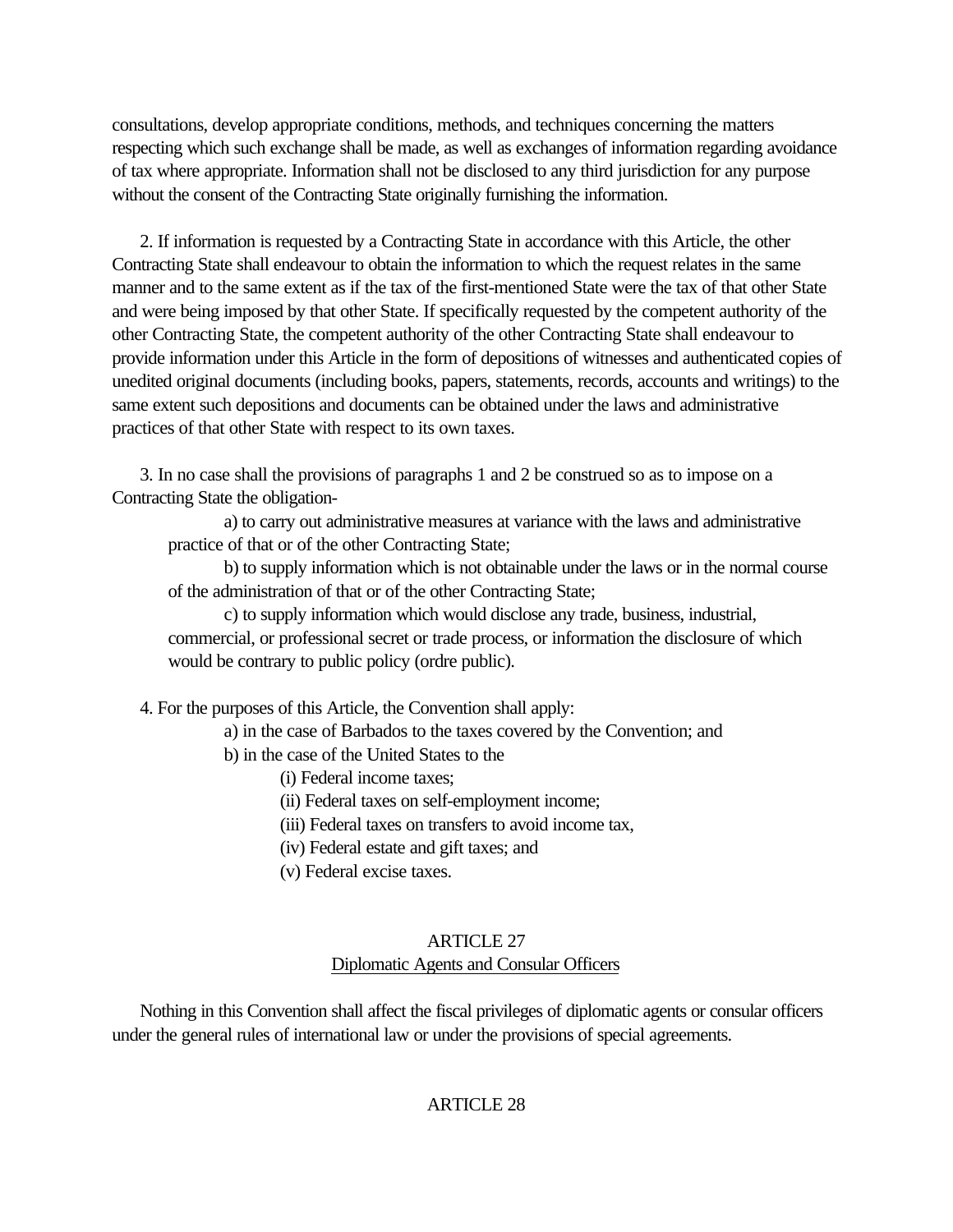### Entry into Force

<span id="page-27-0"></span> 1. This Convention shall be ratified and instruments of ratification shall be exchanged as soon as possible.

 2. The Convention shall enter into force upon the exchange of instruments of ratification and its provisions shall have effect

a) in the United States:

(i) in respect of tax withheld at the source for amounts paid or credited on or after the first day of the second month following the date on which this Convention enters into force;

(ii) in respect of other taxes, for taxable years beginning on or after January 1, 1984.

b) in Barbados:

(i) in respect of income tax and corporation tax for the income year beginning January 1, 1984;

(ii) in respect of petroleum winning operations tax for any accounting year beginning on or after January 1, 1984; and

(iii) in respect of tax on branch profits and tax on premium income of insurance companies for the income year beginning January 1, 1984.

# ARTICLE 29

### **Termination**

 1. This Agreement shall continue in effect indefinitely but either Contracting State may, on or before June 30 in any calendar year after the year 1988, give notice of termination to the other Contracting State and in such event this Agreement shall cease to have effect:

a) in the United States:

(i) in respect of taxes withheld at source on amounts paid or credited to nonresidents on or after the first day of January in the calendar year next following that in which the notice is given: and

(ii) in respect of other United States tax, for taxable years beginning on or after the first day of January in the calendar year following that in which the notice is given; b) in Barbados:

(i) in respect of income tax, corporation tax, tax on branch profits and tax on premium income of insurance companies for the income year beginning the first day of January in the calendar year next following that in which such notice is given; and

(ii) in respect of the petroleum wining operations tax, for any accounting period beginning on or after the first day of January in the calendar year next following that in which such notice is given.

DONE at Bridgetown in duplicate, this 31st day of December, 1984.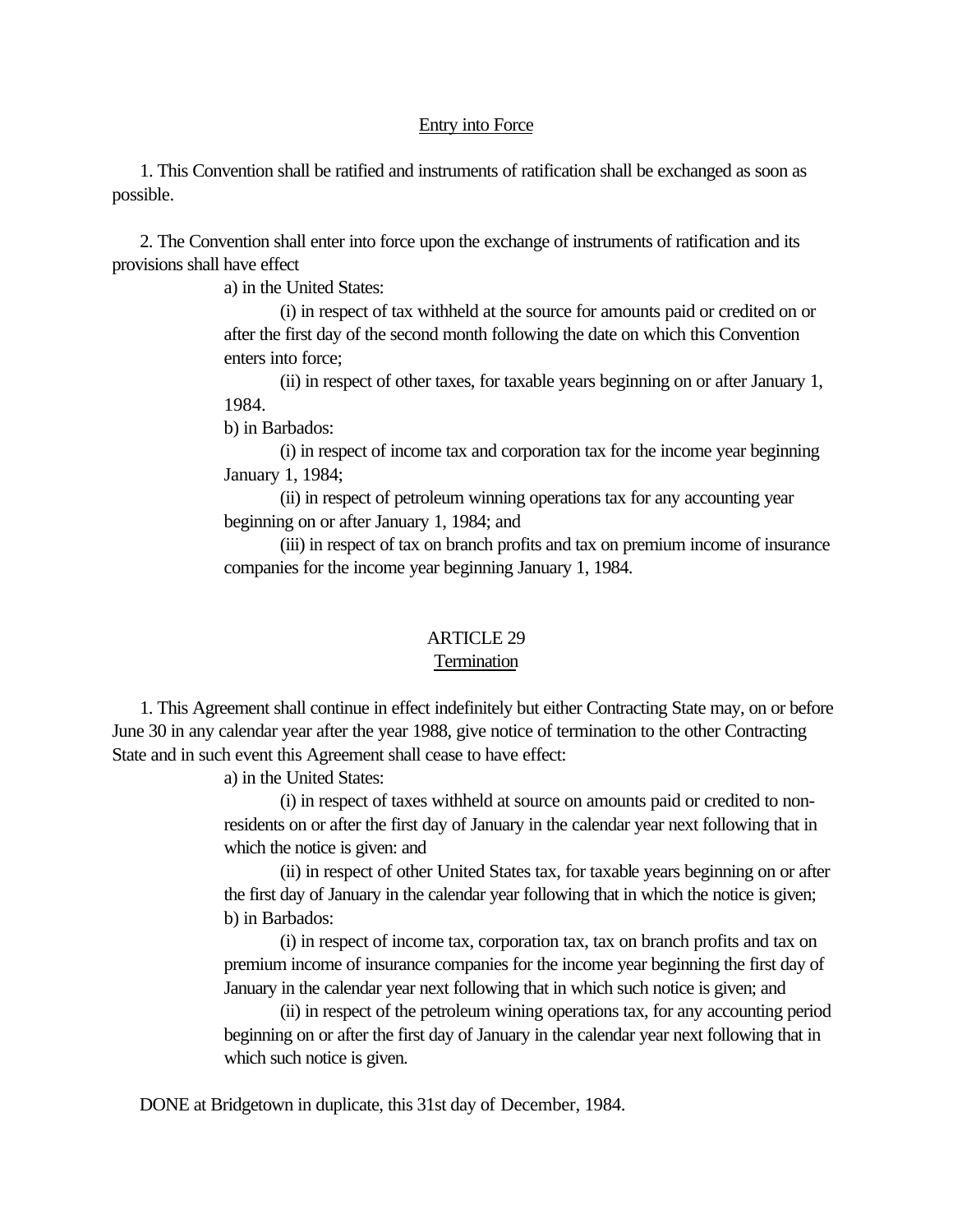<span id="page-28-0"></span>FOR THE GOVERNMENT FOR THE GOVERNMENT OF OF BARBADOS: THE UNITED STATES OF AMERICA: (s) Louis R. Tull (s) Kenneth A. Kurze

#### NOTES OF EXCHANGE

*The American Charge d'Affaires ad interim to the Barbadian Minister of Foreign Affairs*

EMBASSY OF THE UNITED STATES OF AMERICA Bridgetown, Barbados

No.1001

December 31, 1984

The Honorable Louis R. Tull, M.P., Minister of Foreign Affairs and Attorney-General Barbados.

 EXCELLENCY: I have the honor to refer to the Convention between the United States of America and Barbados for the Avoidance of Double Taxation and the Prevention of Fiscal Evasion with Respect to Taxes on Income, signed today. The following understandings were reached between the two Governments:

 (1) In the process of negotiating this Convention, the delegation of Barbados emphasized the necessity of including in the Convention additional provisions which would create incentives to promote the flow of United States investment to Barbados.

 The United States Delegation is not able to accept such a provision at this time. I wish, however to assure you that my Government realizes the importance your Government attaches to the increase of United States investment in Barbados. Should circumstances change, our Government would be prepared to reopen the discussions in order to reflect in this Convention provisions which would minimize the conflicts between the United States tax system and the incentives offered by the Government of Barbados to promote foreign investment in Barbados and which are consistent with the income tax policies of the United States, including tax convention policies, with respect to other developing countries.

 (2) During the course of the negotiation of this Convention, the delegation of Barbados sought agreement to include in the Convention a provision which would treat as charitable contributions for tax purposes, gifts by a resident of one Contracting State to a charitable organization in the other.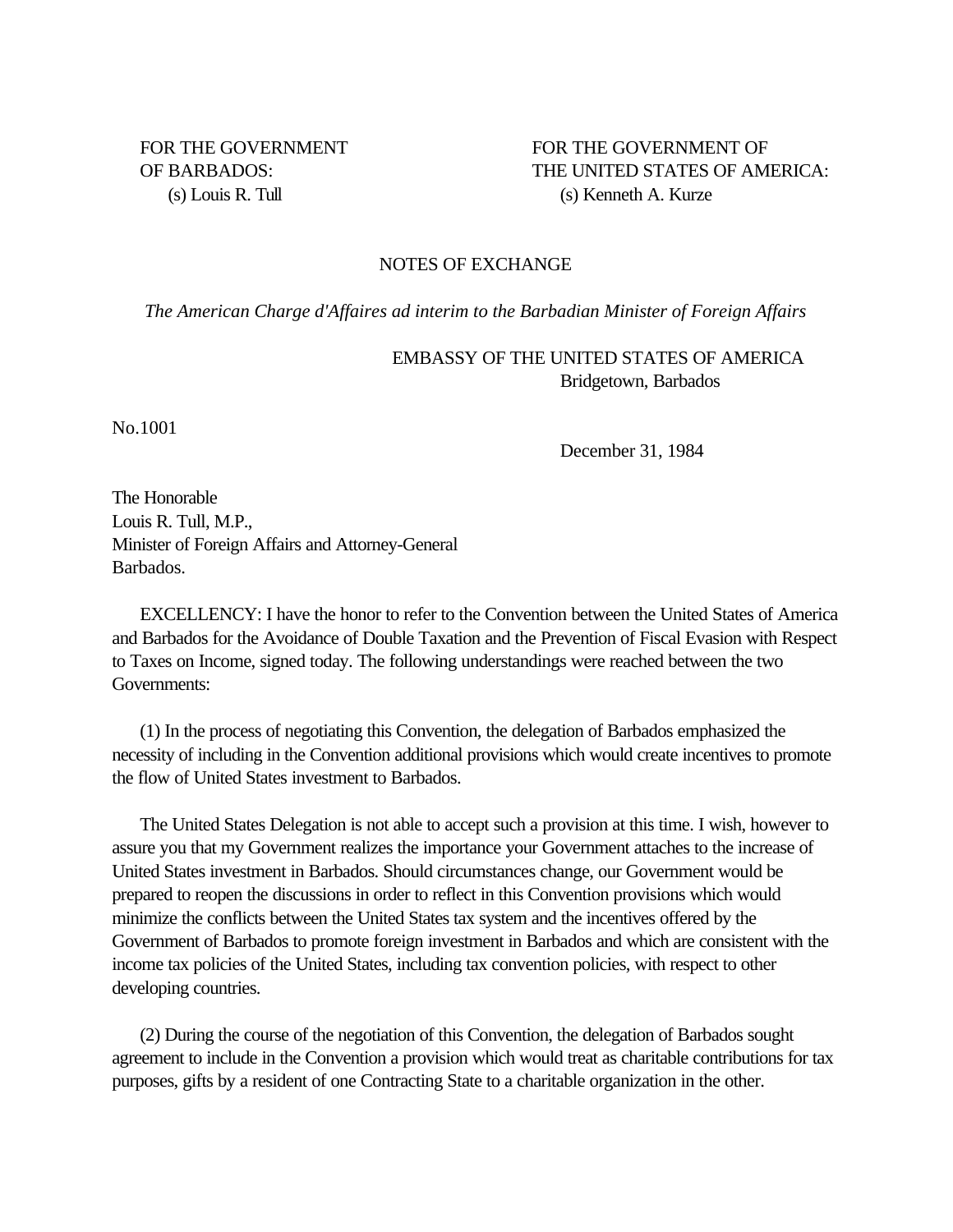The United States delegation cannot agree to such a provision at this time. I wish, however, to assure you that my Government appreciates the potential benefits of such a provision to the cultural and economic development of Barbados. If, in the future, United States policies in this regard should change, and the provision by the United States of such benefits by treaty to United States persons should become acceptable, the United States would be prepared to reopen discussions with a view to incorporating into the Convention such a provision.

 I have the honor to propose to you that the present Note and your reply thereto constitute the agreement of our two Governments on these understandings.

Accept, Excellency, the assurances of my highest consideration.

Kenneth A. Kurze Charge d'Affaires a.i.

*The Barbadian Minister of Foreign Affairs to the American Charge d'Affaires ad interim*

MINISTRY OF FOREIGN AFFAIRS. MARINE HOUSE. BARBADOS

Date: December 31, 1984.

Mr. Kenneth A. Kurze Charge d'Affaires a.i. Embassy of the United States of America Canadian Imperial Bank of Commerce Building Broad Street BRIDGETOWN.

Sir,

I have the honour to refer to your Note of December 31, 1984, which reads as follows:

 "EXCELLENCY: I have the honor to refer to the Convention between the United States of America and Barbados for the Avoidance of Double Taxation and the Prevention of Fiscal Evasion with Respect to Taxes on Income, signed today. The following understandings were reached between the two Governments:

 (1) In the process of negotiating this Convention, the delegation of Barbados emphasized the necessity of including in the Convention additional provisions which would create incentives to promote the flow of United States investment to Barbados.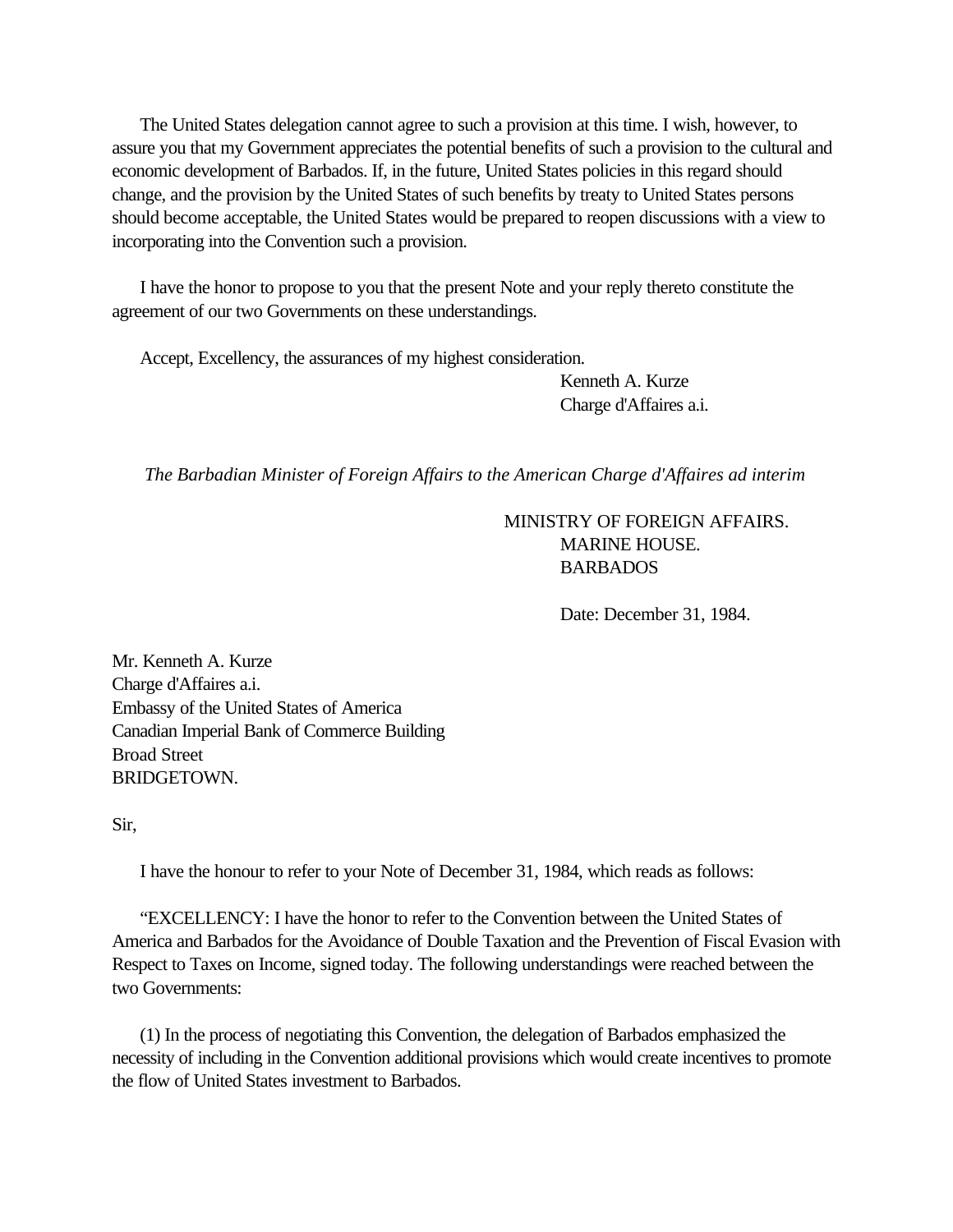The United States Delegation is not able to accept such a provision at this time. I wish, however to assure you that my Government realizes the importance your Government attaches to the increase of United States investment in Barbados. Should circumstances change, our Government would be prepared to reopen the discussions in order to reflect in this Convention provisions which would minimize the conflicts between the United States tax system and the incentives offered by the Government of Barbados to promote foreign investment in Barbados and which are consistent with the income tax policies of the United States, including tax convention policies, with respect to other developing countries.

 (2) During the course of the negotiation of this Convention, the delegation of Barbados sought agreement to include in the Convention a provision which would treat as charitable contributions for tax purposes, gifts by a resident of one Contracting State to a charitable organization in the other.

 The United States delegation cannot agree to such a provision at this time. I wish, however, to assure you that my Government appreciates the potential benefits of such a provision to the cultural and economic development of Barbados. If, in the future, United States policies in this regard should change, and the provision by the United States of such benefits by treaty to United States persons should become acceptable, the United States would be prepared to reopen discussions with a view to incorporating into the Convention such a provision.

 I have the honor to propose to you that the present Note and your reply thereto constitute the agreement of our two Governments on these understandings.

Accept, Excellency, the assurances of my highest consideration."

 The Government of Barbados agrees with the contents of your Note above, which together with this Note shall constitute an agreement between the Governments of Barbados and the United States of America in this matter

Accept, Sir, the assurances of my highest consideration

LOUIS R. TULL Minister of Foreign Affairs.

#### PROTOCOL

#### PROTOCOL AMENDING THE 1984 INCOME TAX CONVENTION WITH BARBADOS

#### MESSAGE

#### FROM

#### THE PRESIDENT OF THE UNITED STATES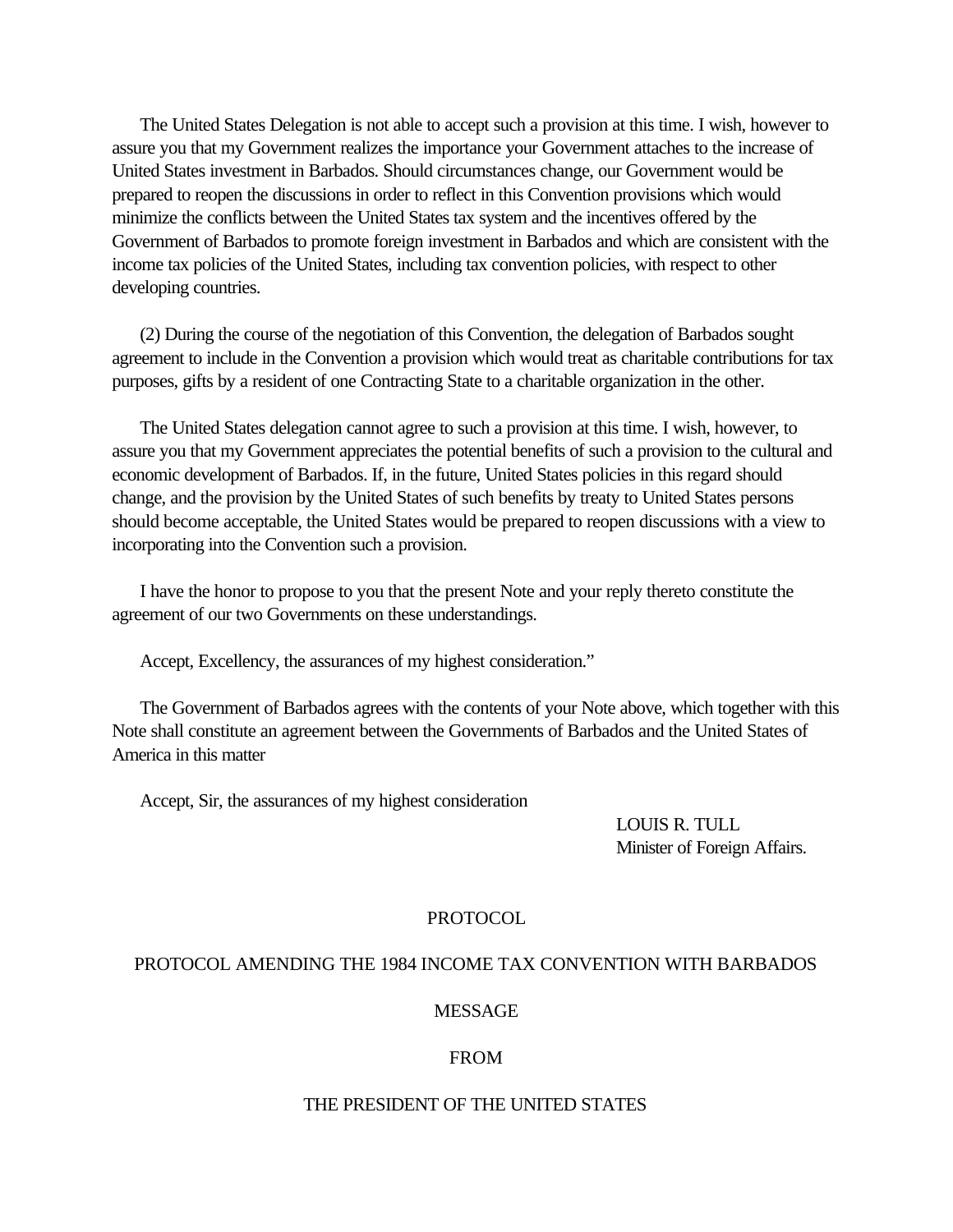### TRANSMITTING

# <span id="page-31-1"></span><span id="page-31-0"></span>THE PROTOCOL AMENDING THE CONVENTION BETWEEN THE UNITED STATES OF AMERICA AND BARBADOS FOR THE AVOIDANCE OF DOUBLE TAXATION AND THE PREVENTION OF FISCAL EVASION WITH RESPECT TO TAXES ON INCOME SIGNED ON DECEMBER 31, 1984, WHICH PROTOCOL WAS SIGNED AT WASHINGTON ON DECEMBER 18, 1991

#### LETTER OF SUBMITTAL (PROTOCOL)

### DEPARTMENT OF STATE, *Washington, September 22,1992.*

### The PRESIDENT, *The White House.*

 I have the honor to submit to you, with a view to its transmission to the Senate for advice and consent to ratification, the Protocol Amending the Convention Between the United States of America and Barbados for the Avoidance of Double Taxation and the Prevention of Fiscal Evasion with Respect to Taxes on Income signed on December 31, 1984, which Protocol was signed at Washington on December 18, 1991.

 In addition, I transmit herewith, for the information of the Senate, Understandings Regarding the Scope of the Limitation on Benefits Article in the U.S.-Barbados Protocol. Although not submitted for the advice and consent of the Senate to ratification, this document is relevant to the consideration of the Protocol by the Senate.

 The Protocol amends the 1984 income tax Convention with Barbados which has been in force since February 28, 1986 to modify certain provisions of the Convention.

 The most significant provisions of the Protocol reflect a basic alteration of Barbadian treaty policy. The present Convention incorporates a typical developing country approach, based on the United Nations Model Convention, which is to minimize revenue losses of the developing country partner, by having very low activity thresholds for taxing permanent establishments and relatively high withholding rates on interest and royalties.

 The Protocol, reflecting Barbadian recognition that these policies can inhibit the flow of capital and technology to Barbados, includes substantially reduced withholding taxes on interest and royalties, and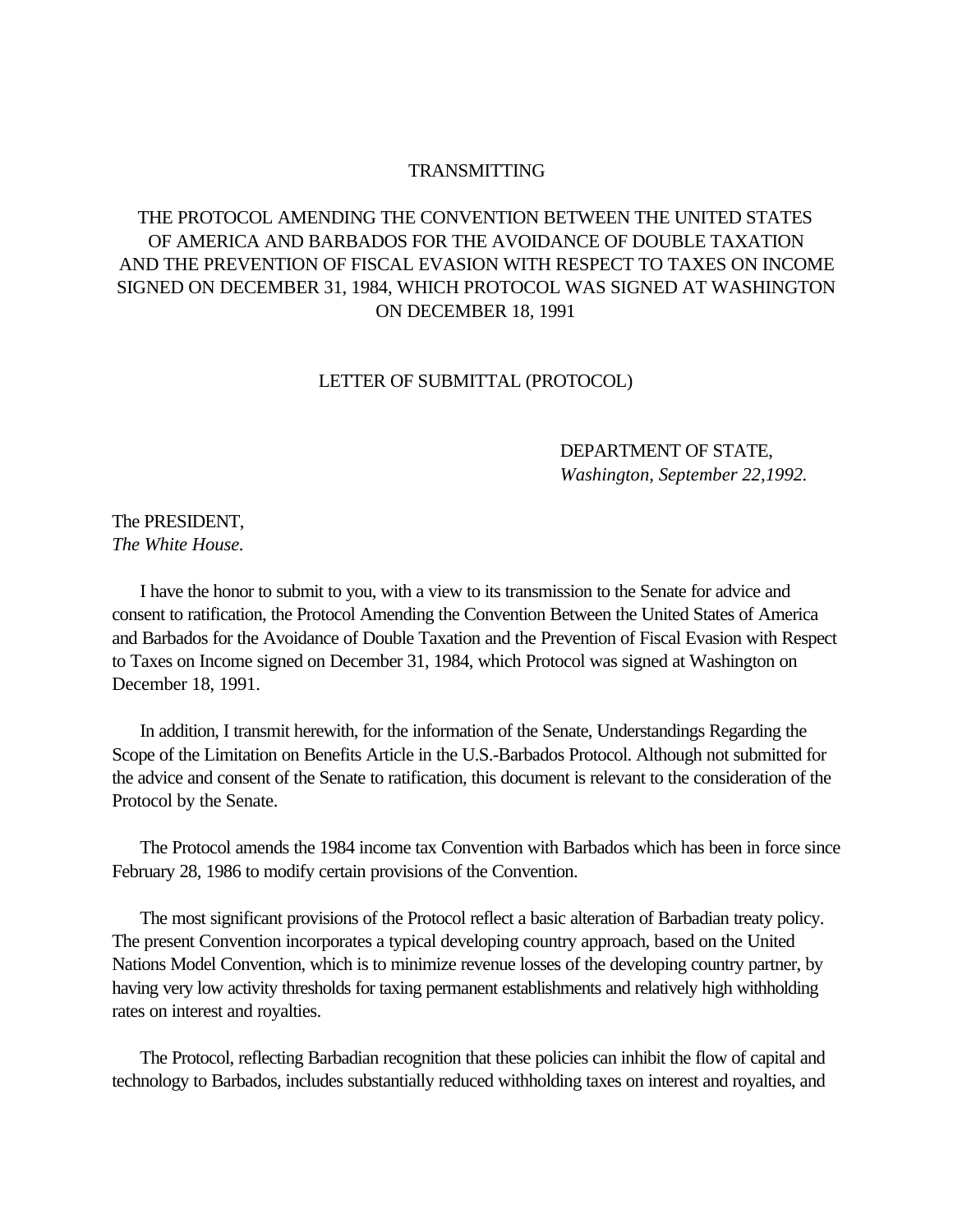more restrictive limitations on the taxation by one country of the business profits earned by a resident of the other.

 The Protocol also contains provisions which deny treaty benefits with respect to dividends and interest paid by certain United States investment companies. Although the present Convention does not prohibit the application of the U.S. branch tax, which was enacted subsequent to the signature of the 1984 treaty, it does not provide rules for its application. The Protocol includes a new article providing for the imposition of a branch tax both in the United States and Barbados.

 Additionally, the Protocol replaces the anti-treaty-shopping rules of the 1984 treaty with a flexible set of rules modeled on the recent United States-German tax treaty. The Protocol is accompanied by Understandings Regarding the Scope of the Limitation on Benefits Article in the U.S.-Barbados Protocol which provide guidance to taxpayers and to tax authorities on the proper interpretation of the rules.

 A technical memorandum explaining in detail the provisions of the Protocol is being prepared by the Department of the Treasury and will be submitted to the Senate Committee on Foreign Relations.

 The Department of the Treasury, with the cooperation of the Department of State, was primarily responsible for the negotiation of the Protocol. It has the full approval of both Departments.

Respectfully submitted,

FRANK G. WISNER.

Attachments: As stated.

### LETTER OF TRANSMITTAL (PROTOCOL)

#### THE WHITE HOUSE, *September 30, 1992.*

*To the Senate of the United States:*

 I transmit herewith for Senate advice and consent to ratification the Protocol Amending the Convention Between the United States of America and Barbados for the Avoidance of Double Taxation and the Prevention of Fiscal Evasion with Respect to Taxes on Income signed on December 31, 1984, which protocol was signed at Washington on December 18, 1991. I also transmit for the information of the Senate the Report of the Department of State.

 In addition, I transmit herewith, for the information of the Senate, Understandings Regarding the Scope of the Limitation on Benefits Article in the U.S.-Barbados Protocol. Although not submitted for the advice and consent of the Senate to ratification, this document is relevant to the consideration of the protocol by the Senate.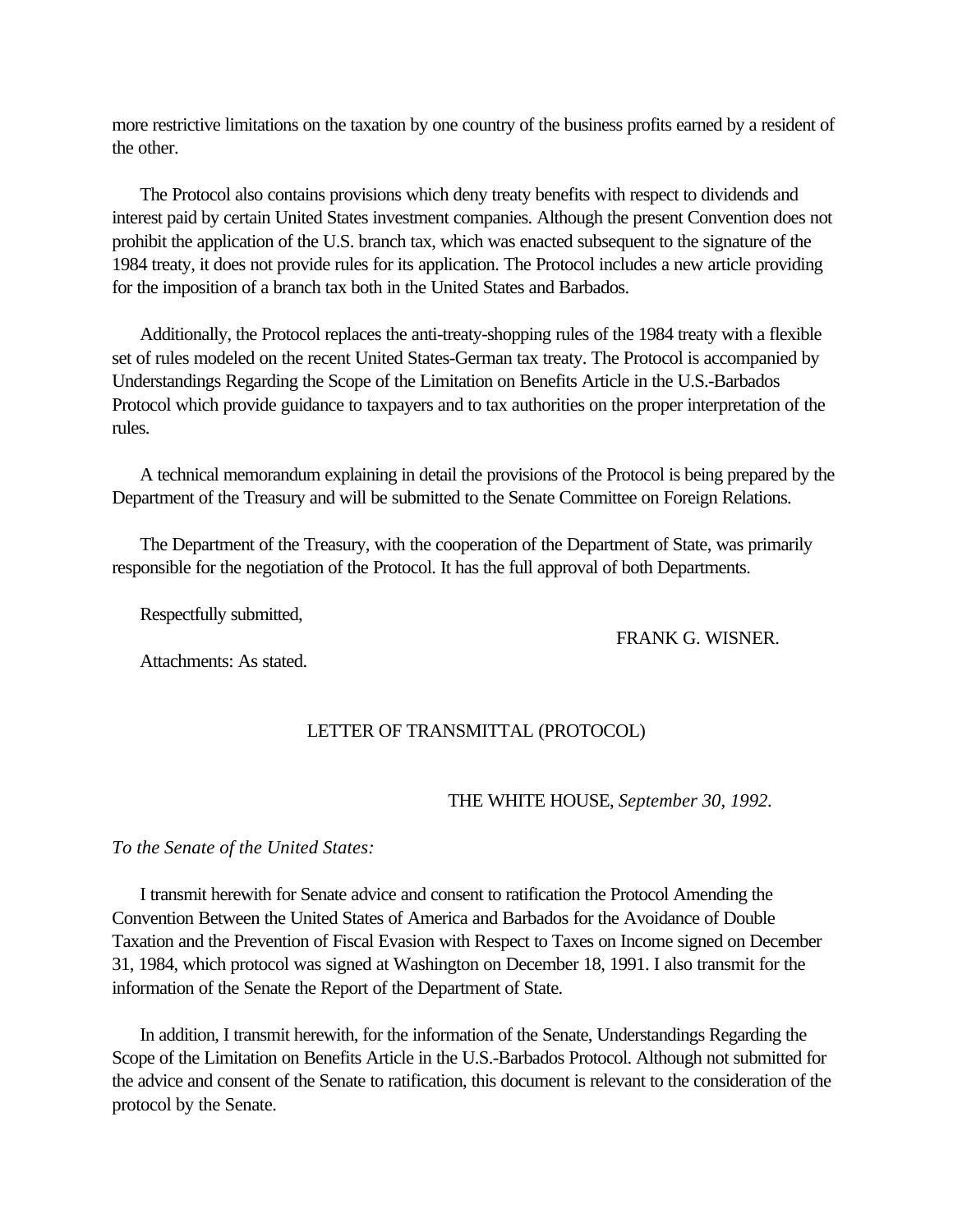The protocol amends the 1984 income tax convention with Barbados, which has been in force since February 28, 1986, to modify certain provisions of the convention.

<span id="page-33-0"></span> I recommend that the Senate give early and favorable consideration to the protocol and give its advice and consent to ratification.

#### GEORGE BUSH.

### NOTES OF EXCHANGE (PROTOCOL)

DEPARTMENT OF STATE, *Washington, December 18, 1991.*

His Excellency Sir WILLIAM DOUGLAS, *Ambassador of Barbados.*

 Excellency: I have the honor to refer to the Protocol signed today amending the Convention between the United States of America and Barbados for the Avoidance of Double Taxation and the Prevention of Fiscal Evasion with respect to Taxes on Income and inform you on behalf of the Government of the United States of America of the following:

 During the negotiations leading to the conclusion of the Protocol signed today, the negotiators developed an agreed Memorandum of Understanding intended to give guidance both to taxpayers and tax authorities of our two countries in interpreting Article 22 (Limitation on Benefits). The guidance represents the current views of our two countries with respect to Article 22. Future developments, including experience in administering the Convention as amended by the Protocol, and Article 22, may lead the competent authorities to develop and publish further developments and understandings.

 If this position meets the approval of the Government of Barbados, this Note and your Note in reply thereto will indicate that our Governments share a common understanding of the role of the Memorandum of Understanding relating to the Protocol.

Accept, Excellency, the expression of my highest consideration.

EUGENE J. MCALLISTER (For the Acting Secretary of State).

EMBASSY OF BARBADOS *Washington, DC, December18, 1991*.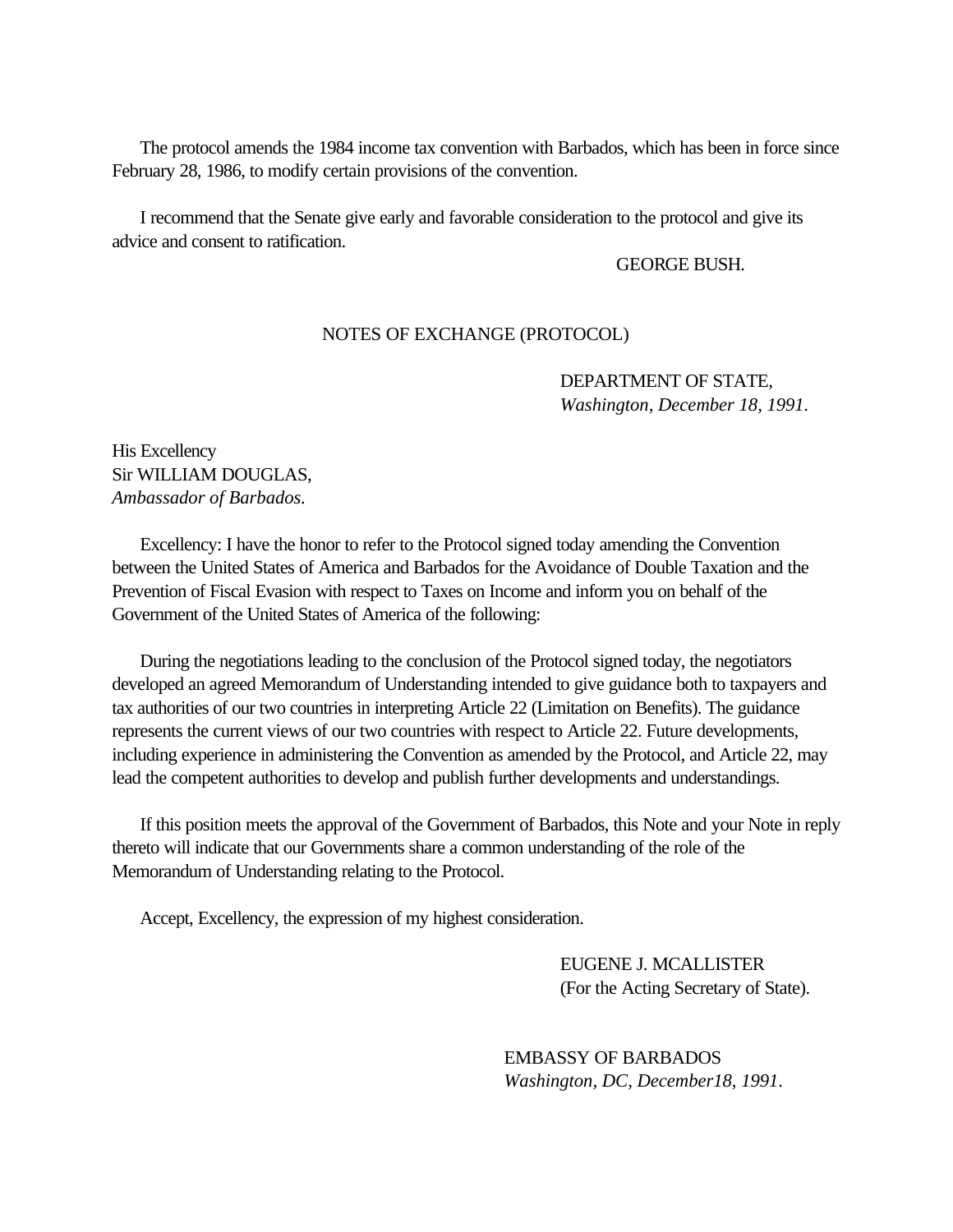Hon. JAMES BAKER III, *Secretary of State, Department of State, Washington, D.C.*

 Excellency, I have the honour to refer to the Protocol signed today amending the Convention between the United States of America and Barbados for the Avoidance of Double Taxation and the Prevention of Fiscal Evasion with respect to taxes on Income and to inform you on behalf of the Government of Barbados of the following:

 During the negotiations leading to the conclusion of the Protocol signed today, the negotiators developed an agreed Memorandum of Understanding intended to give guidance both to taxpayers and tax authorities of our two countries in interpreting Article 22 (Limitation on Benefits). The guidance represents the current views of our two countries with respect to Article 22. Future developments, including experience in administering the Convention as amended by the Protocol, and Article 22, may lead the competent authorities to develop and publish further developments and understandings.

 This position meets the approval of the Government of Barbados and this Note in reply indicates that our Governments share a common understanding of the role of the Memorandum of Understanding relating to the Protocol.

Accept, Excellency, the expression of my highest consideration.

Dr. RUDI WEBSTER, *Ambassador.*

# PROTOCOL AMENDING THE CONVENTION BETWEEN THE UNITED STATES OF AMERICA AND BARBADOS FOR THE AVOIDANCE OF DOUBLE TAXATION AND THE PREVENTION OF FISCAL EVASION WITH RESPECT TO TAXES ON INCOME SIGNED ON DECEMBER 31, 1984

 The United States of America and Barbados, desiring to conclude a Protocol to amend the Convention for the avoidance of double taxation and the prevention of fiscal evasion with respect to taxes on income signed on December 31, 1984, (hereinafter referred to as "the Convention") have agreed as follows:

### **ARTICLE I**

 1. Article 5 (Permanent Establishment) of the Convention shall be deleted and replaced by the following:

# "ARTICLE 5 Permanent Establishment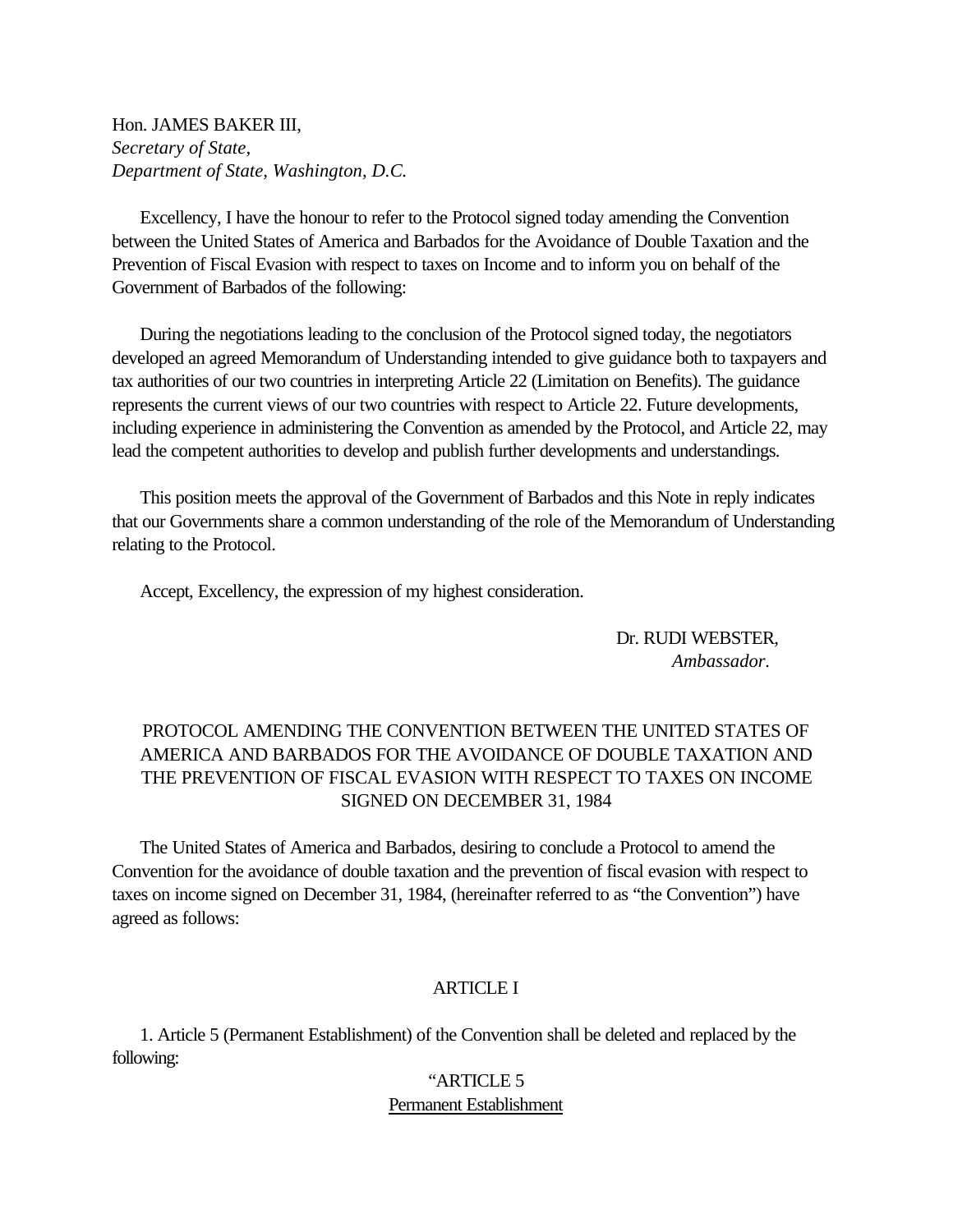1. For the purposes of this Convention, the term "permanent establishment" means a fixed place of business through which the business of an enterprise is wholly or partly carried on.

2. The term "permanent establishment" includes especially

a) a place of management;

b) a branch;

c) an office;

d) a factory;

e) a workshop; and

f) a mine, an oil or gas well, a quarry, or any other place of extraction of natural resources.

 3. A building site or construction or installation project, or an installation or drilling rig or ship used for the exploration or exploitation of natural resources, constitutes a permanent establishment only if it lasts more than 183 days in any 12-month period.

 4. Notwithstanding the preceding provisions of this Article, the term "permanent establishment" shall be deemed not to include:

a) the use of facilities solely for the purpose of storage, display, or delivery of goods or merchandise belonging to the enterprise;

b) the maintenance of a stock of goods or merchandise belonging to the enterprise solely for the purpose of storage, display, or delivery;

c) the maintenance of a stock of goods or merchandise belonging to the enterprise solely for the purpose of processing by another enterprise;

d) the maintenance of a fixed place of business solely for the purpose of purchasing goods or merchandise, or of collecting information, for the enterprise;

e) the maintenance of a fixed place of business solely for the purpose of carrying on, for the enterprise, any other activity of a preparatory or auxiliary character;

f) the maintenance of a fixed place of business solely for any combination of the activities mentioned in subparagraphs a) to e).

 5. Notwithstanding the provisions of paragraphs 1 and 2, where a person - other than an agent of an independent status to whom paragraph 6 applies - is acting on behalf of an enterprise and has and habitually exercises in a Contracting State an authority to conclude contracts in the name of the enterprise, that enterprise shall be deemed to have a permanent establishment in that State in respect of any activities which that person undertakes for the enterprise, unless the activities of such person are limited to those mentioned in paragraph 4 which, if exercised through a fixed place of business, would not make this fixed place of business a permanent establishment under the provisions of that paragraph.

 6. An enterprise shall not be deemed to have a permanent establishment in a Contracting State merely because it carries on business in that State through a broker, general commission agent, or any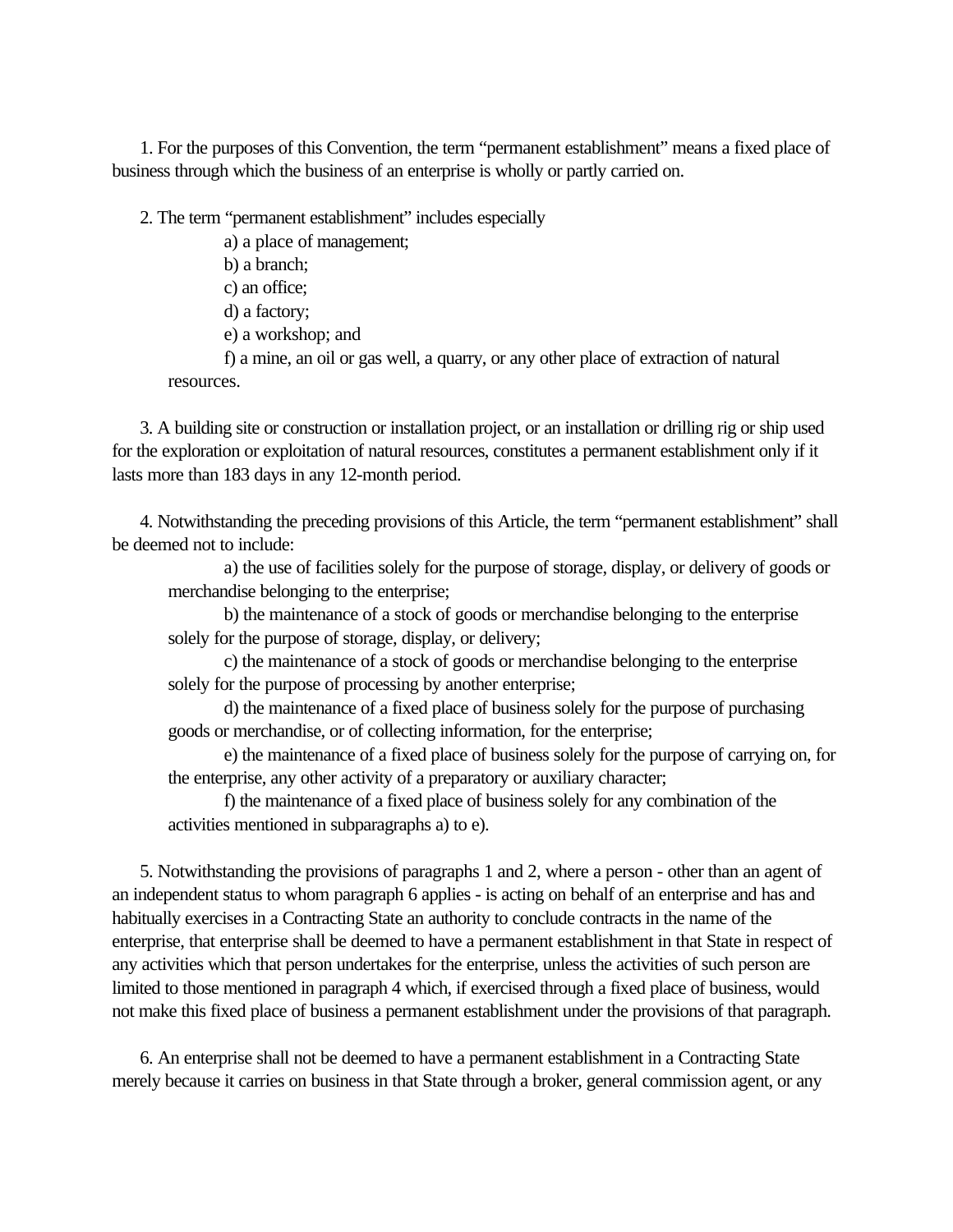other agent of an independent status, provided that such persons are acting in the ordinary course of their business.

 7. The fact that a company which is a resident of a Contracting State controls or is controlled by a company which is a resident of the other Contracting State, or which carries on business in that other State (whether through a permanent establishment or otherwise), shall not of itself constitute either company a permanent establishment of the other."

#### ARTICLE II

 Paragraph 1 of Article 7 (Business Profits) of the Convention shall be deleted and replaced by the following:

 "l. The business profits of an enterprise of a Contracting State shall be taxable only in that State unless the enterprise carries on or has carried on business in the other Contracting State through a permanent establishment situated therein. If the enterprise carries on or has carried on business as aforesaid, the business profits of the enterprise may be taxed in the other State but only so much of them as is attributable to that permanent establishment."

#### ARTICLE III

 1. The following shall be added to paragraph 2 of Article 10 (Dividends) of the Convention, immediately preceding the last sentence of the paragraph:

 "Subparagraph (a) shall not apply in the case of dividends paid by a United States Regulated Investment Company or Real Estate Investment Trust. Subparagraph (b) shall apply in the case of dividends paid by a Regulated Investment Company. In the case of dividends paid by a Real Estate Investment Trust, subparagraph (b) shall apply if the beneficial owner of the dividends is an individual holding a less than 10 percent interest in the Real Estate Investment Trust; otherwise the rate of tax applicable under domestic law shall apply."

 2. The second sentence of paragraph 5 of Article 10 (Dividends) of the Convention shall be deleted and replaced by the following:

 "In addition, a company which is a resident of Barbados shall be exempt from United States accumulated earnings tax if individuals (other than United States citizens) who are residents of Barbados control directly or indirectly throughout the last half of the taxable year more than 50 percent of the entire voting power or value of the company."

3. Paragraph 6 of Article 10 (Dividends) shall be deleted and replaced by the following:

 "6. Where a company that is a resident of a Contracting State derives profits or income from the other Contracting State, that other State may not impose any tax on the dividends paid by the company, except insofar as such dividends are paid to a resident of that other State or are attributable to a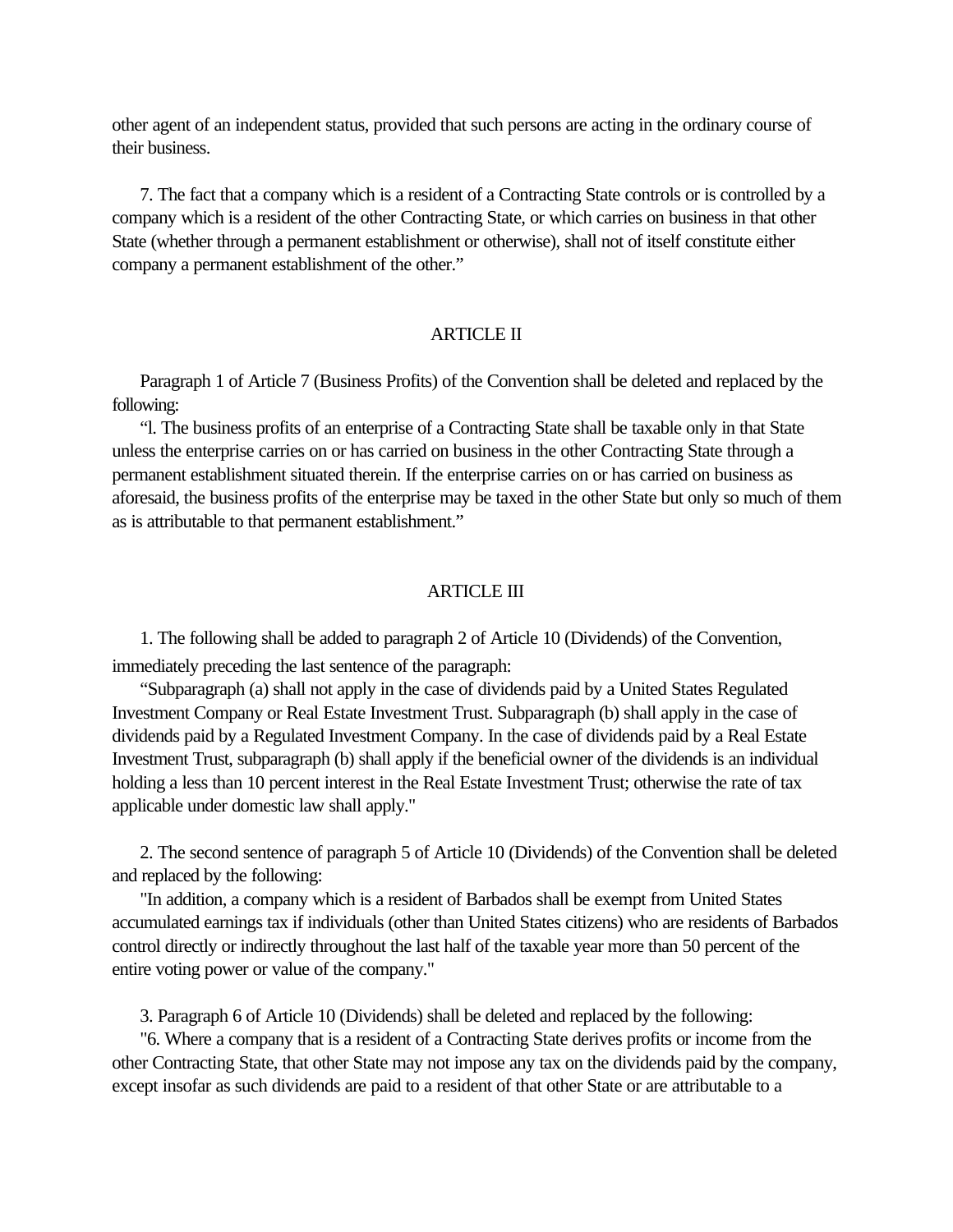permanent establishment or a regular base situated in that other State, even if the dividends paid consist wholly or partly of profits or income arising in such other State."

#### **ARTICLE IV**

 In paragraph 1 of Article 11 (Interest) of the Convention, the phrase "12.5 percent" shall be replaced by "5 percent".

#### ARTICLE V

 In paragraph 2 of Article 12 (Royalties) of the Convention, the phrase "12.5 percent" shall be replaced by "5 percent".

#### ARTICLE VI

A new Article 13A shall be added to the Convention as follows:

# "ARTICLE 13A

### Branch Tax

 (1) A company which is a resident of a Contracting State may be subject in the other Contracting State to a tax in addition to the tax allowable under the other provisions of this Convention.

(2) Such tax may be imposed only on:

(a) in the case of the United States:

(i) the "dividend equivalent amount" of the business profits of the company which are effectively connected (or treated as effectively connected) with the conduct of a trade or business in the United States and which are either attributable to a permanent establishment in the United States or subject to tax in the United States under Article 6 (Income from Real Property) or Article 13 (Gains) of this Convention; and

(ii) the excess, if any, of interest deductible in the United States in computing the profits of the company that are subject to tax in the United States and are either attributable to a permanent establishment in the United States or subject to tax in the United States under Article 6 (Income from Real Property) or Article 13 (Gains) of this Convention over the interest paid by or from the permanent establishment or trade or business in the United States; and

(b) in the case of Barbados:

(i) on amounts sufficient to provide that a branch in Barbados of a United States company (or a company of the United States otherwise taxable on net income in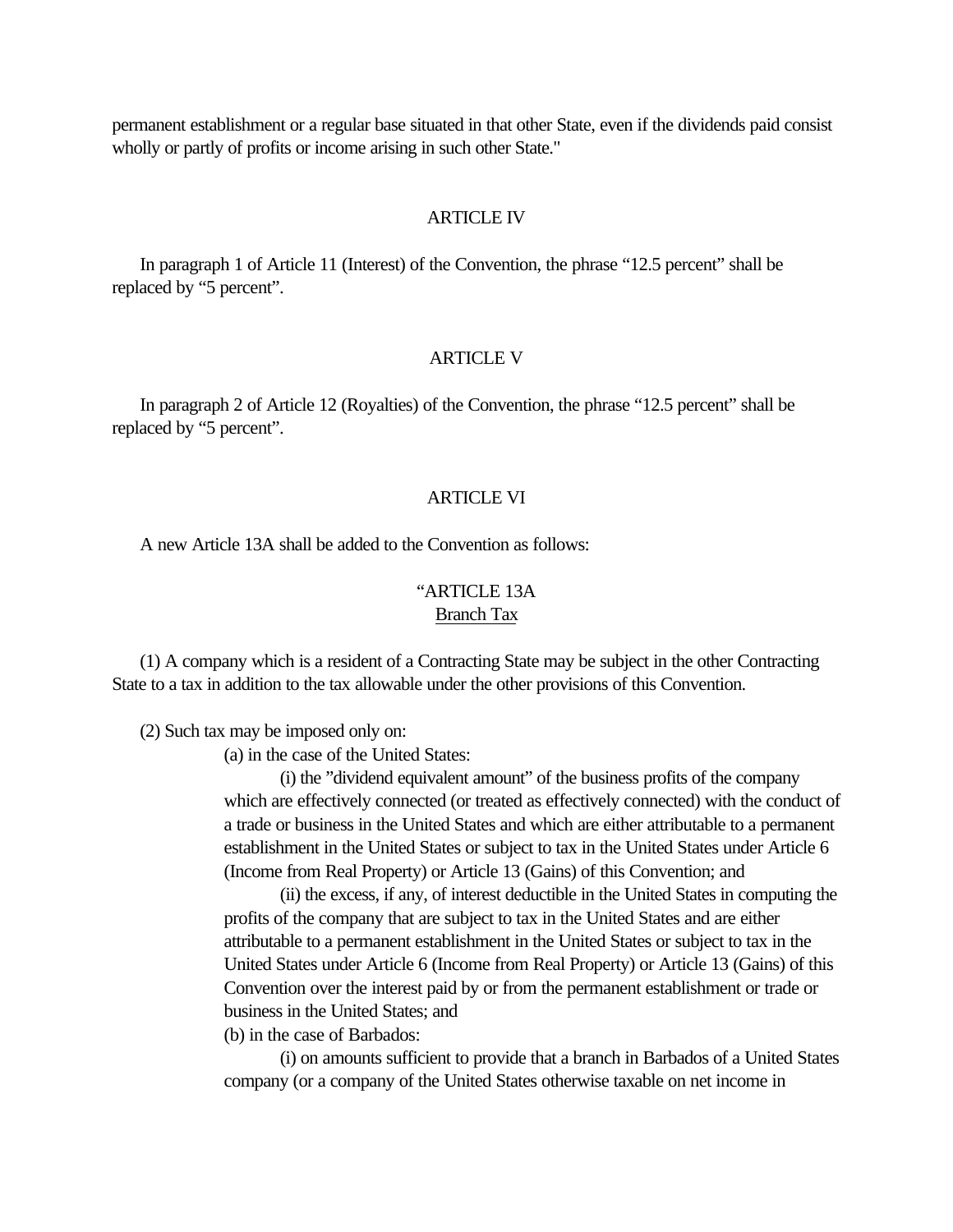Barbados) is taxed in a manner comparable to a similarly situated Barbadian company and its United States shareholder, and

(ii) on interest expenses which are deductible for computing the income described in the preceding sub-subparagraph, and which are comparable to amounts described in subparagraph (a)(ii) of this paragraph.

 (3) The taxes described in paragraph (2) of this Article shall not be imposed at a rate exceeding: (a) the rate specified in paragraph (2)(a) of Article 10 (Dividends) for the taxes described in subparagraphs (a)(i) and (b)(i) of paragraph (2) of this Article; and (b) the appropriate rate specified in paragraph (1) of Article 11 (Interest) for the taxes described in subparagraphs (a)(ii) and (b)(ii) of paragraph (2) of this Article."

#### ARTICLE VII

 Article 22 (Limitation on Benefits) of the Convention shall be deleted and replaced by the following: "ARTICLE 22

# Limitation on Benefits

 1. A person that is a resident of a Contracting State and derives income from the other Contracting State shall be entitled, in that other Contracting State, to all the benefits of this Convention only if such person is:

(a) an individual;

(b) a Contracting State or a political subdivision or local authority thereof;

(c) engaged in the active conduct of a trade or business in the first-mentioned Contracting State (other than the business of making or managing investments, unless these activities are banking or insurance activities carried on by a bank or insurance company), and the income derived from the other Contracting State is derived in connection with, or is incidental to, that trade or business;

(d) a company in whose principal class of shares there is substantial and regular trading on a recognized stock exchange;

(e) (i) a person, more than 50 percent of the beneficial interest in which (or in the case of a company, more than 50 percent of the number of shares of each class of whose shares) is owned, directly or indirectly, by persons entitled to the benefits of this Convention under subparagraphs (a), (b), (d), or (f) or who are citizens of the United States; and

(ii) a person, more than 50 percent of the gross income of which is not used, directly or indirectly, to meet liabilities (including liabilities for interest or royalties) to persons not entitled to the benefits of this Convention under subparagraphs (a), (b), (d), or (f) and who are not citizens of the United States; or

(f) an entity that is a not-for-profit organization and that, by virtue of that status, is generally exempt from income taxation in its Contracting State of residence, provided that more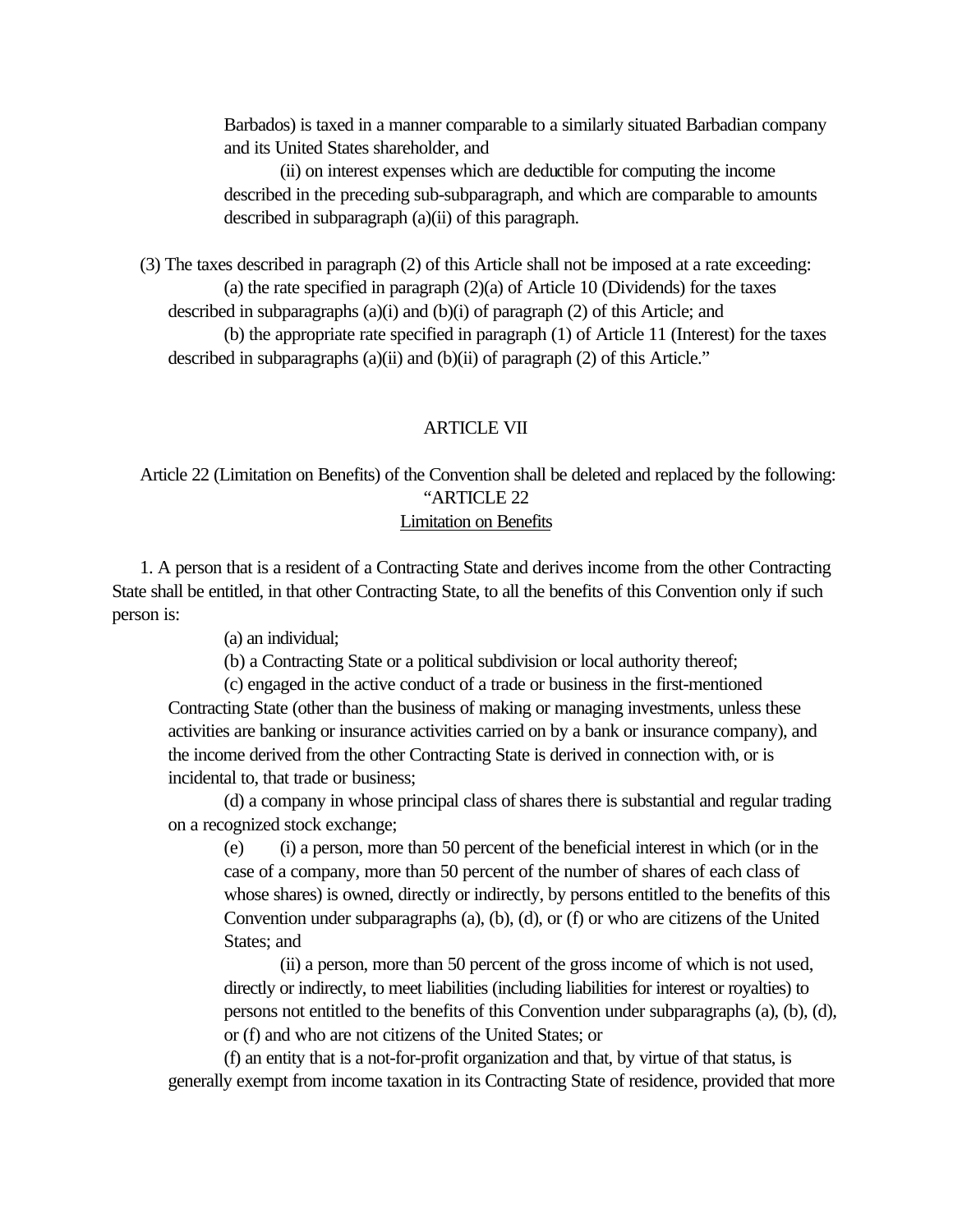than half of the beneficiaries, members or participants, if any, in such organization are persons that are entitled, under this Article, to the benefits of this Convention.

 2. A person that is not entitled to the benefits of this Convention pursuant to the provisions of paragraph 1 may, nevertheless, be granted the benefits of the Convention if the competent authority of the State in which the income in question arises so determines.

 3. For the purposes of paragraph 1, the term "recognized stock exchange" means: (a) the NASDAQ System owned by the National Association of Securities Dealers, Inc. and any stock exchange registered with the Securities and Exchange Commission as a national securities exchange for purposes of the Securities Exchange Act of 1934; and (b) any other stock exchange agreed upon by the competent authorities of the Contracting States.

 4. The competent authorities of the Contracting States shall consult together with a view to developing a commonly agreed application of the provisions of this Article. The competent authorities shall, in accordance with the provisions of Article 26 (Exchange of Information), exchange such information as is necessary for carrying out the provisions of this Article and safeguarding, in cases envisioned therein, the application of their domestic law."

#### ARTICLE VIII

 1. This Protocol shall be ratified and instruments of ratification shall be exchanged as soon as possible.

 2. The Protocol shall enter into force upon the exchange of instruments of ratification, and shall have effect

(a) in respect of taxes imposed in accordance with Articles 10 (Dividends), 11 (Interest) and 12 (Royalties) for amounts paid or credited on or after the first day of the second month next following the date on which this Protocol enters into force;

(b) in respect of other taxes, for taxable years beginning on or after the first day of January next following the date on which the Protocol enters into force.

 IN WITNESS WHEREOF, the undersigned, duly authorized thereto by their respective Governments, have signed this Protocol.

Done at Washington, in duplicate, this 18th day of December, 1991.

| FOR THE UNITED STATES    | <b>FOR</b>          |
|--------------------------|---------------------|
| OF AMERICA:              | <b>BARBADOS:</b>    |
| (s) Eugene J. McAllister | (s) Rudi V. Webster |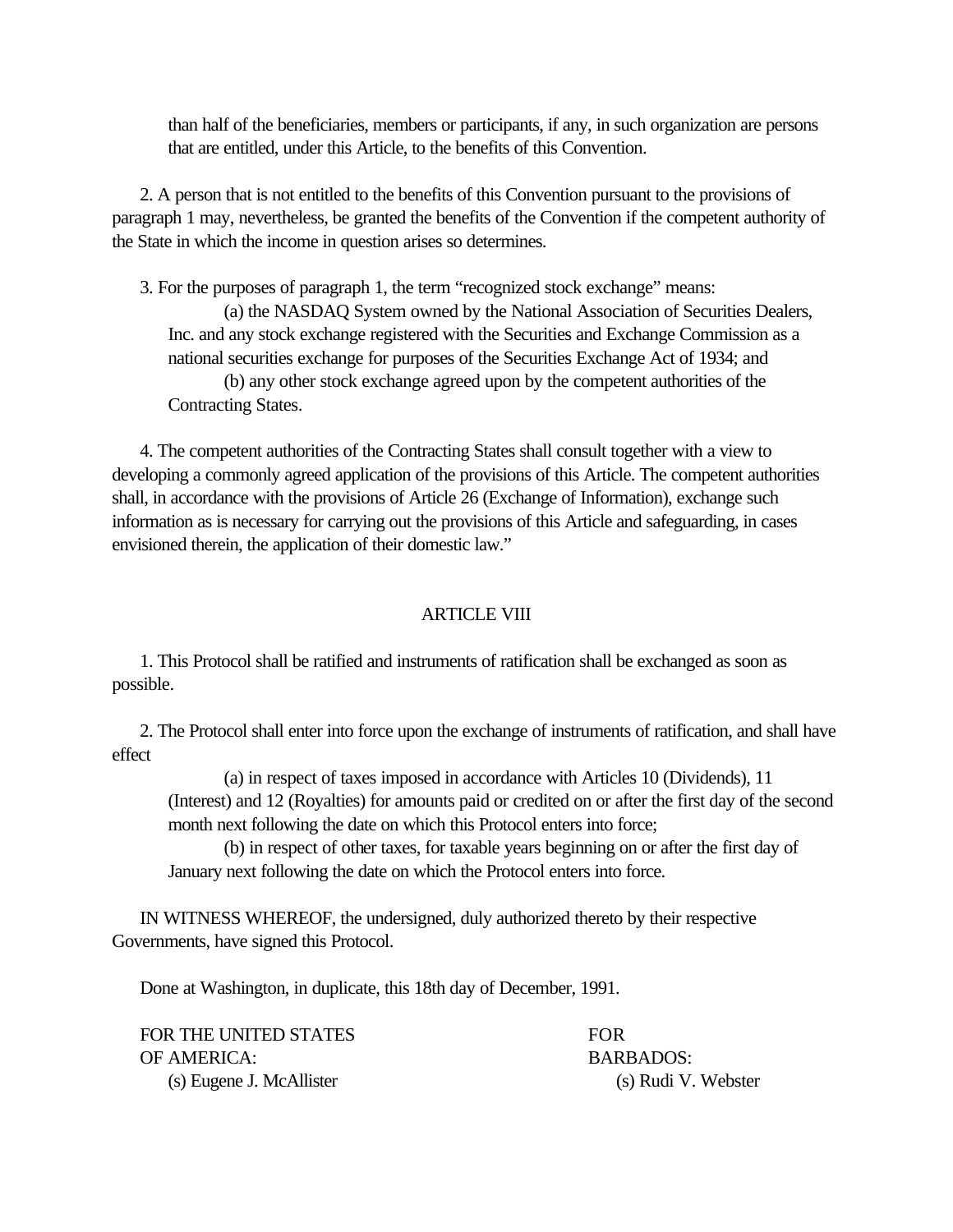#### MEMORANDUM OF UNDERSTANDING

# UNDERSTANDINGS REGARDING THE SCOPE OF THE LIMITATION ON BENEFITS ARTICLE IN THE U.S.-BARBADOS PROTOCOL

#### A. BUSINESS CONNECTION

<span id="page-40-0"></span> Paragraph 1(c) of Article 22 (Limitation on Benefits) of the U.S.-Barbados Income Tax Convention, as amended by the Protocol, provides that benefits will be granted with respect to income derived in connection with or incidental to an active trade or business in the State in which the income recipient resides. This provision is self-executing; unlike the provisions of paragraph 2, discussed in section B, below, it does not require advance competent authority ruling or approval.

 The following examples illustrate the intention of the negotiators with respect to the interpretation of the provisions of paragraph 1(c). The examples are not intended to be exhaustive of the kinds of cases which would fall within the scope of the paragraph. All of the examples are intended to be understood reciprocally.

 Paragraph 1(c) is relevant only in cases in which the entity claiming treaty benefits is not entitled to benefits under either the ownership and base erosion tests of paragraph 1(e) or the public trading test of paragraph 1(d).

#### EXAMPLE I

- Facts: A Barbadian resident company is owned by three persons, each resident in a different third country. The company is engaged in an active international marketing business in Barbados. It purchases goods in Asia and sells them throughout the Western Hemisphere, including the United States. It has a trade or business in the United States but no permanent establishment under Article 5 of the treaty. The Barbadian company is engaged in the United States in selling the goods which it has purchased in Asia. The active purchasing and selling business in Barbados of the Barbadian company is substantial in relation to the activities of the company's trade or business in the United States. Is the Barbadian company, by virtue of Articles 5 and 7 of the treaty, exempt from U.S. tax on its income effectively connected with its U.S. trade or business?
- Analysis: Treaty benefits would be allowed, and the income would be exempt because the treaty requirement that the U.S. income is 'derived in connection with or is incidental to' the Barbadian active business is satisfied. This conclusion is based on two elements in the fact pattern presented: (1) the income is connected with the active Barbadian business - - in this example in the form of a "downstream" connection; and (2) the active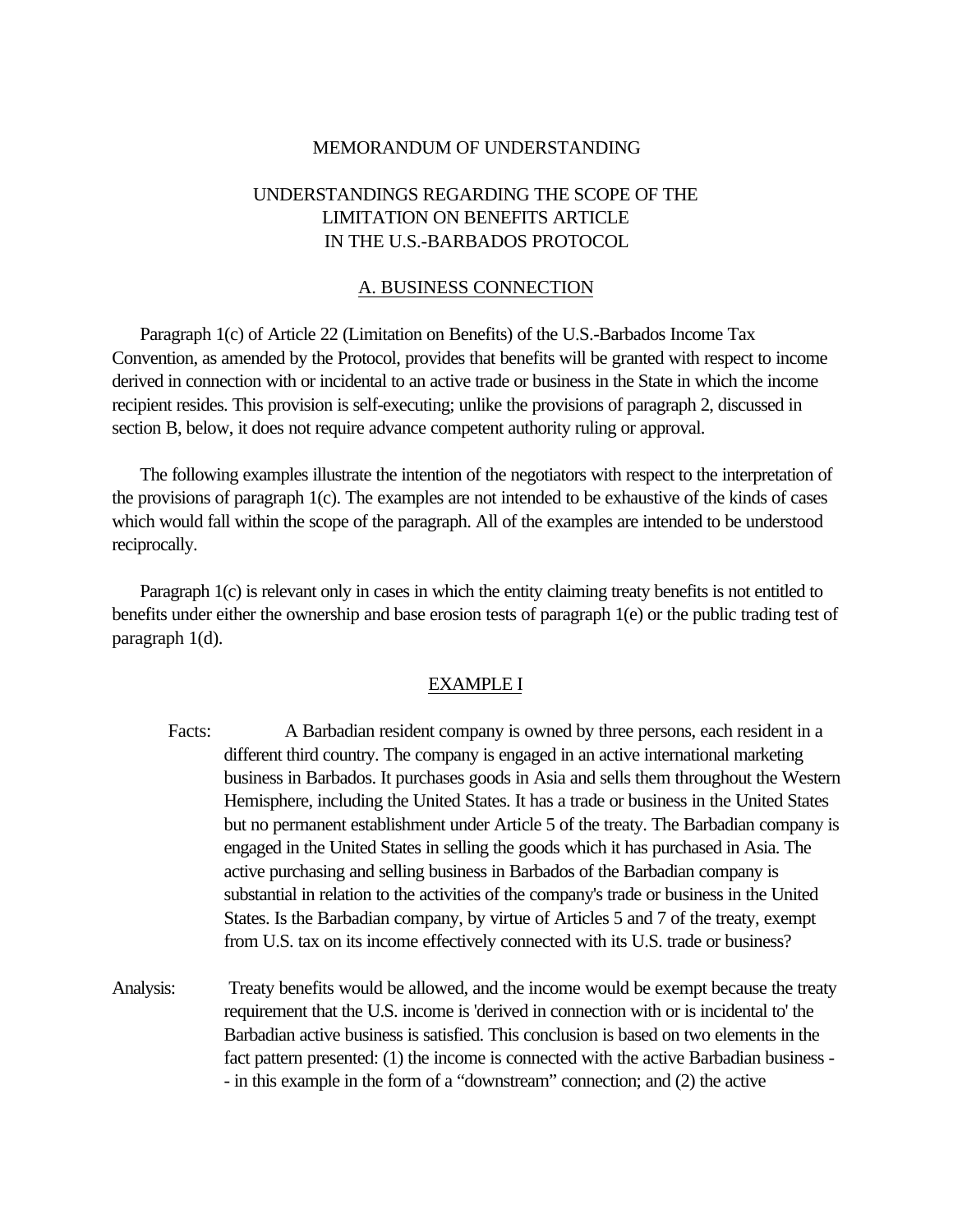Barbadian business is substantial in relation to the business carried on in the United States.

#### EXAMPLE II

Facts: The facts are the same as in Example I except that while the income is derived by a Barbadian company of which the U.S. trade or business is a part, the relevant business activity in Barbados (*i.e*., the worldwide purchasing and selling activity) is carried on by a Barbadian subsidiary company of the first company. The Barbadian subsidiary's activities meet the business relationship and substantiality tests of the business connection provision, as described in the preceding example. Is the effectively connected U.S. income of the U.S. trade or business exempt from U.S. tax under Articles 5 and 7 of the treaty?

Analysis: The income is exempt because the two Barbadian entities (*i.e*., the one deriving the income and the one carrying on the substantial active business in Barbados) are related. Benefits are not denied merely because the income is earned by one Barbadian company and the relevant activity is carried on in Barbados by a related Barbadian company.

> The existence of a similar multiple company structure in the United States would not affect the right of the Barbadian company receiving the income to treaty benefits. If, for example, a Barbadian company owns a subsidiary in the United States which is, itself, a holding company for the group's U.S. activities, and those activities are connected with the business activity of the parent or a related company in Barbados, dividends paid by the U.S. holding company to the Barbadian parent holding company would be tested for eligibility for benefits, in the same way as described above, ignoring the fact that the activities are carried on by one entity and the income in respect of which benefits are claimed is paid by another, related, entity.

#### EXAMPLE III

Facts: A U.S. resident company is owned by three persons, each resident in a different third country. The company is the worldwide headquarters and parent of an integrated international business carried on through subsidiaries in many countries, including Barbados. The company's wholly owned U.S. and Barbadian subsidiaries manufacture, in their countries of residence, different products, each of which are part of the group's product line. The Barbadian subsidiary has been capitalized with debt and equity. The active manufacturing business of the U.S. subsidiary is substantial in relation to the activities of the Barbadian subsidiary. The U.S. parent manages the worldwide group and also performs research and development to improve the manufacture of the group's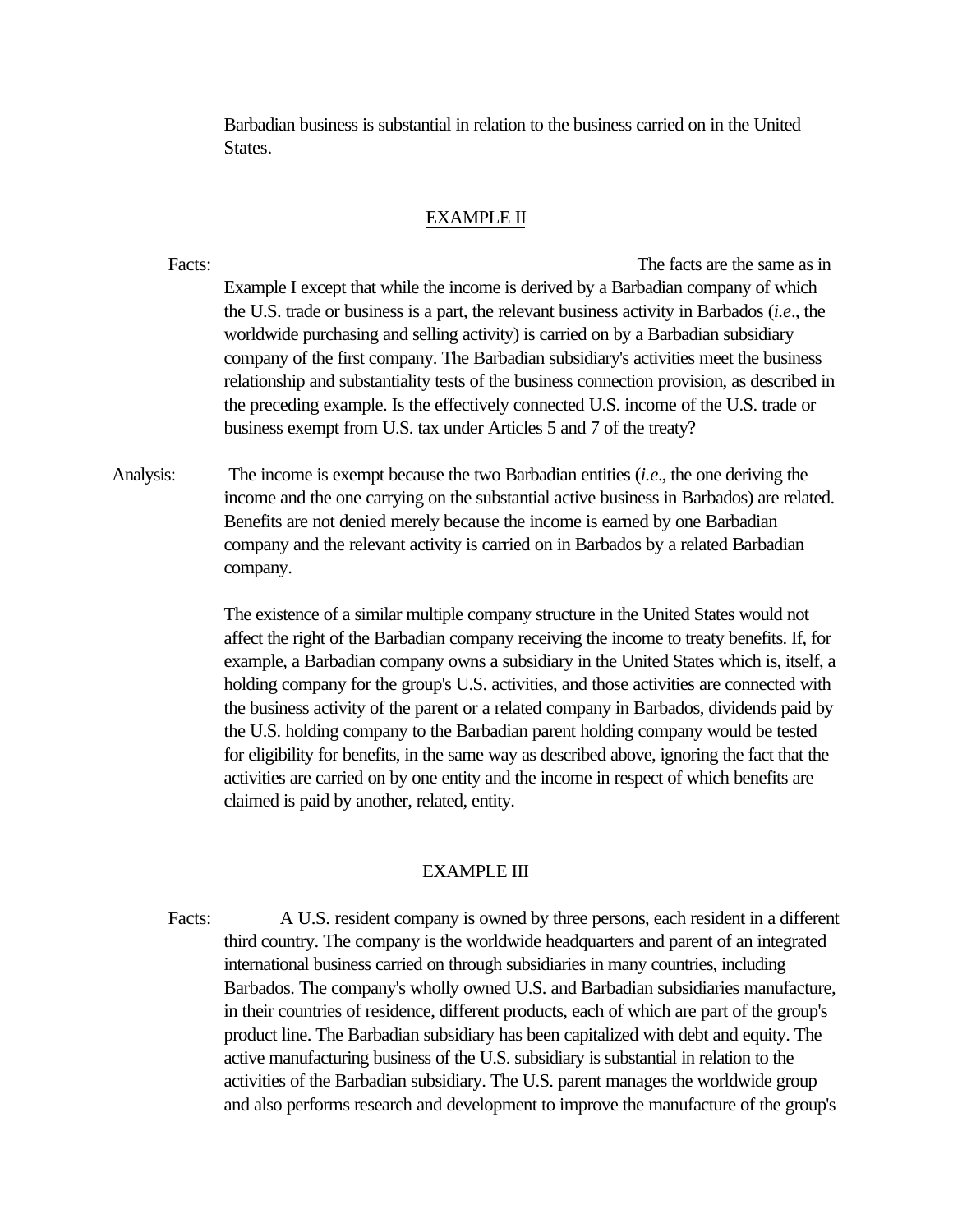product line. Are the Barbadian subsidiary's dividend and interest payments to its U.S. parent eligible for treaty benefits in Barbados?

Analysis: Treaty benefits would be allowed because the treaty requirement that the Barbadian income is "derived in connection with or is incidental to" the U.S. active business is satisfied. This conclusion is based on two elements in the fact pattern presented: (1) the income is connected with the U.S. active business because the Barbadian subsidiary and the U.S. subsidiary each manufacture products which are part of the group's product line, the U.S. parent manages the worldwide group, and the parent performs research and development that benefits both subsidiaries; and (2) the active U.S. business is substantial in relation to the business of the Barbadian subsidiary.

#### EXAMPLE IV

- Facts: A third-country resident establishes a Barbadian company for the purpose of acquiring a large U.S. manufacturing company. The sole business activity of the Barbadian company (other than holding the stock of the U.S. company) is the operation of a small retailing outlet in Barbados which sells products manufactured by the U.S. company. Is the Barbadian company entitled to treaty benefits under paragraph 1(c) with respect to dividends it receives from the U.S. manufacturer?
- Analysis: The dividends would not be entitled to benefits. Although there is, arguably, a business connection between the U.S. and the Barbadian businesses, the substantiality test described in the preceding examples is not met.

#### EXAMPLE V

- Facts: U.S., French and Canadian companies create a joint venture in the form of a partnership organized in the United States to manufacture a product in a developing country. The joint venture owns a Barbadian sales company which pays dividends to the joint venture. Are these dividends eligible for reduced Barbadian withholding under the U.S.-Barbados treaty?
- Analysis: Under Article 4, only the U.S. partner is a resident of the United States for purposes of the treaty. The question arises under this treaty, therefore, only with respect to the U.S. partner's share of the dividends. If the U.S. partner meets the public trading or ownership and base erosion tests of subparagraphs 1(d) or (e), it is entitled to benefits without reference to paragraph 1(c). If not, the analysis of the previous examples would be applied to determine eligibility for benefits under 1(c). The determination of Barbadian treaty benefits available to the French and Canadian partners will be made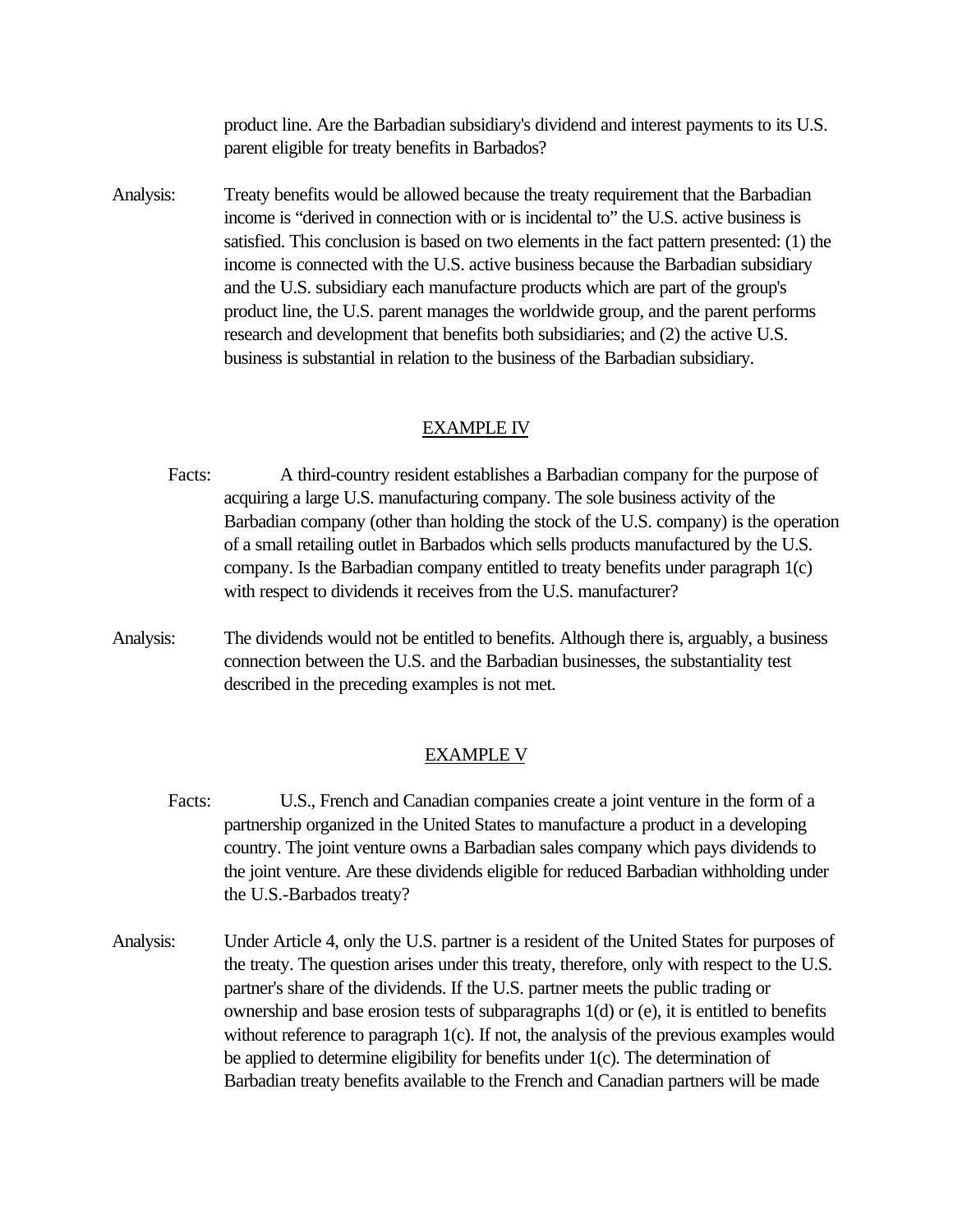under Barbadian treaties with France and Canada, or, in the absence of such treaties, under the provisions of Barbados law.

#### EXAMPLE VI

- Facts: A Barbadian company, a Jamaican company and a Trinidadian company create a joint venture in the form of a Barbadian resident company in which they take equal share holdings. The joint venture company engages in an active data processing business in Barbados. Income derived from that business that is retained as working capital is invested in U.S. Government securities and other U.S. debt instruments until needed for use in the business. Is interest paid on these instruments eligible for U.S.-Barbados treaty benefits?
- Analysis: The interest would be eligible for treaty benefits. Interest income earned from short-term investment of working capital is incidental to the business in Barbados of the Barbadian joint venture company.

#### B. COMPETENT AUTHORITY DISCRETION UNDER PARAGRAPH 2

 As indicated above, treaty benefits may be claimed by the taxpayer under the provisions of paragraph 1 (ownership, base erosion, public trading and business connection) without reference to competent authority. It is anticipated that in the vast majority of cases, eligibility for treaty benefits will be determinable without resort to competent authorities. The tax authorities of the Contracting States may, of course, in reviewing a case determine that the taxpayer has improperly interpreted the provisions of paragraph 1, and that benefits should not have been granted. Furthermore, under paragraph 2 the competent authority of the source State may determine that, notwithstanding failure to qualify for benefits under paragraph 1, benefits should be granted.

 It is assumed that, for purposes of implementing paragraph 2, taxpayers will be permitted to present their cases to the competent authority for an advance determination based on the facts, and will not be required to wait until the tax authorities of one of the Contracting States have determined that benefits are denied. In these circumstances, it is also expected that if competent authority determines that benefits are to be allowed, they will be allowed retroactively to the time of entry into force of the relevant treaty provision or the establishment of the structure in question, whichever is later.

 In making determinations under paragraph 2, it is understood that the competent authorities will take into account all relevant facts and circumstances. The factual criteria which the competent authorities are expected to take into account include the existence of a clear business purpose for the structure and location of the income earning entity in question; the conduct of an active trade or business (as opposed to a mere investment activity) by such entity; and a valid business nexus between that entity and the activity giving rise to the income. The competent authorities will, furthermore, consider, for example,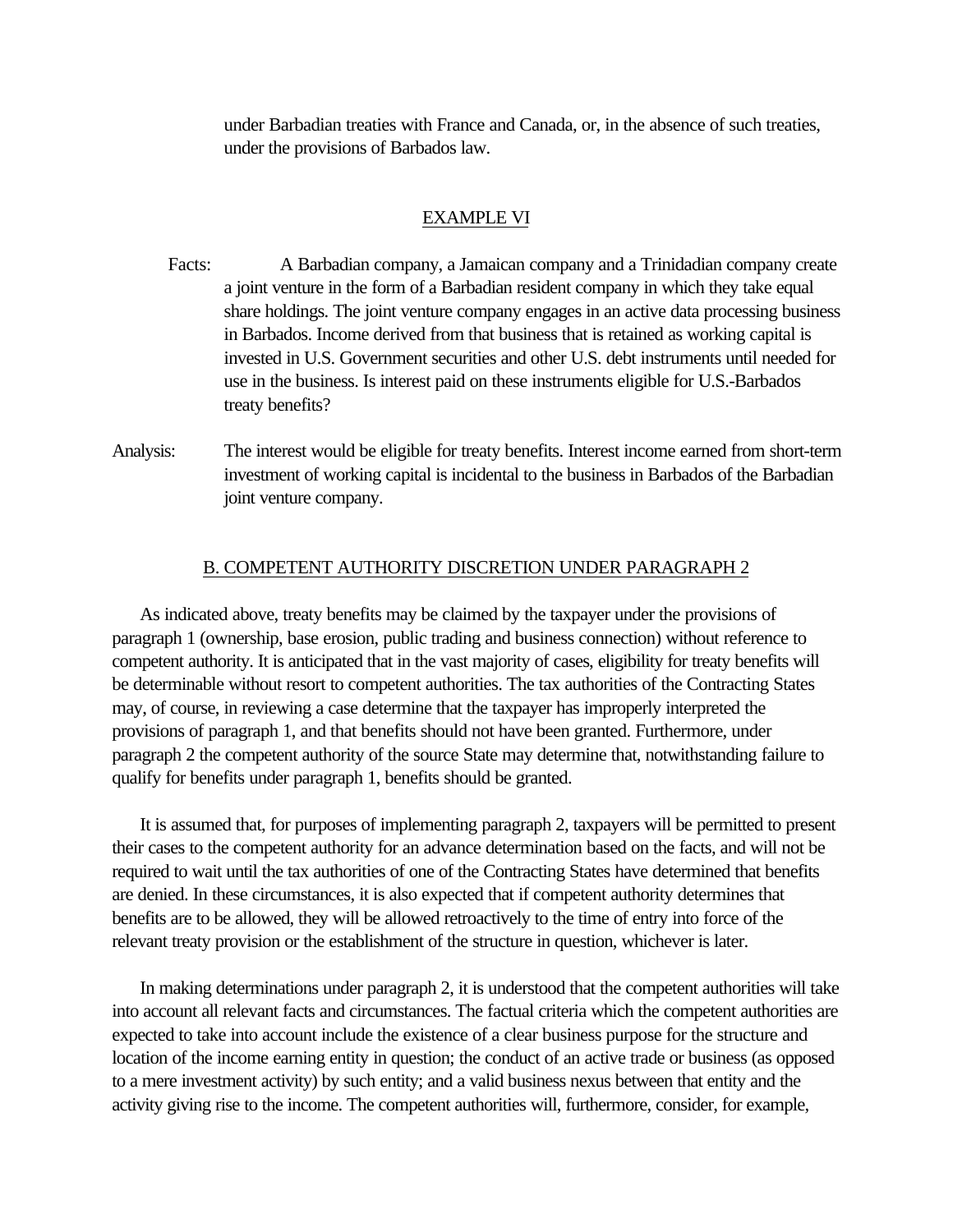whether and to what extent a substantial headquarters operation conducted in a Contracting State by employees of a resident of that State contribute to such valid business nexus, and should not, therefore, be treated merely as the 'making or managing [of] investments' within the meaning of paragraph 1(c) of Article 22.

 The discretionary authority granted to the competent authorities in paragraph 2 is particularly important in view of, and should be exercised with particular cognizance of, the developments in, and objectives of, international economic integration, such as that among the member countries of the CARICOM and under the proposed North American Free Trade Agreement.

The following example illustrates the application of the principles described in Section B, above.

#### EXAMPLE VII

- Facts: Barbadian, Jamaican and Antiguan companies, each of which is engaged directly or through its affiliates in substantial active business operations in its country of residence, decide to cooperate in the development and marketing of a new computer spreadsheet program through a corporate joint venture with its statutory seat in Barbados. The development and marketing aspects of the project are carried out by the individual joint venturers. The joint venture company, which is staffed with a significant number of managerial and financial personnel seconded by the joint venturers, acts as the general headquarters for the joint venture, responsible for the overall management of the project including coordination of the functions separately performed by the individual joint venturers on behalf of the joint venture company, development of sales strategies, and the investment of working capital contributed by the joint venturers and the financing of the project's additional capital requirements through public and private borrowings. The joint venture company derives portfolio investment income from U.S. sources generated by working capital investments. Is this income eligible for benefits under the U.S.-Barbados treaty?
- Analysis: If the joint venture company's activities constitute an active business and the income is connected to that business, benefits would be allowed under paragraph 1(c). If not, it is expected that the U.S. competent authority would determine that treaty benefits should be allowed in accordance with paragraph (2) under the facts presented, particularly in view of (1) the clear business purpose for the formation and location of the joint venture company; (2) the significant headquarters functions performed by that company in addition to financial functions; and (3) the fact that all of the joint venturers are companies resident in CARICOM member countries in which they are engaged directly or through their affiliates in substantial active business operations.